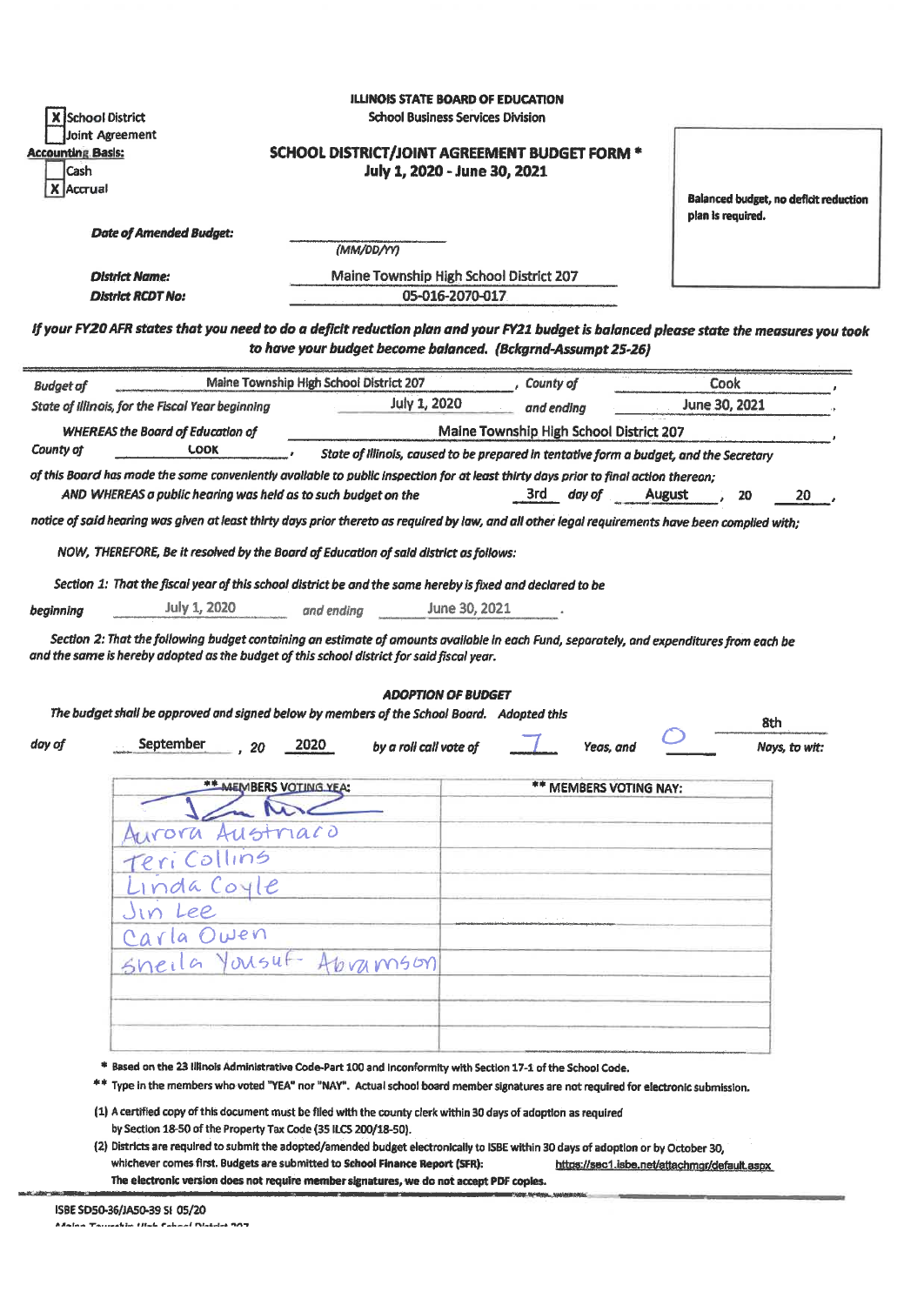|                 | Α                                                                                                                                  | В            | C                   | D                               | Е                            | F                      | G                                            | H                               |                             |              | Κ                                    |  |
|-----------------|------------------------------------------------------------------------------------------------------------------------------------|--------------|---------------------|---------------------------------|------------------------------|------------------------|----------------------------------------------|---------------------------------|-----------------------------|--------------|--------------------------------------|--|
| $\overline{1}$  | Begin entering data on EstRev 5-10 and EstExp 11-17 tabs.                                                                          | Acct #       | (10)<br>Educational | (20)<br><b>Operations &amp;</b> | (30)<br><b>Debt Service</b>  | (40)<br>Transportation | (50)<br>Municipal                            | (60)<br><b>Capital Projects</b> | (70)<br><b>Working Cash</b> | (80)<br>Tort | (90)<br><b>Fire Prevention &amp;</b> |  |
| $\overline{2}$  | <b>Description: Enter Whole Numbers Only</b>                                                                                       |              |                     | Maintenance                     |                              |                        | <b>Retirement/ Social</b><br><b>Security</b> |                                 |                             |              | Safety                               |  |
| 3               | ESTIMATED BEGINNING FUND BALANCE July 1, 2020 $^1$ (without Student<br><b>Activity Funds)</b>                                      |              | 83,129,757          | 13,030,655                      | 9,200                        | 2,413,590              | 4,575,830                                    | 145,330,000                     | 150,000                     | 707,900      | 3,406,700                            |  |
|                 | <b>RECEIPTS/REVENUES (without Student Activity Funds)</b>                                                                          |              |                     |                                 |                              |                        |                                              |                                 |                             |              |                                      |  |
| 5               | <b>LOCAL SOURCES</b>                                                                                                               | 1000         | 102,340,358         | 18,983,680                      | 14,246,100                   | 1,581,000              | 3,922,000                                    | 800,000                         | 1,000                       | 1,322,470    | 1,022,730                            |  |
|                 | FLOW-THROUGH RECEIPTS/REVENUES FROM ONE                                                                                            | 2000         |                     |                                 |                              |                        |                                              |                                 |                             |              |                                      |  |
|                 | <b>6 DISTRICT TO ANOTHER DISTRICT</b>                                                                                              |              | $\Omega$            | $\Omega$                        |                              | $\Omega$               | $\Omega$                                     |                                 |                             |              |                                      |  |
| 7               | <b>STATE SOURCES</b>                                                                                                               | 3000         | 6,477,500           | 50,000                          | $\mathbf{0}$                 | 1,303,600              | $\mathbf{0}$                                 | $\mathbf{0}$                    | $\mathbf 0$                 | $\mathbf{0}$ | $\mathbf{0}$                         |  |
| 8               | <b>FEDERAL SOURCES</b>                                                                                                             | 4000         | 5,424,929           | $\Omega$                        | $\Omega$                     | $\mathbf{0}$           | $\Omega$                                     | $\Omega$                        | $\mathbf{0}$                | $\Omega$     |                                      |  |
| 9               | Total Direct Receipts/Revenues                                                                                                     |              | 114,242,787         | 19,033,680                      | 14,246,100                   | 2,884,600              | 3,922,000                                    | 800,000                         | 1,000                       | 1,322,470    | 1,022,730                            |  |
| 10              | Receipts/Revenues for "On Behalf" Payments <sup>2</sup>                                                                            | 3998         |                     |                                 |                              |                        |                                              |                                 |                             |              |                                      |  |
| 11              | <b>Total Receipts/Revenues</b>                                                                                                     |              | 114,242,787         | 19,033,680                      | 14,246,100                   | 2,884,600              | 3,922,000                                    | 800,000                         | 1,000                       | 1,322,470    | 1,022,730                            |  |
| 12              | DISBURSEMENTS/EXPENDITURES (without Student Activity Funds)                                                                        |              |                     |                                 |                              |                        |                                              |                                 |                             |              |                                      |  |
| 13              | <b>INSTRUCTION</b>                                                                                                                 | 1000         | 83,203,458          |                                 |                              |                        | 1,815,560                                    |                                 |                             | $\Omega$     |                                      |  |
|                 | <b>14 SUPPORT SERVICES</b>                                                                                                         | 2000         | 27,803,409          | 13,897,072                      |                              | 3,050,600              | 2,173,920                                    | 70,000,000                      |                             | 1,338,000    | $\mathbf{0}$                         |  |
|                 | 15 COMMUNITY SERVICES                                                                                                              | 3000         | 463,072             | $\Omega$                        |                              | $\mathbf{0}$           | 6,370                                        |                                 |                             | $\Omega$     |                                      |  |
|                 | 16 PAYMENTS TO OTHER DISTRICTS & GOVT UNITS                                                                                        | 4000         | 2,640,902           | $\mathbf{0}$                    | $\mathbf{0}$                 | $\mathbf 0$            | $\mathbf 0$                                  | $\mathbf{0}$                    |                             | $\mathbf 0$  | $\mathbf{0}$                         |  |
|                 | <b>17 DEBT SERVICES</b>                                                                                                            | 5000         | $\mathbf{0}$        | $\mathbf{0}$                    | 14,205,845                   | $\mathbf{0}$           | $\mathbf{0}$                                 |                                 |                             | $\Omega$     | $\mathbf{0}$                         |  |
|                 | <b>18 PROVISION FOR CONTINGENCIES</b>                                                                                              | 6000         | 2,000,000           | 250,000                         | $\mathbf{0}$                 | 10,000                 | $\mathbf{0}$                                 | $\mathbf{0}$                    |                             | $\mathbf{0}$ | $\mathbf{0}$                         |  |
| 19              | <b>Total Direct Disbursements/Expenditures</b>                                                                                     |              | 116,110,841         | 14,147,072                      | 14,205,845                   | 3,060,600              | 3,995,850                                    | 70,000,000                      |                             | 1,338,000    | $\mathbf{0}$                         |  |
| 20              | Disbursements/Expenditures for "On Behalf" Payments                                                                                | 4180         | $\mathbf 0$         | $\mathbf{0}$                    | $\mathbf{0}$                 | $\mathbf{0}$           | $\mathbf{0}$                                 | $\Omega$                        |                             | $\Omega$     | $\mathbf{0}$                         |  |
| 21              | <b>Total Disbursements/Expenditures</b>                                                                                            |              | 116,110,841         | 14, 147, 072                    | 14,205,845                   | 3,060,600              | 3,995,850                                    | 70,000,000                      |                             | 1,338,000    | $\mathbf{0}$                         |  |
|                 | Excess of Direct Receipts/Revenues Over (Under) Direct                                                                             |              |                     |                                 |                              |                        |                                              |                                 |                             |              |                                      |  |
| 22              | Disbursements/Expenditures                                                                                                         |              | (1,868,054)         | 4,886,608                       | 40,255                       | (176,000)              | (73, 850)                                    | (69, 200, 000)                  | 1,000                       | (15, 530)    | 1,022,730                            |  |
| 23              | OTHER SOURCES/USES OF FUNDS                                                                                                        |              |                     |                                 |                              |                        |                                              |                                 |                             |              |                                      |  |
| 24              | OTHER SOURCES OF FUNDS (7000)                                                                                                      |              |                     |                                 |                              |                        |                                              |                                 |                             |              |                                      |  |
| 25              | PERMANENT TRANSFER FROM VARIOUS FUNDS                                                                                              |              |                     |                                 |                              |                        |                                              |                                 |                             |              |                                      |  |
| 26              | Abolishment the Working Cash Fund 16                                                                                               | 7110         |                     |                                 |                              |                        |                                              |                                 |                             |              |                                      |  |
| $\overline{27}$ | Abatement of the Working Cash Fund 16                                                                                              | 7110         |                     |                                 |                              |                        |                                              |                                 |                             |              |                                      |  |
| 28              | Transfer of Working Cash Fund Interest                                                                                             | 7120         |                     |                                 |                              |                        |                                              |                                 |                             |              |                                      |  |
| 29              | <b>Transfer Among Funds</b>                                                                                                        | 7130         |                     |                                 |                              |                        |                                              |                                 |                             |              |                                      |  |
| 30              | Transfer of Interest                                                                                                               | 7140         |                     |                                 |                              |                        |                                              |                                 |                             |              |                                      |  |
| 31              | Transfer from Capital Projects Fund to O&M Fund                                                                                    | 7150         |                     | $\mathbf{0}$                    |                              |                        |                                              |                                 |                             |              |                                      |  |
| 32              | Transfer of Excess Fire Prev & Safety Tax & Interest <sup>3</sup> Proceeds to O&M Fund                                             | 7160         |                     | $\Omega$                        |                              |                        |                                              |                                 |                             |              |                                      |  |
| 33              | Transfer of Excess Accumulated Fire Prev & Safety Bond and Int <sup>38</sup> Proceeds to                                           | 7170         |                     |                                 | $\Omega$                     |                        |                                              |                                 |                             |              |                                      |  |
| 34              | Debt Service Fund<br>SALE OF BONDS (7200)                                                                                          |              |                     |                                 |                              |                        |                                              |                                 |                             |              |                                      |  |
| $\overline{35}$ |                                                                                                                                    |              |                     |                                 |                              |                        |                                              |                                 |                             |              |                                      |  |
| $\overline{36}$ | Principal on Bonds Sold <sup>4</sup><br>Premium on Bonds Sold                                                                      | 7210<br>7220 |                     |                                 |                              |                        |                                              |                                 |                             |              |                                      |  |
| 37              | Accrued Interest on Bonds Sold                                                                                                     | 7230         |                     |                                 |                              |                        |                                              |                                 |                             |              |                                      |  |
|                 |                                                                                                                                    | 7300         |                     |                                 |                              |                        |                                              |                                 |                             |              |                                      |  |
| 38              | Sale or Compensation for Fixed Assets <sup>5</sup>                                                                                 |              |                     |                                 |                              |                        |                                              |                                 |                             |              |                                      |  |
| 39<br>40        | Transfer to Debt Service to Pay Principal on Capital Leases                                                                        | 7400<br>7500 |                     |                                 | $\mathbf{0}$                 |                        |                                              |                                 |                             |              |                                      |  |
| 41              | Transfer to Debt Service Fund to Pay Interest on Capital Leases<br>Transfer to Debt Service Fund to Pay Principal on Revenue Bonds | 7600         |                     |                                 | $\mathbf{0}$<br>$\mathbf{0}$ |                        |                                              |                                 |                             |              |                                      |  |
| 42              | Transfer to Debt Service Fund to Pay Interest on Revenue Bonds                                                                     | 7700         |                     |                                 | $\mathbf{0}$                 |                        |                                              |                                 |                             |              |                                      |  |
| 43              | Transfer to Capital Projects Fund                                                                                                  | 7800         |                     |                                 |                              |                        |                                              | 4,000,000                       |                             |              |                                      |  |
| 44              | <b>ISBE Loan Proceeds</b>                                                                                                          | 7900         |                     |                                 |                              |                        |                                              |                                 |                             |              |                                      |  |
| 45              | Other Sources Not Classified Elsewhere                                                                                             | 7990         |                     |                                 |                              |                        |                                              |                                 |                             |              |                                      |  |
| 46              | <b>Total Other Sources of Funds<sup>8</sup></b>                                                                                    |              | $\mathbf{0}$        | $\mathbf{0}$                    | $\mathbf{0}$                 | $\mathbf{0}$           | $\mathbf{0}$                                 | 4,000,000                       | $\mathbf{0}$                | $\mathbf{0}$ | $\Omega$                             |  |
|                 |                                                                                                                                    |              |                     |                                 |                              |                        |                                              |                                 |                             |              |                                      |  |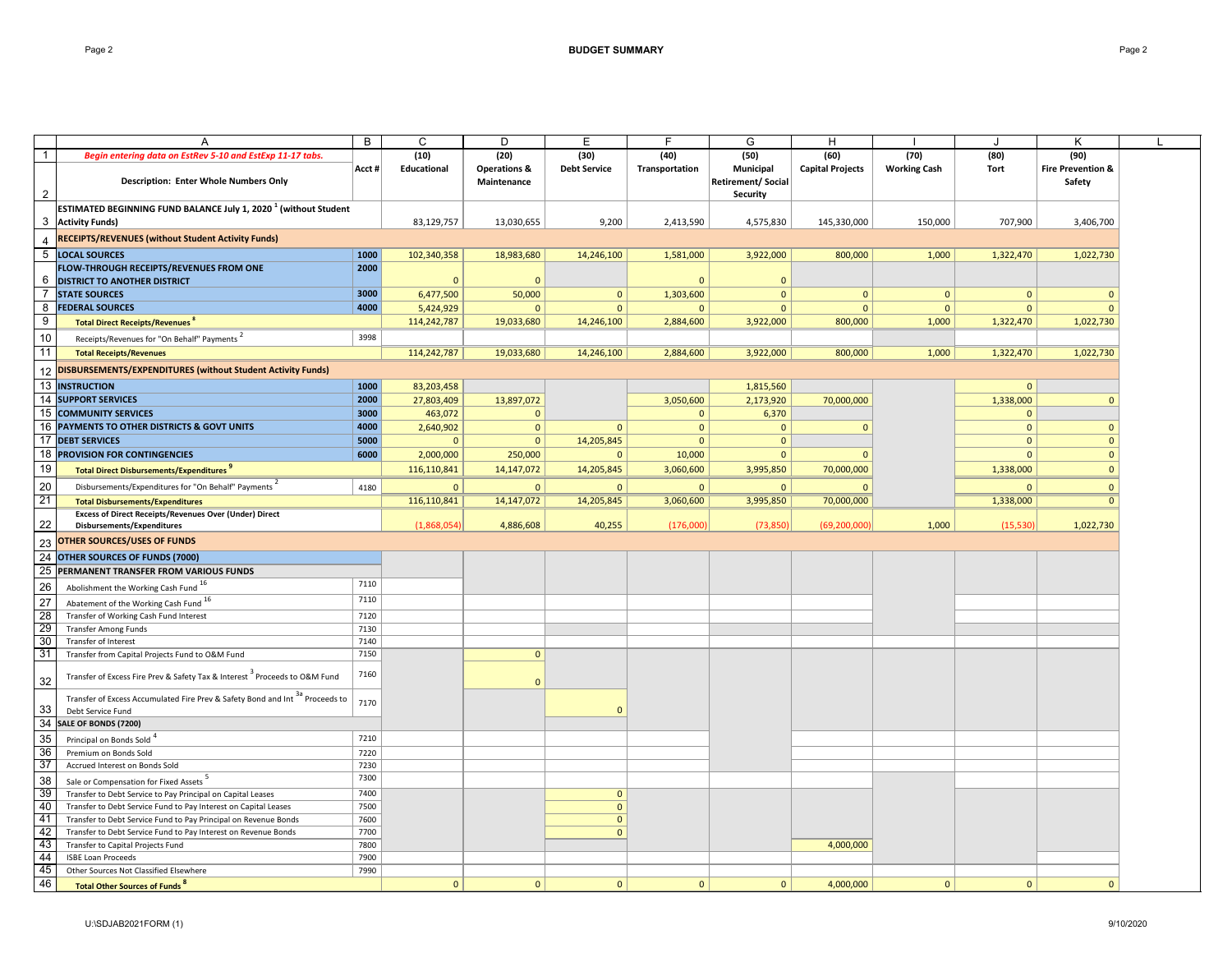|                | A                                                                                      | $\overline{B}$ | $\overline{c}$ | D                       | Ē                   | E              | G                         | H                       |                     |              | K                            |  |
|----------------|----------------------------------------------------------------------------------------|----------------|----------------|-------------------------|---------------------|----------------|---------------------------|-------------------------|---------------------|--------------|------------------------------|--|
| $\overline{1}$ | Begin entering data on EstRev 5-10 and EstExp 11-17 tabs                               |                | (10)           | (20)                    | (30)                | (40)           | (50)                      | (60)                    | (70)                | (80)         | (90)                         |  |
|                |                                                                                        |                | Educational    | <b>Operations &amp;</b> | <b>Debt Service</b> |                | Municipal                 | <b>Capital Projects</b> | <b>Working Cash</b> | Tort         | <b>Fire Prevention &amp;</b> |  |
|                |                                                                                        | Acct #         |                |                         |                     | Transportation |                           |                         |                     |              |                              |  |
| $\overline{2}$ | <b>Description: Enter Whole Numbers Only</b>                                           |                |                | Maintenance             |                     |                | <b>Retirement/ Social</b> |                         |                     |              | Safety                       |  |
|                |                                                                                        |                |                |                         |                     |                | Security                  |                         |                     |              |                              |  |
| 47             | OTHER USES OF FUNDS (8000)                                                             |                |                |                         |                     |                |                           |                         |                     |              |                              |  |
| 49             | TRANSFER TO VARIOUS OTHER FUNDS (8100)                                                 |                |                |                         |                     |                |                           |                         |                     |              |                              |  |
| 50             | Abolishment or Abatement of the Working Cash Fund 16                                   | 8110           |                |                         |                     |                |                           |                         | $\Omega$            |              |                              |  |
| 51             | Transfer of Working Cash Fund Interest                                                 | 8120           |                |                         |                     |                |                           |                         | $\mathbf{0}$        |              |                              |  |
| 52             | <b>Transfer Among Funds</b>                                                            | 8130           |                |                         |                     |                |                           |                         |                     |              |                              |  |
| 53             | Transfer of Interest                                                                   | 8140           |                |                         |                     |                |                           |                         |                     |              |                              |  |
| 54             | Transfer from Capital Projects Fund to O&M Fund                                        | 8150           |                |                         |                     |                |                           |                         |                     |              |                              |  |
|                |                                                                                        | 8160           |                |                         |                     |                |                           |                         |                     |              |                              |  |
| 55             | Transfer of Excess Fire Prev & Safety Tax & Interest <sup>3</sup> Proceeds to O&M Fund |                |                |                         |                     |                |                           |                         |                     |              |                              |  |
|                | Transfer of Excess Accumulated Fire Prev & Safety Bond 3a                              | 8170           |                |                         |                     |                |                           |                         |                     |              |                              |  |
| 56             | and Int Proceeds to Debt Service Fund                                                  |                |                |                         |                     |                |                           |                         |                     |              |                              |  |
| 57             | Taxes Pledged to Pay Principal on Capital Leases                                       | 8410           |                |                         |                     |                |                           |                         |                     |              |                              |  |
| 58             | Grants/Reimbursements Pledged to Pay Principal on Capital Leases                       | 8420           |                |                         |                     |                |                           |                         |                     |              |                              |  |
| 59             | Other Revenues Pledged to Pay Principal on Capital Leases                              | 8430           |                |                         |                     |                |                           |                         |                     |              |                              |  |
| 60             | Fund Balance Transfers Pledged to Pay Principal on Capital Leases                      | 8440           |                |                         |                     |                |                           |                         |                     |              |                              |  |
| 61             | Taxes Pledged to Pay Interest on Capital Leases                                        | 8510           |                |                         |                     |                |                           |                         |                     |              |                              |  |
| 62             | Grants/Reimbursements Pledged to Pay Interest on Capital Leases                        | 8520           |                |                         |                     |                |                           |                         |                     |              |                              |  |
| 63             | Other Revenues Pledged to Pay Interest on Capital Leases                               | 8530           |                |                         |                     |                |                           |                         |                     |              |                              |  |
| 64             | Fund Balance Transfers Pledged to Pay Interest on Capital Leases                       | 8540           |                |                         |                     |                |                           |                         |                     |              |                              |  |
| 65             | Taxes Pledged to Pay Principal on Revenue Bonds                                        | 8610           |                |                         |                     |                |                           |                         |                     |              |                              |  |
| 66             | Grants/Reimbursements Pledged to Pay Principal on Revenue Bonds                        | 8620           |                |                         |                     |                |                           |                         |                     |              |                              |  |
| 67             | Other Revenues Pledged to Pay Principal on Revenue Bonds                               | 8630           |                |                         |                     |                |                           |                         |                     |              |                              |  |
| 68             | Fund Balance Transfers Pledged to Pay Principal on Revenue Bonds                       | 8640           |                |                         |                     |                |                           |                         |                     |              |                              |  |
| 69             | Taxes Pledged to Pay Interest on Revenue Bonds                                         | 8710           |                |                         |                     |                |                           |                         |                     |              |                              |  |
| 70             | Grants/Reimbursements Pledged to Pay Interest on Revenue Bonds                         | 8720           |                |                         |                     |                |                           |                         |                     |              |                              |  |
| 71             | Other Revenues Pledged to Pay Interest on Revenue Bonds                                | 8730           |                |                         |                     |                |                           |                         |                     |              |                              |  |
| 72             | Fund Balance Transfers Pledged to Pay Interest on Revenue Bonds                        | 8740           |                |                         |                     |                |                           |                         |                     |              |                              |  |
| 73             | Taxes Transferred to Pay for Capital Projects                                          | 8810           |                |                         |                     |                |                           |                         |                     |              |                              |  |
| 74             | Grants/Reimbursements Pledged to Pay for Capital Projects                              | 8820           |                |                         |                     |                |                           |                         |                     |              |                              |  |
| 75             | Other Revenues Pledged to Pay for Capital Projects                                     | 8830           |                |                         |                     |                |                           |                         |                     |              |                              |  |
| 76             | Fund Balance Transfers Pledged to Pay for Capital Projects                             | 8840           |                | 4,000,000               |                     |                |                           |                         |                     |              |                              |  |
| 77             | Transfer to Debt Service Fund to Pay Principal on ISBE Loans                           | 8910           |                |                         |                     |                |                           |                         |                     |              |                              |  |
| 78             | Other Uses Not Classified Elsewhere                                                    | 8990           |                |                         |                     |                |                           |                         |                     |              |                              |  |
| 79             |                                                                                        |                | $\mathbf{0}$   |                         | $\mathbf{0}$        | $\mathbf{0}$   | $\mathbf{0}$              | $\Omega$                | $\mathbf{0}$        | $\Omega$     | $\Omega$                     |  |
|                | <b>Total Other Uses of Funds</b>                                                       |                |                | 4,000,000               |                     |                |                           |                         |                     |              |                              |  |
| 80             | <b>Total Other Sources/Uses of Fund</b>                                                |                | $\mathbf 0$    | (4,000,000)             | 0                   | $\mathbf{0}$   | 0                         | 4,000,000               | $\mathbf{0}$        | $\mathbf{0}$ | $\overline{0}$               |  |
|                | ESTIMATED ENDING FUND BALANCE June 30, 2021 (Without Student Activity                  |                |                |                         |                     |                |                           |                         |                     |              |                              |  |
|                | 81 Funds)                                                                              |                | 81,261,703     | 13,917,263              | 49,455              | 2,237,590      | 4,501,980                 | 80,130,000              | 151,000             | 692,370      | 4,429,430                    |  |
| 82             |                                                                                        |                |                |                         |                     |                |                           |                         |                     |              |                              |  |
|                | Student Activity ESTIMATED BEGINNING FUND BALANCE July 1, 2020                         |                |                |                         |                     |                |                           |                         |                     |              |                              |  |
|                | 83 Fund 11                                                                             |                | 1,685,195      |                         |                     |                |                           |                         |                     |              |                              |  |
| 84             | <b>RECEIPTS/REVENUES (For Student Activity Funds)</b>                                  |                |                |                         |                     |                |                           |                         |                     |              |                              |  |
| 85             | <b>Total Student Activity Direct Receipts/Revenues (Local Sources)</b>                 | 1799           | 3,700,000      |                         |                     |                |                           |                         |                     |              |                              |  |
|                |                                                                                        |                |                |                         |                     |                |                           |                         |                     |              |                              |  |
| 86             | DISBURSEMENTS/EXPENDITURES (For Student Activity Funds)                                |                |                |                         |                     |                |                           |                         |                     |              |                              |  |
| 87             | <b>Total Student Activity Direct Disbursements/Expenditures</b>                        | 1999           | 3,700,000      |                         |                     |                |                           |                         |                     |              |                              |  |
|                | <b>Excess of Direct Receipts/Revenues Over (Under) Direct</b>                          |                |                |                         |                     |                |                           |                         |                     |              |                              |  |
| 88             | Disbursements/Expenditures                                                             |                | $\mathbf{0}$   |                         |                     |                |                           |                         |                     |              |                              |  |
| 89             | <b>Student Activity ESTIMATED ENDING FUND BALANCE June 30, 2021</b>                    |                | 1,685,195      |                         |                     |                |                           |                         |                     |              |                              |  |
| 90             |                                                                                        |                |                |                         |                     |                |                           |                         |                     |              |                              |  |
|                | Total ESTIMATED BEGINNING FUND BALANCE July 1, 2020 (All Sources                       |                |                |                         |                     |                |                           |                         |                     |              |                              |  |
|                |                                                                                        |                | 84,814,952     | 13,030,655              | 9,200               | 2,413,590      | 4,575,830                 | 145,330,000             | 150,000             | 707,900      | 3,406,700                    |  |
|                | 91 <b>Including Student Activity Funds)</b>                                            |                |                |                         |                     |                |                           |                         |                     |              |                              |  |
|                | 92 RECEIPTS/REVENUES (All Sources with Student Activity Funds)                         |                |                |                         |                     |                |                           |                         |                     |              |                              |  |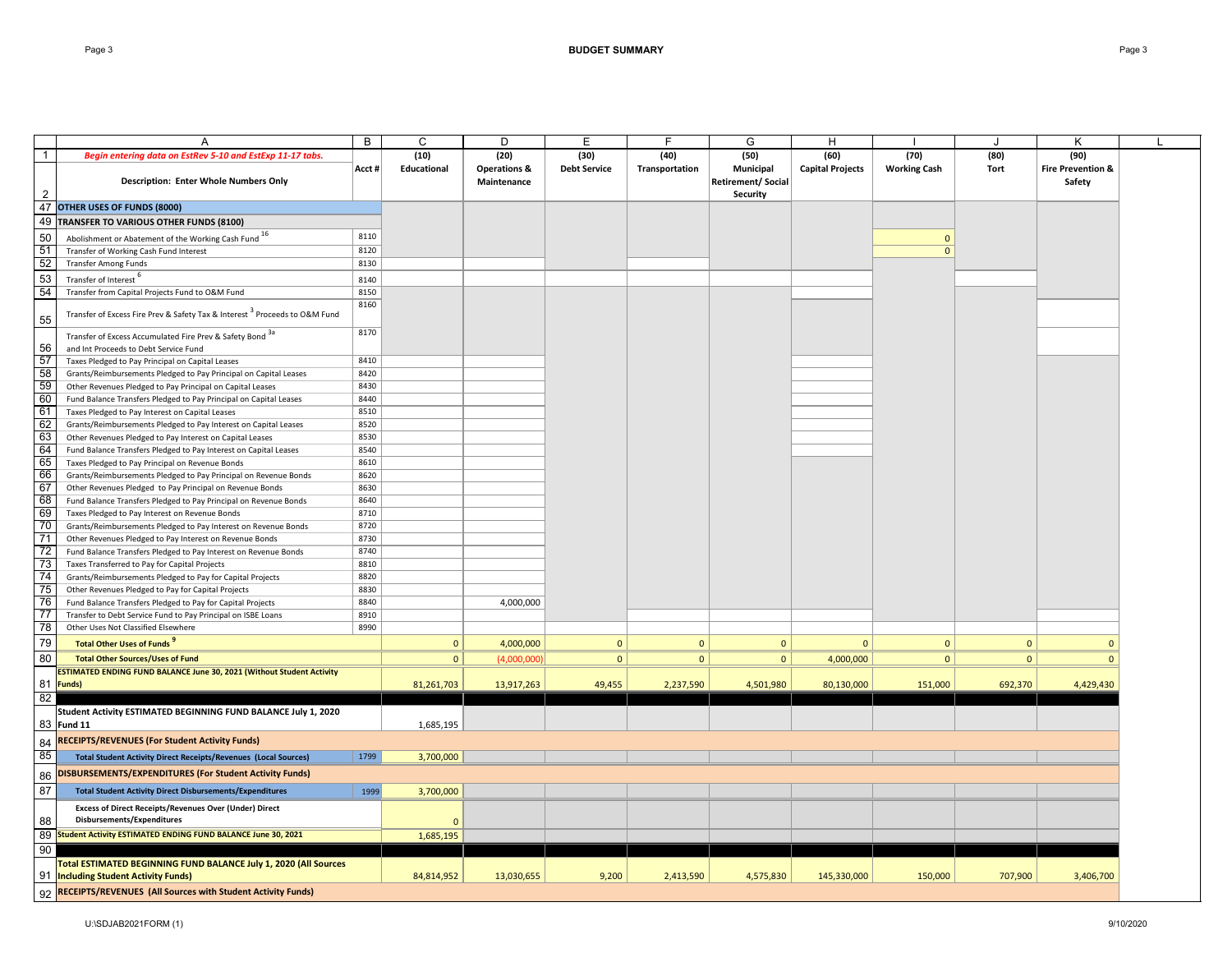|                | А                                                                           | В         | C                   | D                                      | Е                           | F                      | G                                                                        | H                               |                             |              | κ                                      | L                      |
|----------------|-----------------------------------------------------------------------------|-----------|---------------------|----------------------------------------|-----------------------------|------------------------|--------------------------------------------------------------------------|---------------------------------|-----------------------------|--------------|----------------------------------------|------------------------|
| $\overline{1}$ | Begin entering data on EstRev 5-10 and EstExp 11-17 tabs.                   | Acct #    | (10)<br>Educational | (20)<br><b>Operations &amp;</b>        | (30)<br><b>Debt Service</b> | (40)<br>Transportation | (50)<br>Municipal                                                        | (60)<br><b>Capital Projects</b> | (70)<br><b>Working Cash</b> | (80)<br>Tort | (90)<br><b>Fire Prevention &amp;</b>   |                        |
|                | <b>Description: Enter Whole Numbers Only</b>                                |           |                     | Maintenance                            |                             |                        | <b>Retirement/ Social</b><br><b>Security</b>                             |                                 |                             |              | Safety                                 |                        |
|                | 93 LOCAL SOURCES                                                            | 1000      | 106,040,358         | 18,983,680                             | 14,246,100                  | 1,581,000              | 3,922,000                                                                | 800,000                         | 1,000                       | 1,322,470    | 1,022,730                              |                        |
|                | FLOW-THROUGH RECEIPTS/REVENUES FROM ONE                                     | 2000      |                     |                                        |                             |                        |                                                                          |                                 |                             |              |                                        |                        |
| 94             | <b>DISTRICT TO ANOTHER DISTRICT</b>                                         |           | $\Omega$            | $\Omega$                               |                             |                        | $\Omega$                                                                 |                                 |                             |              |                                        |                        |
| 95             | <b>STATE SOURCES</b>                                                        | 3000      | 6,477,500           | 50,000                                 | $\mathbf{0}$                | 1,303,600              | $\mathbf{0}$                                                             | $\mathbf 0$                     | $\mathbf{0}$                | $\mathbf{0}$ | $\Omega$                               |                        |
|                | 96 FEDERAL SOURCES                                                          | 4000      | 5,424,929           | $\mathbf{0}$                           | $\Omega$                    | $\mathbf{0}$           | $\mathbf{0}$                                                             | $\mathbf{0}$                    | $\overline{0}$              | $\Omega$     | $\Omega$                               |                        |
| 97             | <b>Total Direct Receipts/Revenues</b> <sup>8</sup>                          |           | 117,942,787         | 19,033,680                             | 14,246,100                  | 2,884,600              | 3,922,000                                                                | 800,000                         | 1,000                       | 1,322,470    | 1,022,730                              |                        |
| 98             | Receipts/Revenues for "On Behalf" Payments <sup>2</sup>                     | 3998      | $\Omega$            | $\Omega$                               | $\Omega$                    | $\mathbf{0}$           | $\Omega$                                                                 | $\mathbf{0}$                    |                             | $\Omega$     |                                        |                        |
| 99             | <b>Total Receipts/Revenues</b>                                              |           | 117,942,787         | 19,033,680                             | 14,246,100                  | 2,884,600              | 3,922,000                                                                | 800,000                         | 1,000                       | 1,322,470    | 1,022,730                              |                        |
| 100            | <b>DISBURSEMENTS/EXPENDITURES (All Sources with Student Activity Funds)</b> |           |                     |                                        |                             |                        |                                                                          |                                 |                             |              |                                        |                        |
|                | <b>101 INSTRUCTION</b>                                                      | 1000      | 86,903,458          |                                        |                             |                        | 1,815,560                                                                |                                 |                             | $\Omega$     |                                        |                        |
|                | <b>102 SUPPORT SERVICES</b>                                                 | 2000      | 27,803,409          | 13,897,072                             |                             | 3,050,600              | 2,173,920                                                                | 70,000,000                      |                             | 1,338,000    | $\mathbf{0}$                           |                        |
|                | <b>103 COMMUNITY SERVICES</b>                                               | 3000      | 463,072             | $\mathbf{0}$                           |                             | $\mathbf{0}$           | 6,370                                                                    |                                 |                             | $\Omega$     |                                        |                        |
|                | 104 PAYMENTS TO OTHER DISTRICTS & GOVT UNITS                                | 4000      | 2,640,902           | $\mathbf{0}$                           | $\mathbf{0}$                | $\mathbf{0}$           | $\mathbf{0}$                                                             | $\mathbf{0}$                    |                             | $\mathbf{0}$ | $\mathbf{0}$                           |                        |
|                | 105 DEBT SERVICES                                                           | 5000      | $\Omega$            | $\mathbf{0}$                           | 14,205,845                  | $\mathbf{0}$           | $\mathbf{0}$                                                             |                                 |                             | $\Omega$     | $\Omega$                               |                        |
|                | 106 PROVISION FOR CONTINGENCIES                                             | 6000      | 2,000,000           | 250,000                                | $\Omega$                    | 10,000                 | $\mathbf{0}$                                                             | $\Omega$                        |                             | $\Omega$     | $\mathbf{0}$                           |                        |
| 107            | Total Direct Disbursements/Expenditures                                     |           | 119,810,841         | 14,147,072                             | 14,205,845                  | 3,060,600              | 3,995,850                                                                | 70,000,000                      |                             | 1,338,000    | $\Omega$                               |                        |
| 108            | Disbursements/Expenditures for "On Behalf" Payments                         | 4180      | $\mathbf{0}$        | $\Omega$                               | $\Omega$                    | $\mathbf{0}$           | $\Omega$                                                                 |                                 |                             | $\Omega$     | $\Omega$                               |                        |
| 109            | <b>Total Disbursements/Expenditures</b>                                     |           | 119,810,841         | 14,147,072                             | 14,205,845                  | 3,060,600              | 3,995,850                                                                | 70,000,000                      |                             | 1,338,000    | $\mathbf{0}$                           |                        |
|                | <b>Excess of Direct Receipts/Revenues Over (Under) Direct</b>               |           |                     |                                        |                             |                        |                                                                          |                                 |                             |              |                                        |                        |
| 110            | <b>Disbursements/Expenditures</b>                                           |           | (1,868,054)         | 4,886,608                              | 40,255                      | (176,000)              | (73, 850)                                                                | (69, 200, 000)                  | 1,000                       | (15, 530)    | 1,022,730                              |                        |
|                | OTHER SOURCES/USES OF FUNDS                                                 |           |                     |                                        |                             |                        |                                                                          |                                 |                             |              |                                        |                        |
|                | 112 OTHER SOURCES OF FUNDS (7000)                                           |           |                     |                                        |                             |                        |                                                                          |                                 |                             |              |                                        |                        |
| 113            | <b>Total Other Sources of Funds</b>                                         |           | $\Omega$            | $\Omega$                               | $\Omega$                    | $\mathbf{0}$           | $\mathbf{0}$                                                             | 4,000,000                       | $\Omega$                    | $\Omega$     | $\Omega$                               |                        |
|                | 114 OTHER USES OF FUNDS (8000)                                              |           |                     |                                        |                             |                        |                                                                          |                                 |                             |              |                                        |                        |
| 116            | Total Other Uses of Funds                                                   |           | $\mathbf{0}$        | 4,000,000                              | $\mathbf{0}$                | $\mathbf{0}$           | $\mathbf{0}$                                                             | $\mathbf{0}$                    | $\overline{0}$              | $\mathbf{0}$ | $\Omega$                               |                        |
| 117            | <b>Total Other Sources/Uses of Fund</b>                                     |           | $\mathbf{0}$        | (4,000,000)                            | $\mathbf{0}$                | 0                      | $\mathbf{0}$                                                             | 4,000,000                       | $\mathbf{0}$                | $\mathbf{0}$ | $\Omega$                               |                        |
|                | ESTIMATED ENDING FUND BALANCE June 30, 2021 (All Sources With student       |           |                     |                                        |                             |                        |                                                                          |                                 |                             |              |                                        |                        |
|                | 118 Activity Funds)                                                         |           | 82,946,898          | 13,917,263                             | 49,455                      | 2,237,590              | 4,501,980                                                                | 80,130,000                      | 151,000                     | 692,370      | 4,429,430                              |                        |
| 119            |                                                                             |           |                     |                                        |                             |                        |                                                                          |                                 |                             |              |                                        |                        |
| 120            |                                                                             |           |                     |                                        |                             |                        | SUMMARY OF EXPENDITURES Without Student Activity Funds (by Major Object) |                                 |                             |              |                                        |                        |
| 121            |                                                                             |           | (10)                | (20)                                   | (30)                        | (40)                   | (50)                                                                     | (60)                            | (70)                        | (80)         | (90)                                   |                        |
| 122            | <b>Description</b>                                                          | Acct<br># | Educational         | <b>Operations &amp;</b><br>Maintenance | <b>Debt Service</b>         | Transportation         | Municipal<br><b>Retirement/ Social</b><br><b>Security</b>                | <b>Capital Projects</b>         | <b>Working Cash</b>         | <b>Tort</b>  | <b>Fire Prevention &amp;</b><br>Safety | <b>Total By Object</b> |
| 123            | <b>Object Name</b>                                                          |           |                     |                                        |                             |                        |                                                                          |                                 |                             |              |                                        |                        |
| 124            | <b>Salaries</b>                                                             | 100       | 83,950,659          | 7,338,702                              |                             | $\mathbf{0}$           |                                                                          | $\mathbf{0}$                    |                             | $\Omega$     | $\mathbf{0}$                           | 91,289,361             |
| 125            | <b>Employee Benefits</b>                                                    | 200       | 13,299,923          | 1,669,540                              |                             | $\mathbf{0}$           | 3,995,850                                                                | $\mathbf{0}$                    |                             | 390,000      | $\mathbf{0}$                           | 19,355,313             |
| 126            | <b>Purchased Services</b>                                                   | 300       | 3,854,348           | 2,144,000                              | $\mathbf{0}$                | 3,025,100              |                                                                          | $\mathbf{0}$                    |                             | 948,000      | $\mathbf{0}$                           | 9,971,448              |
| 127            | <b>Supplies &amp; Materials</b>                                             | 400       | 5,300,341           | 2,369,000                              |                             | 25,500                 |                                                                          | $\Omega$                        |                             | $\Omega$     | $\mathbf{0}$                           | 7,694,841              |
| 128            | <b>Capital Outlay</b>                                                       | 500       | 405,576             | 357,830                                |                             | $\Omega$               |                                                                          | 70,000,000                      |                             | $\mathbf{0}$ | $\overline{0}$                         | 70,763,406             |
| 129            | <b>Other Objects</b>                                                        | 600       | 9,290,452           | 268,000                                | 14,205,845                  | 10,000                 | $\mathbf{0}$                                                             | $\mathbf{0}$                    |                             | $\mathbf{0}$ | $\mathbf{0}$                           | 23,774,297             |
| 130            | Non-Capitalized Equipment                                                   | 700       | 9,542               | $\mathbf{0}$                           |                             | 0                      |                                                                          | $\mathbf{0}$                    |                             | $\mathbf{0}$ | 0                                      | 9,542                  |
| 131            | <b>Termination Benefits</b>                                                 | 800       | $\mathbf{0}$        | $\mathbf{0}$                           |                             | $\mathbf{0}$           |                                                                          |                                 |                             | 0            |                                        |                        |

**Expenditures** 116,110,841 14,147,072 14,205,845 3,060,600 3,995,850 70,000,000 1,338,000 0 222,858,208

132 **Total**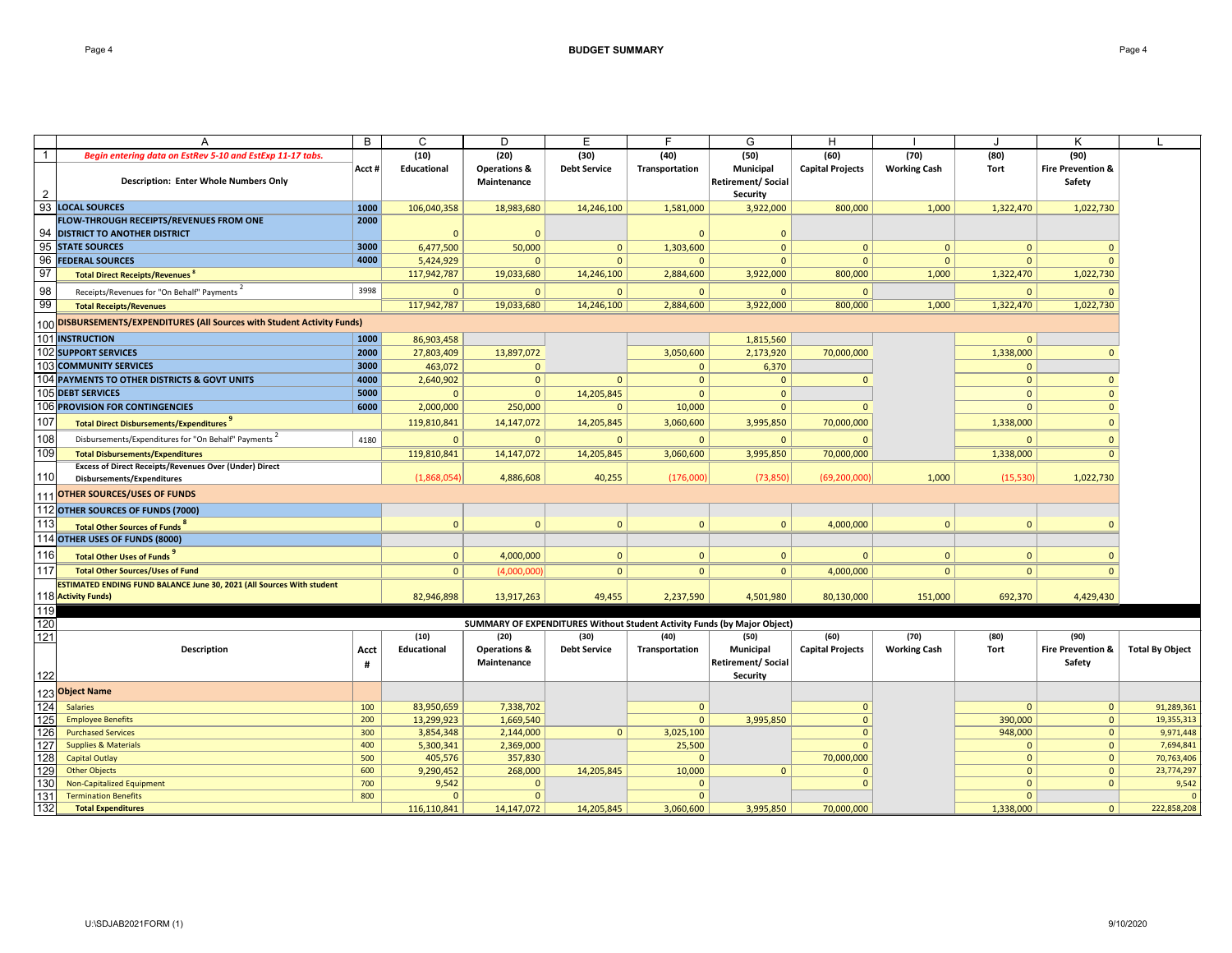|                  | Α                                                                                   | B     | C                  | D                       | Е                   | F              | G                                                        | н            |                     | J            | Κ                            |
|------------------|-------------------------------------------------------------------------------------|-------|--------------------|-------------------------|---------------------|----------------|----------------------------------------------------------|--------------|---------------------|--------------|------------------------------|
| $\overline{1}$   |                                                                                     |       | (10)               | (20)                    | (30)                | (40)           | (50)                                                     | (60)         | (70)                | (80)         | (90)                         |
|                  |                                                                                     |       |                    | <b>Operations &amp;</b> |                     |                | Municipal                                                |              |                     |              | <b>Fire Prevention &amp;</b> |
| $\overline{c}$   | <b>Description: Enter Whole Numbers Only</b>                                        | Acct# | <b>Educational</b> | Maintenance             | <b>Debt Service</b> | Transportation | Retirement/ Social   Capital Projects<br><b>Security</b> |              | <b>Working Cash</b> | Tort         | Safety                       |
|                  | BEGINNING CASH BALANCE ON HAND July 1, 2020 <sup>7</sup> (Without Student           |       |                    |                         |                     |                |                                                          |              |                     |              |                              |
|                  | 3 Activity Funds)                                                                   |       | 83,129,757         | 13,030,655              | 9,200               | 2,413,590      | 4,575,830                                                | 145,330,000  | 150,000             | 707,900      | 3,406,700                    |
| $\overline{4}$   | <b>Total Direct Receipts &amp; Other Sources</b>                                    |       | 114,242,787        | 19,033,680              | 14,246,100          | 2,884,600      | 3,922,000                                                | 4,800,000    | 1,000               | 1,322,470    | 1,022,730                    |
| $5\phantom{.0}$  | <b>OTHER RECEIPTS</b>                                                               |       |                    |                         |                     |                |                                                          |              |                     |              |                              |
| 6                | Interfund Loans Payable (Loans from Other Funds)                                    | 411   |                    |                         |                     |                |                                                          |              |                     |              |                              |
| $\overline{7}$   | Interfund Loans Receivable (Repayment of Loans)                                     | 141   |                    |                         |                     |                |                                                          |              |                     |              |                              |
| $\,8\,$          | Notes and Warrants Payable                                                          | 433   |                    |                         |                     |                |                                                          |              |                     |              |                              |
| $\boldsymbol{9}$ | <b>Other Current Assets</b>                                                         | 199   |                    |                         |                     |                |                                                          |              |                     |              |                              |
| 10               | <b>Total Other Receipts</b>                                                         |       | $\mathbf{0}$       | $\Omega$                | $\Omega$            | $\mathbf 0$    | $\Omega$                                                 | $\mathbf{0}$ | $\mathbf{0}$        | $\mathbf{0}$ | $\Omega$                     |
| 11               | Total Direct Receipts, Other Sources, & Other Receipts                              |       | 114,242,787        | 19,033,680              | 14,246,100          | 2,884,600      | 3,922,000                                                | 4,800,000    | 1,000               | 1,322,470    | 1,022,730                    |
| 12               | <b>Total Amount Available</b>                                                       |       | 197, 372, 544      | 32,064,335              | 14,255,300          | 5,298,190      | 8,497,830                                                | 150,130,000  | 151,000             | 2,030,370    | 4,429,430                    |
| $\overline{13}$  | <b>Total Direct Disbursements &amp; Other Uses</b>                                  |       | 116,110,841        | 18, 147, 072            | 14,205,845          | 3,060,600      | 3,995,850                                                | 70,000,000   | $\mathbf{0}$        | 1,338,000    | $\mathbf 0$                  |
| 14               | <b>OTHER DISBURSEMENTS</b>                                                          |       |                    |                         |                     |                |                                                          |              |                     |              |                              |
| 15               | Interfund Loans Receivable (Loans to Other Funds) <sup>10</sup>                     | 141   |                    |                         |                     |                |                                                          |              |                     |              |                              |
| 16               | Interfund Loans Payable (Repayment of Loans)                                        | 411   |                    |                         |                     |                |                                                          |              |                     |              |                              |
| 17               | Notes and Warrants Payable                                                          | 433   |                    |                         |                     |                |                                                          |              |                     |              |                              |
| 18               | <b>Other Current Liabilities</b>                                                    | 499   |                    |                         |                     |                |                                                          |              |                     |              |                              |
| 19               | <b>Total Other Disbursements</b>                                                    |       | $\mathbf{0}$       | $\mathbf{0}$            | $\mathbf{0}$        | $\mathbf{0}$   | $\mathbf{0}$                                             | $\mathbf{0}$ | $\mathbf{0}$        | $\mathbf{0}$ | $\mathbf{0}$                 |
| 20               | Total Direct Disbursements, Other Uses, & Other Disbursements                       |       | 116,110,841        | 18,147,072              | 14,205,845          | 3,060,600      | 3,995,850                                                | 70,000,000   | $\overline{0}$      | 1,338,000    | $\Omega$                     |
|                  | ENDING CASH BALANCE ON HAND June 30, 2021 <sup>7</sup> (Without Student Activity    |       |                    |                         |                     |                |                                                          |              |                     |              |                              |
|                  | 21 Funds)                                                                           |       | 81,261,703         | 13,917,263              | 49,455              | 2,237,590      | 4,501,980                                                | 80,130,000   | 151,000             | 692,370      | 4,429,430                    |
| 22               |                                                                                     |       |                    |                         |                     |                |                                                          |              |                     |              |                              |
|                  |                                                                                     |       |                    |                         |                     |                |                                                          |              |                     |              |                              |
|                  | Activity Funds BEGINNING CASH BALANCE ON HAND July 1, 2020 $\,^\prime$              |       |                    |                         |                     |                |                                                          |              |                     |              |                              |
| 23               |                                                                                     |       | 1,685,195          |                         |                     |                |                                                          |              |                     |              |                              |
| 24               | Total Direct Receipts & Other Sources                                               |       | 3,700,000          |                         |                     |                |                                                          |              |                     |              |                              |
| 25               | <b>Total Amount Available</b>                                                       |       | 5,385,195          |                         |                     |                |                                                          |              |                     |              |                              |
| 26               | Total Direct Disbursements & Other Uses                                             |       | 3,700,000          |                         |                     |                |                                                          |              |                     |              |                              |
|                  | 27 Activity funds ENDING CASH BALANCE ON HAND June 30, 2021                         |       | 1,685,195          |                         |                     |                |                                                          |              |                     |              |                              |
| 28               |                                                                                     |       |                    |                         |                     |                |                                                          |              |                     |              |                              |
|                  | Total BEGINNING CASH BALANCE ON HAND July 1, 2020 <sup>7</sup> (With Student        |       |                    |                         |                     |                |                                                          |              |                     |              |                              |
|                  | 29 Activity Funds)                                                                  |       | 84,814,952         | 13,030,655              | 9,200               | 2,413,590      | 4,575,830                                                | 145,330,000  | 150,000             | 707,900      | 3,406,700                    |
| 30               | <b>Total Direct Receipts &amp; Other Sources</b>                                    |       | 117,942,787        | 19,033,680              | 14,246,100          | 2,884,600      | 3,922,000                                                | 4,800,000    | 1,000               | 1,322,470    | 1,022,730                    |
| 31               | <b>Total Other Receipts</b>                                                         |       | $\mathbf{0}$       | $\mathbf{0}$            | $\mathbf{0}$        | $\mathbf{0}$   | $\mathbf{0}$                                             | $\Omega$     | $\mathbf{0}$        | $\mathbf{0}$ | $\Omega$                     |
| 32               | <b>Total Direct Receipts, Other Sources, &amp; Other Receipts</b>                   |       | 117,942,787        | 19,033,680              | 14,246,100          | 2,884,600      | 3,922,000                                                | 4,800,000    | 1,000               | 1,322,470    | 1,022,730                    |
| 33               | <b>Total Amount Available</b>                                                       |       | 202,757,739        | 32,064,335              | 14,255,300          | 5,298,190      | 8,497,830                                                | 150,130,000  | 151,000             | 2,030,370    | 4,429,430                    |
| 34               | <b>Total Direct Disbursements &amp; Other Uses</b>                                  |       | 119,810,841        | 18, 147, 072            | 14,205,845          | 3,060,600      | 3,995,850                                                | 70,000,000   | $\mathbf{0}$        | 1,338,000    | $\mathbf{0}$                 |
| 35               | <b>Total Other Disbursements</b>                                                    |       | $\mathbf{0}$       | $\mathbf{0}$            | $\Omega$            | $\mathbf{0}$   | $\mathbf{0}$                                             | $\mathbf{0}$ | $\mathbf{0}$        | $\mathbf{0}$ | $\mathbf{0}$                 |
| 36               | Total Direct Disbursements, Other Uses, & Other Disbursements                       |       | 119,810,841        | 18,147,072              | 14,205,845          | 3,060,600      | 3,995,850                                                | 70,000,000   | $\overline{0}$      | 1,338,000    | $\Omega$                     |
|                  | Total ENDING CASH BALANCE ON HAND June 30, 2021 <sup>7</sup> (With Student Activity |       |                    |                         |                     |                |                                                          |              |                     |              |                              |
|                  | 37 Funds)                                                                           |       | 82,946,898         | 13,917,263              | 49,455              | 2,237,590      | 4,501,980                                                | 80,130,000   | 151,000             | 692,370      | 4,429,430                    |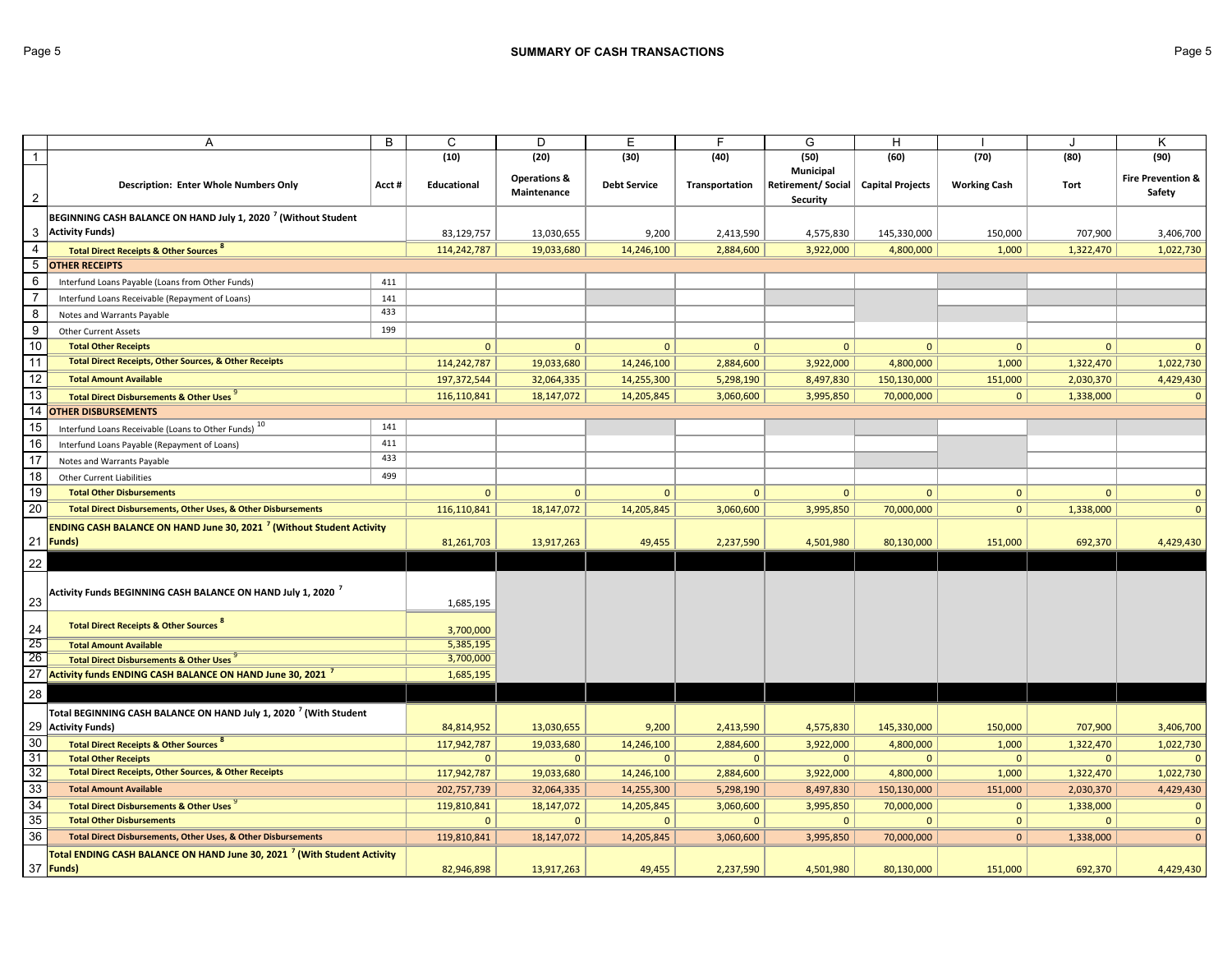|                 | A                                                                    | В      | С           | D                       | Е                   |                | G                         | H                       |                     |                | Κ                            |
|-----------------|----------------------------------------------------------------------|--------|-------------|-------------------------|---------------------|----------------|---------------------------|-------------------------|---------------------|----------------|------------------------------|
| $\mathbf{1}$    |                                                                      |        | (10)        | (20)                    | (30)                | (40)           | (50)                      | (60)                    | (70)                | (80)           | (90)                         |
|                 |                                                                      | Acct   | Educational | <b>Operations &amp;</b> | <b>Debt Service</b> | Transportation | Municipal                 | <b>Capital Projects</b> | <b>Working Cash</b> | Tort           | <b>Fire Prevention &amp;</b> |
|                 | Description: Enter Whole Numbers Only                                | #      |             | Maintenance             |                     |                | <b>Retirement/ Social</b> |                         |                     |                | Safety                       |
| $\overline{2}$  |                                                                      |        |             |                         |                     |                | Security                  |                         |                     |                |                              |
| $\mathbf{3}$    | <b>RECEIPTS/REVENUES FROM LOCAL SOURCES (1000)</b>                   |        |             |                         |                     |                |                           |                         |                     |                |                              |
| $\overline{4}$  | AD VALOREM TAXES LEVIED BY LOCAL EDUCATION AGENCY                    | 1100   |             |                         |                     |                |                           |                         |                     |                |                              |
| $\,$ 5          | Designated Purposes Levies 11 (1110-1120)                            | $\sim$ | 91,821,300  | 18,733,680              | 14,234,100          | 1,541,000      | 742,200                   |                         |                     | 1,307,470      | 957,730                      |
| 6               | Leasing Purposes Levy <sup>12</sup>                                  | 1130   |             |                         |                     |                |                           |                         |                     |                |                              |
| $\overline{7}$  | Special Education Purposes Levy                                      | 1140   | 1,619,000   |                         |                     |                |                           |                         |                     |                |                              |
| 8               | FICA and Medicare Only Levies                                        | 1150   |             |                         |                     |                | 2,850,300                 |                         |                     |                |                              |
| 9               | Area Vocational Construction Purposes Levy                           | 1160   |             |                         |                     |                |                           |                         |                     |                |                              |
| 10              | Summer School Purposes Levy                                          | 1170   |             |                         |                     |                |                           |                         |                     |                |                              |
| 11              | Other Tax Levies (Describe & Itemize)                                | 1190   |             |                         |                     |                |                           |                         |                     |                |                              |
| 12              | <b>Total Ad Valorem Taxes Levied by District</b>                     |        | 93,440,300  | 18,733,680              | 14,234,100          | 1,541,000      | 3,592,500                 | $\mathbf{0}$            | $\mathbf{0}$        | 1,307,470      | 957,730                      |
| 13              | PAYMENTS IN LIEU OF TAXES                                            | 1200   |             |                         |                     |                |                           |                         |                     |                |                              |
| $\overline{14}$ | Mobile Home Privilege Tax                                            | 1210   |             |                         |                     |                |                           |                         |                     |                |                              |
| 15              | Payments from Local Housing Authority                                | 1220   |             |                         |                     |                |                           |                         |                     |                |                              |
|                 |                                                                      |        |             |                         |                     |                |                           |                         |                     |                |                              |
| 16              | Corporate Personal Property Replacement Taxes <sup>13</sup>          | 1230   | 4,072,500   |                         |                     |                | 259,500                   |                         |                     |                |                              |
| 17              | Other Payments in Lieu of Taxes (Describe & Itemize)                 | 1290   |             |                         |                     |                |                           |                         |                     |                |                              |
| $\overline{18}$ | <b>Total Payments in Lieu of Taxes</b>                               |        | 4,072,500   | $\mathbf{0}$            | $\mathbf{0}$        | $\mathbf{0}$   | 259,500                   | $\mathbf{0}$            | $\Omega$            | $\overline{0}$ |                              |
| 19              | <b>TUITION</b>                                                       | 1300   |             |                         |                     |                |                           |                         |                     |                |                              |
| 20              | Regular Tuition from Pupils or Parents (In State)                    | 1311   |             |                         |                     |                |                           |                         |                     |                |                              |
| $\frac{21}{22}$ | Regular Tuition from Other Districts (In State)                      | 1312   |             |                         |                     |                |                           |                         |                     |                |                              |
|                 | Regular Tuition from Other Sources (In State)                        | 1313   |             |                         |                     |                |                           |                         |                     |                |                              |
| 23              | Regular Tuition from Other Sources (Out of State)                    | 1314   |             |                         |                     |                |                           |                         |                     |                |                              |
| $\frac{24}{25}$ | Summer School Tuition from Pupils or Parents (In State)              | 1321   | 512,700     |                         |                     |                |                           |                         |                     |                |                              |
|                 | Summer School Tuition from Other Districts (In State)                | 1322   |             |                         |                     |                |                           |                         |                     |                |                              |
| $\frac{26}{27}$ | Summer School Tuition from Other Sources (In State)                  | 1323   |             |                         |                     |                |                           |                         |                     |                |                              |
|                 | Summer School Tuition from Other Sources (Out of State)              | 1324   |             |                         |                     |                |                           |                         |                     |                |                              |
| $\frac{28}{29}$ | CTE Tuition from Pupils or Parents (In State)                        | 1331   |             |                         |                     |                |                           |                         |                     |                |                              |
|                 | CTE Tuition from Other Districts (In State)                          | 1332   |             |                         |                     |                |                           |                         |                     |                |                              |
| 30              | CTE Tuition from Other Sources (In State)                            | 1333   |             |                         |                     |                |                           |                         |                     |                |                              |
| 31              | CTE Tuition from Other Sources (Out of State)                        | 1334   |             |                         |                     |                |                           |                         |                     |                |                              |
| 32              | Special Education Tuition from Pupils or Parents (In State)          | 1341   |             |                         |                     |                |                           |                         |                     |                |                              |
| 33              | Special Education Tuition from Other Districts (In State)            | 1342   |             |                         |                     |                |                           |                         |                     |                |                              |
| 34              | Special Education Tuition from Other Sources (In State)              | 1343   |             |                         |                     |                |                           |                         |                     |                |                              |
| 35              | Special Education Tuition from Other Sources (Out of State)          | 1344   |             |                         |                     |                |                           |                         |                     |                |                              |
| 36              | Adult Tuition from Pupils or Parents (In State)                      | 1351   |             |                         |                     |                |                           |                         |                     |                |                              |
| 37              | Adult Tuition from Other Districts (In State)                        | 1352   |             |                         |                     |                |                           |                         |                     |                |                              |
| 38              | Adult Tuition from Other Sources (In State)                          | 1353   |             |                         |                     |                |                           |                         |                     |                |                              |
| 39              | Adult Tuition from Other Sources (Out of State)                      | 1354   |             |                         |                     |                |                           |                         |                     |                |                              |
| 40              | <b>Total Tuition</b>                                                 |        | 512,700     |                         |                     |                |                           |                         |                     |                |                              |
| 41              | <b>TRANSPORTATION FEES</b>                                           | 1400   |             |                         |                     |                |                           |                         |                     |                |                              |
| 42              | Regular Transportation Fees from Pupils or Parents (In State)        | 1411   |             |                         |                     |                |                           |                         |                     |                |                              |
| $\frac{43}{44}$ | Regular Transportation Fees from Other Districts (In State)          | 1412   |             |                         |                     |                |                           |                         |                     |                |                              |
|                 | Regular Transportation Fees from Other Sources (In State)            | 1413   |             |                         |                     |                |                           |                         |                     |                |                              |
| 45              | Regular Transportation Fees from Co-curricular Activities (In State) | 1415   |             |                         |                     |                |                           |                         |                     |                |                              |
| 46              | Regular Transportation Fees from Other Sources (Out of State)        | 1416   |             |                         |                     |                |                           |                         |                     |                |                              |
| 47              | Summer School Transportation Fees from Pupils or Parents (In State)  | 1421   |             |                         |                     |                |                           |                         |                     |                |                              |
| 48              | Summer School Transportation Fees from Other Districts (In State)    | 1422   |             |                         |                     |                |                           |                         |                     |                |                              |
| 49              | Summer School Transportation Fees from Other Sources (In State)      | 1423   |             |                         |                     |                |                           |                         |                     |                |                              |
| 50              | Summer School Transportation Fees from Other Sources (Out of State)  | 1424   |             |                         |                     |                |                           |                         |                     |                |                              |
| 51              | CTE Transportation Fees from Pupils or Parents (In State)            | 1431   |             |                         |                     |                |                           |                         |                     |                |                              |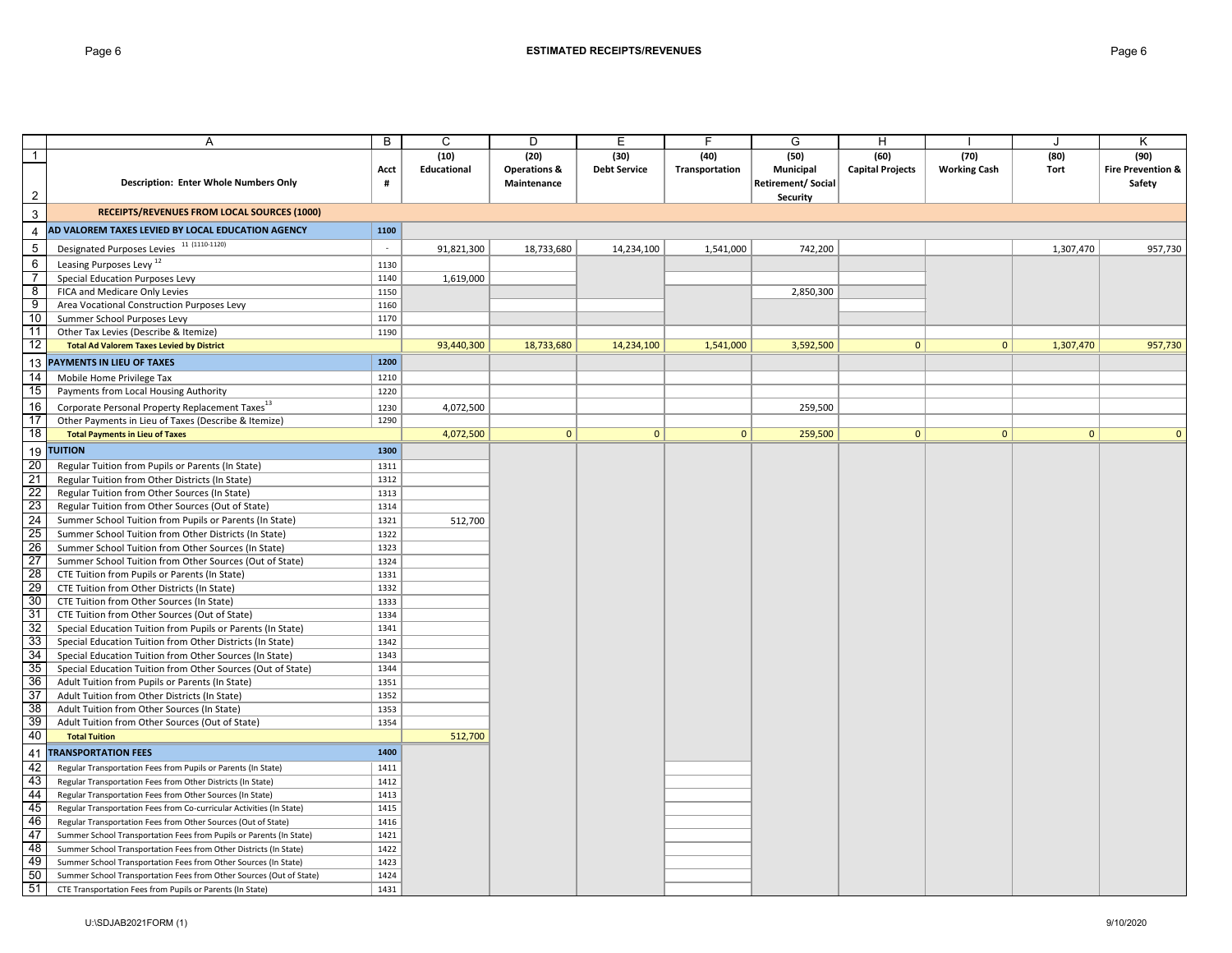|                 | Α                                                                           | B    | C            | D                       | Е                   | F              | G                  | н                       |                     | J           | K                            |
|-----------------|-----------------------------------------------------------------------------|------|--------------|-------------------------|---------------------|----------------|--------------------|-------------------------|---------------------|-------------|------------------------------|
| $\mathbf{1}$    |                                                                             |      | (10)         | (20)                    | (30)                | (40)           | (50)               | (60)                    | (70)                | (80)        | (90)                         |
|                 |                                                                             | Acct | Educational  | <b>Operations &amp;</b> | <b>Debt Service</b> | Transportation | <b>Municipal</b>   | <b>Capital Projects</b> | <b>Working Cash</b> | <b>Tort</b> | <b>Fire Prevention &amp;</b> |
|                 | <b>Description: Enter Whole Numbers Only</b>                                | #    |              | Maintenance             |                     |                | Retirement/ Social |                         |                     |             | Safety                       |
| $\overline{2}$  |                                                                             |      |              |                         |                     |                | Security           |                         |                     |             |                              |
| 52              | CTE Transportation Fees from Other Districts (In State)                     | 1432 |              |                         |                     |                |                    |                         |                     |             |                              |
| 53              | CTE Transportation Fees from Other Sources (In State)                       | 1433 |              |                         |                     |                |                    |                         |                     |             |                              |
| 54              | CTE Transportation Fees from Other Sources (Out of State)                   | 1434 |              |                         |                     |                |                    |                         |                     |             |                              |
| 55              | Special Education Transportation Fees from Pupils or Parents (In State)     | 1441 |              |                         |                     |                |                    |                         |                     |             |                              |
| 56              | Special Education Transportation Fees from Other Districts (In State)       | 1442 |              |                         |                     |                |                    |                         |                     |             |                              |
| 57              | Special Education Transportation Fees from Other Sources (In State)         | 1443 |              |                         |                     |                |                    |                         |                     |             |                              |
| 58              | Special Education Transportation Fees from Other Sources (Out of State)     | 1444 |              |                         |                     |                |                    |                         |                     |             |                              |
| 59              | Adult Transportation Fees from Pupils or Parents (In State)                 | 1451 |              |                         |                     |                |                    |                         |                     |             |                              |
| 60              | Adult Transportation Fees from Other Districts (In State)                   | 1452 |              |                         |                     |                |                    |                         |                     |             |                              |
| 61              | Adult Transportation Fees from Other Sources (In State)                     | 1453 |              |                         |                     |                |                    |                         |                     |             |                              |
| 62              | Adult Transportation Fees from Other Sources (Out of State)                 | 1454 |              |                         |                     |                |                    |                         |                     |             |                              |
| 63              | <b>Total Transportation Fees</b>                                            |      |              |                         |                     | $\mathbf{0}$   |                    |                         |                     |             |                              |
| 64              | <b>EARNINGS ON INVESTMENTS</b>                                              | 1500 |              |                         |                     |                |                    |                         |                     |             |                              |
| 65              | Interest on Investments                                                     | 1510 | 1,700,000    | 220,000                 | 12,000              | 40,000         | 70,000             | 800,000                 | 1,000               | 15,000      | 65,000                       |
| 66              | Gain or Loss on Sale of Investments                                         | 1520 |              | 0                       |                     |                |                    |                         |                     |             |                              |
| 67              | <b>Total Earnings on Investments</b>                                        |      | 1,700,000    | 220,000                 | 12,000              | 40,000         | 70,000             | 800,000                 | 1,000               | 15,000      | 65,000                       |
|                 | <b>FOOD SERVICE</b>                                                         | 1600 |              |                         |                     |                |                    |                         |                     |             |                              |
| 68              |                                                                             |      |              |                         |                     |                |                    |                         |                     |             |                              |
| 69              | Sales to Pupils - Lunch                                                     | 1611 | 90,000       |                         |                     |                |                    |                         |                     |             |                              |
| 70              | Sales to Pupils - Breakfast                                                 | 1612 |              |                         |                     |                |                    |                         |                     |             |                              |
| 71              | Sales to Pupils - A la Carte                                                | 1613 |              |                         |                     |                |                    |                         |                     |             |                              |
| $\overline{72}$ | Sales to Pupils - Other (Describe & Itemize)                                | 1614 |              |                         |                     |                |                    |                         |                     |             |                              |
| 73              | Sales to Adults                                                             | 1620 |              |                         |                     |                |                    |                         |                     |             |                              |
| 74              | Other Food Service (Describe & Itemize)                                     | 1690 |              |                         |                     |                |                    |                         |                     |             |                              |
| 75              | <b>Total Food Service</b>                                                   |      | 90,000       |                         |                     |                |                    |                         |                     |             |                              |
| 76              | DISTRICT/SCHOOL ACTIVITY INCOME                                             | 1700 |              |                         |                     |                |                    |                         |                     |             |                              |
| 77              | Admissions - Athletic                                                       | 1711 | 65,200       |                         |                     |                |                    |                         |                     |             |                              |
| 78              | Admissions - Other                                                          | 1719 |              |                         |                     |                |                    |                         |                     |             |                              |
| 79              | Fees                                                                        | 1720 | 5,300        |                         |                     |                |                    |                         |                     |             |                              |
| 80              | <b>Book Store Sales</b>                                                     | 1730 | 1,846,908    |                         |                     |                |                    |                         |                     |             |                              |
| 81              | Other District/School Activity Revenue (Describe & Itemize)                 | 1790 | 136,250      |                         |                     |                |                    |                         |                     |             |                              |
| 82              | <b>Student Activity Fund Revenues</b>                                       | 1799 | 3,700,000    |                         |                     |                |                    |                         |                     |             |                              |
| 83              | Total District/School Activity Income (without Student Activity Funds 1799) |      | 2,053,658    | $\Omega$                |                     |                |                    |                         |                     |             |                              |
| 84              | Total District/School Activity Income (with Student Activity Funds 1799)    |      | 5,753,658    |                         |                     |                |                    |                         |                     |             |                              |
| 85              | <b>TEXTBOOK INCOME</b>                                                      | 1800 |              |                         |                     |                |                    |                         |                     |             |                              |
| 86              | Rentals - Regular Textbooks                                                 | 1811 |              |                         |                     |                |                    |                         |                     |             |                              |
| 87              | Rentals - Summer School Textbooks                                           | 1812 |              |                         |                     |                |                    |                         |                     |             |                              |
| 88              | Rentals - Adult/Continuing Education Textbooks                              | 1813 |              |                         |                     |                |                    |                         |                     |             |                              |
| 89              | Rentals - Other (Describe)                                                  | 1819 |              |                         |                     |                |                    |                         |                     |             |                              |
| 90              | Sales - Regular Textbooks                                                   | 1821 |              |                         |                     |                |                    |                         |                     |             |                              |
| 91              | Sales - Summer School Textbooks                                             | 1822 |              |                         |                     |                |                    |                         |                     |             |                              |
| 92              | Sales - Adult/Continuing Education Textbooks                                | 1823 |              |                         |                     |                |                    |                         |                     |             |                              |
| 93              | Sales - Other (Describe & Itemize)                                          | 1829 |              |                         |                     |                |                    |                         |                     |             |                              |
| 94              | Other (Describe & Itemize)                                                  | 1890 |              |                         |                     |                |                    |                         |                     |             |                              |
| 95              | <b>Total Textbooks</b>                                                      |      | $\mathbf{0}$ |                         |                     |                |                    |                         |                     |             |                              |
| 96              | OTHER REVENUE FROM LOCAL SOURCES                                            | 1900 |              |                         |                     |                |                    |                         |                     |             |                              |
| 97              | Rentals                                                                     | 1910 | 60,700       | 30,000                  |                     |                |                    |                         |                     |             |                              |
| 98              | Contributions and Donations from Private Sources                            | 1920 | 40,000       |                         |                     |                |                    |                         |                     |             |                              |
| 99              | Impact Fees from Municipal or County Governments                            | 1930 | 10,500       |                         |                     |                |                    |                         |                     |             |                              |
| 100             | Services Provided Other Districts                                           | 1940 | 2,000        |                         |                     |                |                    |                         |                     |             |                              |
| 101             | Refund of Prior Years' Expenditures                                         | 1950 | 5,000        |                         |                     |                |                    |                         |                     |             |                              |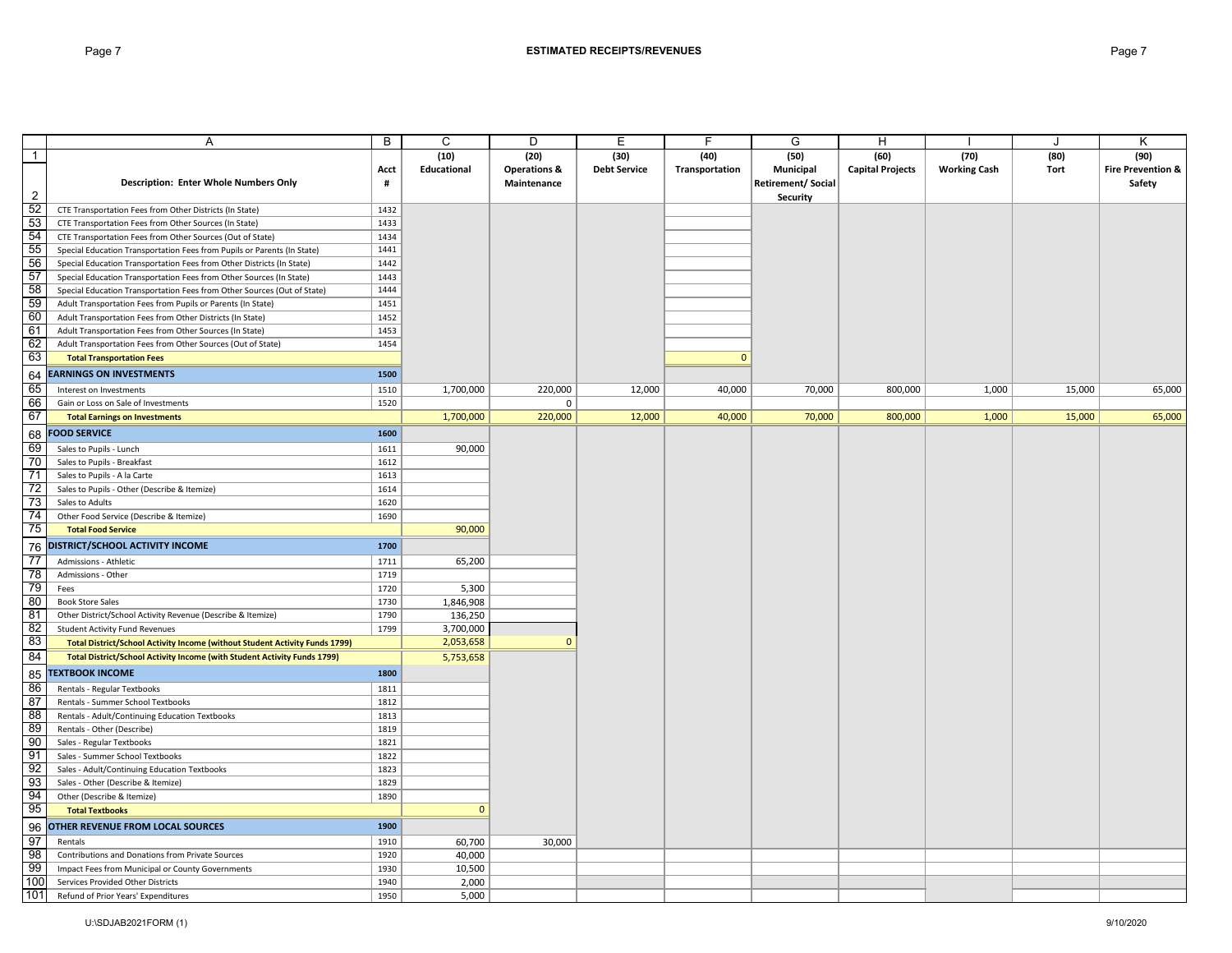|                | Α                                                                             | B    | $\mathsf{C}$       | D                       | E                   | E              | G                        | H                       |                     |              | Κ                            |
|----------------|-------------------------------------------------------------------------------|------|--------------------|-------------------------|---------------------|----------------|--------------------------|-------------------------|---------------------|--------------|------------------------------|
| $\overline{1}$ |                                                                               |      | (10)               | (20)                    | (30)                | (40)           | (50)                     | (60)                    | (70)                | (80)         | (90)                         |
|                |                                                                               | Acct | <b>Educational</b> | <b>Operations &amp;</b> | <b>Debt Service</b> | Transportation | Municipal                | <b>Capital Projects</b> | <b>Working Cash</b> | Tort         | <b>Fire Prevention &amp;</b> |
|                | Description: Enter Whole Numbers Only                                         | #    |                    | Maintenance             |                     |                | <b>Retirement/Social</b> |                         |                     |              | Safety                       |
| $\overline{2}$ |                                                                               |      |                    |                         |                     |                | Security                 |                         |                     |              |                              |
| 102            | Payments of Surplus Moneys from TIF Districts                                 | 1960 | 180,000            |                         |                     |                |                          |                         |                     |              |                              |
| 103            | <b>Drivers' Education Fees</b>                                                | 1970 | 42,000             |                         |                     |                |                          |                         |                     |              |                              |
| 104            | Proceeds from Vendors' Contracts                                              | 1980 |                    |                         |                     |                |                          |                         |                     |              |                              |
| 105            | School Facility Occupation Tax Proceeds                                       | 1983 |                    |                         |                     |                |                          |                         |                     |              |                              |
| 106            | Payment from Other Districts                                                  | 1991 |                    |                         |                     |                |                          |                         |                     |              |                              |
| 107            | Sale of Vocational Projects                                                   | 1992 |                    |                         |                     |                |                          |                         |                     |              |                              |
| 108            | Other Local Fees (Describe & Itemize)                                         | 1993 |                    |                         |                     |                |                          |                         |                     |              |                              |
| 109            | Other Local Revenues (Describe & Itemize)                                     | 1999 | 131,000            |                         |                     |                |                          |                         |                     |              |                              |
| 110            | <b>Total Other Revenue from Local Sources</b>                                 |      | 471,200            | 30,000                  | 0                   | $\mathbf{0}$   | $\mathbf{0}$             | $\mathbf{0}$            | $\mathbf{0}$        | $\mathbf{0}$ | $\Omega$                     |
|                | Total Receipts/Revenues from Local Sources (without Student Activity Funds    | 1000 |                    |                         |                     |                |                          |                         |                     |              |                              |
| 111            | 1799)                                                                         |      | 102,340,358        | 18,983,680              | 14,246,100          | 1,581,000      | 3,922,000                | 800,000                 | 1,000               | 1,322,470    | 1,022,730                    |
|                | Total Receipts/Revenues from Local Sources (with Student Activity Funds 1799) |      |                    |                         |                     |                |                          |                         |                     |              |                              |
| 112            |                                                                               |      | 106,040,358        |                         |                     |                |                          |                         |                     |              |                              |
|                | FLOW-THROUGH RECEIPTS/REVENUES FROM ONE                                       |      |                    |                         |                     |                |                          |                         |                     |              |                              |
|                | 113 DISTRICT TO ANOTHER DISTRICT (2000)                                       |      |                    |                         |                     |                |                          |                         |                     |              |                              |
| 114            | Flow-Through Revenue from State Sources                                       | 2100 |                    |                         |                     |                |                          |                         |                     |              |                              |
| 115            | Flow-Through Revenue from Federal Sources                                     | 2200 |                    |                         |                     |                |                          |                         |                     |              |                              |
| 116            | Other Flow-Through Revenue (Describe & Itemize)                               | 2300 |                    |                         |                     |                |                          |                         |                     |              |                              |
|                | <b>Total Flow-Through Receipts/Revenues From</b>                              | 2000 |                    | $\Omega$                |                     |                |                          |                         |                     |              |                              |
| 117            | <b>One District to Another District</b>                                       |      | $\mathbf{0}$       |                         |                     | $\mathbf{0}$   | $\mathbf{0}$             |                         |                     |              |                              |
|                | 118 RECEIPTS/REVENUES FROM STATE SOURCES (3000)                               |      |                    |                         |                     |                |                          |                         |                     |              |                              |
|                | 119 UNRESTRICTED GRANTS-IN-AID (3001-3099)                                    |      |                    |                         |                     |                |                          |                         |                     |              |                              |
| 120            | Evidence Based Funding Formula (Section 18-8.15)                              | 3001 | 5,600,000          |                         |                     |                |                          |                         |                     |              |                              |
| 121            | Reorganization Incentives (Accounts 3005-3021)                                | 3005 |                    |                         |                     |                |                          |                         |                     |              |                              |
| 122            | <b>Fast Growth District Grants</b>                                            | 3030 |                    |                         |                     |                |                          |                         |                     |              |                              |
|                | Other Unrestricted Grants-In-Aid From State Sources (Describe & Itemize)      | 3099 |                    |                         |                     |                |                          |                         |                     |              |                              |
| 123            |                                                                               |      |                    |                         |                     |                |                          |                         |                     |              |                              |
| 124            | <b>Total Unrestricted Grants-In-Aid</b>                                       |      | 5,600,000          | $\overline{0}$          | $\mathbf{0}$        | $\mathbf{0}$   | $\mathbf{0}$             | $\mathbf{0}$            |                     | $\mathbf{0}$ | $\Omega$                     |
| 125            | RESTRICTED GRANTS-IN-AID (3100-3900)                                          |      |                    |                         |                     |                |                          |                         |                     |              |                              |
|                | 126 SPECIAL EDUCATION                                                         |      |                    |                         |                     |                |                          |                         |                     |              |                              |
| 127            | Special Education - Private Facility Tuition                                  | 3100 | 350,000            |                         |                     |                |                          |                         |                     |              |                              |
| 128            | Special Education - Funding for Children Requiring Sp Ed Services             | 3105 |                    |                         |                     |                |                          |                         |                     |              |                              |
| 129            | Special Education - Personnel                                                 | 3110 |                    |                         |                     |                |                          |                         |                     |              |                              |
| 130            | Special Education - Orphanage - Individual                                    | 3120 | 110,000            |                         |                     |                |                          |                         |                     |              |                              |
| 131            | Special Education - Orphanage - Summer Individual                             | 3130 |                    |                         |                     |                |                          |                         |                     |              |                              |
| 132            | Special Education - Summer School                                             | 3145 |                    |                         |                     |                |                          |                         |                     |              |                              |
| 133            | Special Education - Other (Describe & Itemize)                                | 3199 |                    |                         |                     |                |                          |                         |                     |              |                              |
| 134            | <b>Total Special Education</b>                                                |      | 460,000            | $\Omega$                |                     | $\Omega$       |                          |                         |                     |              |                              |
|                | 135 CAREER AND TECHNICAL EDUCATION (CTE)                                      |      |                    |                         |                     |                |                          |                         |                     |              |                              |
| 136            | CTE - Technical Education - Tech Prep                                         | 3200 |                    |                         |                     |                |                          |                         |                     |              |                              |
| 137            | CTE - Secondary Program Improvement (CTEI)                                    | 3220 | 209,300            |                         |                     |                |                          |                         |                     |              |                              |
| 138            | CTE - WECEP                                                                   | 3225 |                    |                         |                     |                |                          |                         |                     |              |                              |
| 139            | CTE - Agriculture Education                                                   | 3235 |                    |                         |                     |                |                          |                         |                     |              |                              |
| 140            | CTE - Instructor Practicum                                                    | 3240 |                    |                         |                     |                |                          |                         |                     |              |                              |
| 141            | CTE - Student Organizations                                                   | 3270 |                    |                         |                     |                |                          |                         |                     |              |                              |
| 142            | CTE - Other (Describe & Itemize)                                              | 3299 |                    |                         |                     |                |                          |                         |                     |              |                              |
| 143            | <b>Total Career and Technical Education</b>                                   |      | 209,300            | $\mathbf{0}$            |                     |                | $\mathbf{0}$             |                         |                     |              |                              |
| 144            | <b>BILINGUAL EDUCATION</b>                                                    |      |                    |                         |                     |                |                          |                         |                     |              |                              |
| 145            | Bilingual Education - Downstate - TPI and TBE                                 | 3305 |                    |                         |                     |                |                          |                         |                     |              |                              |
| 146            | Bilingual Education - Downstate - Transitional Bilingual Education            | 3310 |                    |                         |                     |                |                          |                         |                     |              |                              |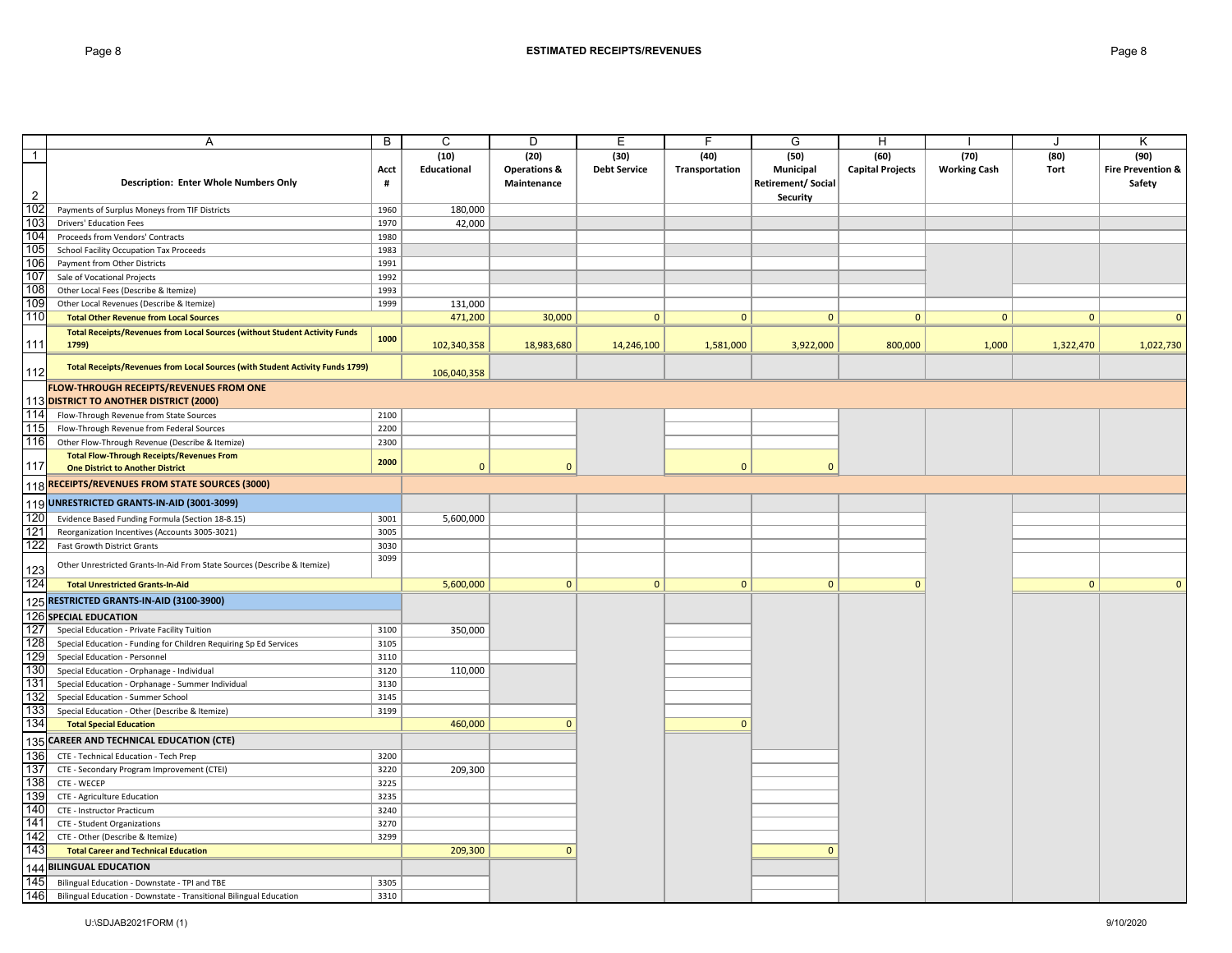|                | Α                                                                                           | B              | C            | D                       | Е                   | F              | G                         | H                       |                     | J            | Κ                            |
|----------------|---------------------------------------------------------------------------------------------|----------------|--------------|-------------------------|---------------------|----------------|---------------------------|-------------------------|---------------------|--------------|------------------------------|
| $\overline{1}$ |                                                                                             |                | (10)         | (20)                    | (30)                | (40)           | (50)                      | (60)                    | (70)                | (80)         | (90)                         |
|                |                                                                                             | Acct           | Educational  | <b>Operations &amp;</b> | <b>Debt Service</b> | Transportation | Municipal                 | <b>Capital Projects</b> | <b>Working Cash</b> | Tort         | <b>Fire Prevention &amp;</b> |
|                | <b>Description: Enter Whole Numbers Only</b>                                                | $\pmb{\sharp}$ |              | Maintenance             |                     |                | <b>Retirement/ Social</b> |                         |                     |              | Safety                       |
| $\overline{2}$ |                                                                                             |                |              |                         |                     |                | Security                  |                         |                     |              |                              |
| 147            | <b>Total Bilingual Education</b>                                                            |                | $\mathbf{0}$ |                         |                     |                | $\Omega$                  |                         |                     |              |                              |
| 148            | State Free Lunch & Breakfast                                                                | 3360           |              |                         |                     |                |                           |                         |                     |              |                              |
| 149            | School Breakfast Initiative                                                                 | 3365           |              |                         |                     |                |                           |                         |                     |              |                              |
| 150            | <b>Driver Education</b>                                                                     | 3370           | 85,000       |                         |                     |                |                           |                         |                     |              |                              |
| 151            | Adult Education (from ICCB)                                                                 | 3410           |              |                         |                     |                |                           |                         |                     |              |                              |
| 152            | Adult Education - Other (Describe & Itemize)                                                | 3499           |              |                         |                     |                |                           |                         |                     |              |                              |
|                | 153 TRANSPORTATION                                                                          |                |              |                         |                     |                |                           |                         |                     |              |                              |
| 154            | Transportation - Regular and Vocational                                                     | 3500           |              |                         |                     | 3,600          |                           |                         |                     |              |                              |
| 155            | Transportation - Special Education                                                          | 3510           |              |                         |                     | 1,300,000      |                           |                         |                     |              |                              |
| 156            | Transportation - Other (Describe & Itemize)                                                 | 3599           |              |                         |                     |                |                           |                         |                     |              |                              |
| 157            | <b>Total Transportation</b>                                                                 |                | $\mathbf{0}$ | $\Omega$                |                     | 1,303,600      | $\Omega$                  |                         |                     |              |                              |
| 158            | Learning Improvement - Change Grants                                                        | 3610           |              |                         |                     |                |                           |                         |                     |              |                              |
| 159            | Scientific Literacy                                                                         | 3660           |              |                         |                     |                |                           |                         |                     |              |                              |
| 160            |                                                                                             | 3695           |              |                         |                     |                |                           |                         |                     |              |                              |
| 161            | Truant Alternative/Optional Education                                                       |                |              |                         |                     |                |                           |                         |                     |              |                              |
| 162            | Early Childhood - Block Grant                                                               | 3705           |              |                         |                     |                |                           |                         |                     |              |                              |
|                | Chicago General Education Block Grant                                                       | 3766           |              |                         |                     |                |                           |                         |                     |              |                              |
| 163            | Chicago Educational Services Block Grant                                                    | 3767           |              |                         |                     |                |                           |                         |                     |              |                              |
| 164            | School Safety & Educational Improvement Block Grant                                         | 3775           |              |                         |                     |                |                           |                         |                     |              |                              |
| 165            | Technology - Technology for Success                                                         | 3780           |              |                         |                     |                |                           |                         |                     |              |                              |
| 166            | State Charter Schools                                                                       | 3815           |              |                         |                     |                |                           |                         |                     |              |                              |
| 167            | Extended Learning Opportunities - Summer Bridges                                            | 3825           |              |                         |                     |                |                           |                         |                     |              |                              |
| 168            | Infrastructure Improvements - Planning/Construction                                         | 3920           |              |                         |                     |                |                           |                         |                     |              |                              |
| 169            | School Infrastructure - Maintenance Projects                                                | 3925           |              |                         |                     |                |                           |                         |                     |              |                              |
| 170            | Other Restricted Revenue from State Sources (Describe & Itemize)                            | 3999           | 123,200      | 50,000                  |                     |                |                           |                         |                     |              |                              |
| 171            | <b>Total Restricted Grants-In-Aid</b>                                                       |                | 877,500      | 50,000                  | 0                   | 1,303,600      | 0                         | $\mathbf{0}$            | $\mathbf{0}$        | 0            | $\mathbf 0$                  |
| 172            | <b>Total Receipts/Revenues from State Sources</b>                                           | 3000           | 6,477,500    | 50,000                  | 0                   | 1,303,600      | 0                         | $\mathbf{0}$            | $\overline{0}$      | $\mathbf{0}$ | $\mathbf{0}$                 |
|                | 173 RECEIPTS/REVENUES FROM FEDERAL SOURCES (4000)                                           |                |              |                         |                     |                |                           |                         |                     |              |                              |
|                | UNRESTRICTED GRANTS-IN-AID RECEIVED DIRECTLY FROM FEDERAL GOVT. (4001-                      |                |              |                         |                     |                |                           |                         |                     |              |                              |
|                | 174 4009)                                                                                   |                |              |                         |                     |                |                           |                         |                     |              |                              |
| 175            | Federal Impact Aid                                                                          | 4001           |              |                         |                     |                |                           |                         |                     |              |                              |
|                | Other Unrestricted Grants-In-Aid Received Directly from the Federal Govt. (Describe         | 4009           |              |                         |                     |                |                           |                         |                     |              |                              |
| 176            | & Itemize)                                                                                  |                |              |                         |                     |                |                           |                         |                     |              |                              |
| 177            | Total Unrestricted Grants-In-Aid Received Directly from Fed Govt                            |                | $\mathbf{0}$ | $\mathbf{0}$            | $\mathbf{0}$        | $\mathbf{0}$   | $\mathbf{0}$              | $\mathbf{0}$            | $\mathbf{0}$        | $\mathbf{0}$ | $\mathbf{0}$                 |
|                | RESTRICTED GRANTS-IN-AID RECEIVED DIRECTLY FROM FEDERAL GOVT                                |                |              |                         |                     |                |                           |                         |                     |              |                              |
|                | 178 (4045-4090)                                                                             |                |              |                         |                     |                |                           |                         |                     |              |                              |
| 179            | <b>Head Start</b>                                                                           | 4045           |              |                         |                     |                |                           |                         |                     |              |                              |
| 180            | <b>Construction (Impact Aid)</b>                                                            | 4050           |              |                         |                     |                |                           |                         |                     |              |                              |
| 181            | MAGNET                                                                                      | 4060<br>4090   |              |                         |                     |                |                           |                         |                     |              |                              |
| 182            | Other Restricted Grants-In-Aid Received Directly from Federal Govt.<br>(Describe & Itemize) |                |              |                         |                     |                |                           |                         |                     |              |                              |
| 183            | Total Restricted Grants-In-Aid Received Directly from Federal Govt.                         |                | $\mathbf{0}$ | $\mathbf{0}$            |                     | 0              | $\mathbf{0}$              | $\mathbf{0}$            |                     |              | $\Omega$                     |
|                | RESTRICTED GRANTS-IN-AID RECEIVED FROM FEDERAL                                              |                |              |                         |                     |                |                           |                         |                     |              |                              |
|                | 184 GOVT. THRU THE STATE (4100-4999)                                                        |                |              |                         |                     |                |                           |                         |                     |              |                              |
|                | 185 TITLE V                                                                                 |                |              |                         |                     |                |                           |                         |                     |              |                              |
| 186            | Title V - Flexibility and Accountability                                                    | 4100           |              |                         |                     |                |                           |                         |                     |              |                              |
| 187            | Title V - SEA Projects                                                                      | 4105           |              |                         |                     |                |                           |                         |                     |              |                              |
| 188            | Title V - Rural Education Initiative (REI)                                                  | 4107           |              |                         |                     |                |                           |                         |                     |              |                              |
| 189            | Title V - Other (Describe & Itemize)                                                        | 4199           |              |                         |                     |                |                           |                         |                     |              |                              |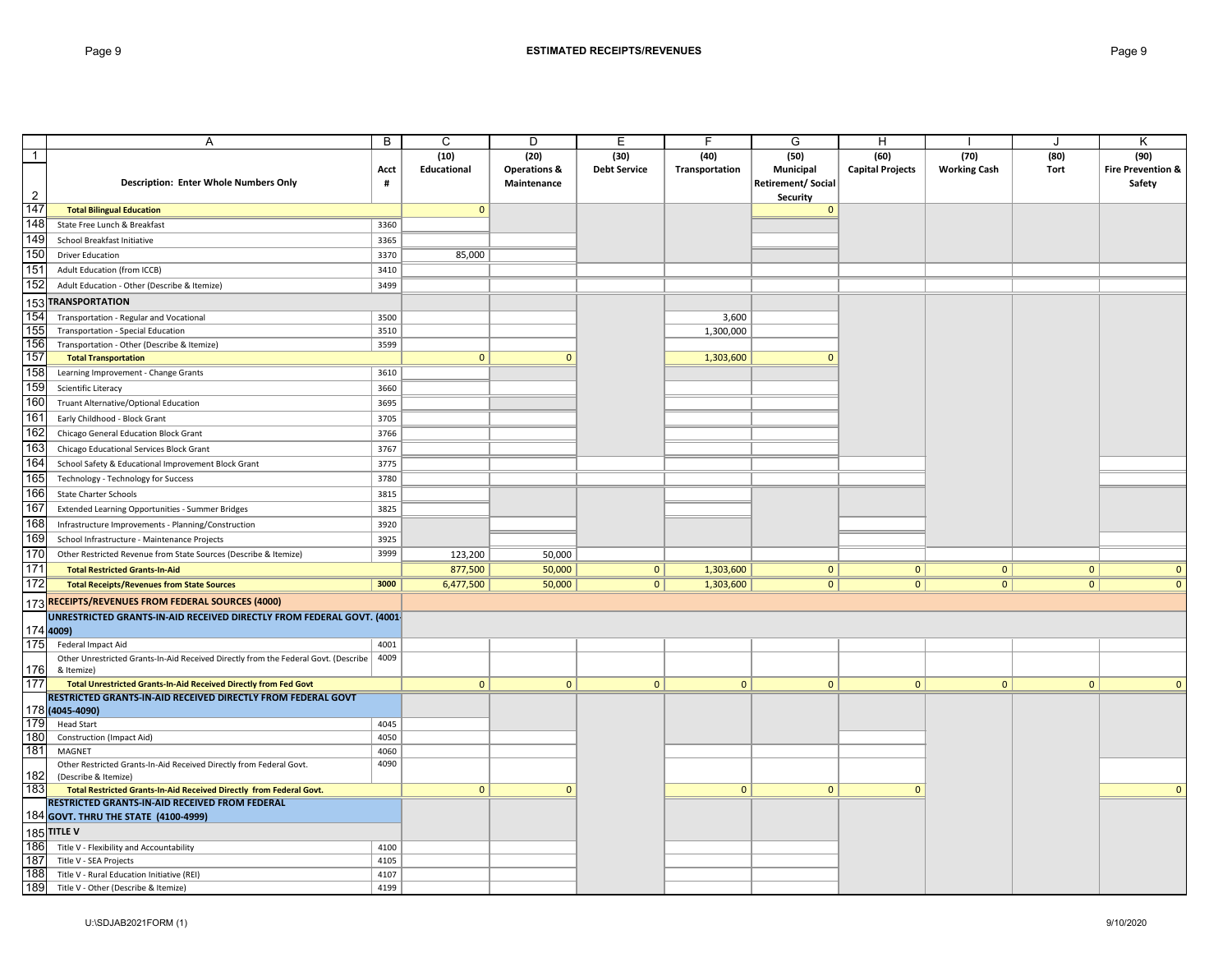|                                                                                  | A                                                                                                      | В            | С           | D                       | Ε                   | F              | G                        | H                       |                     | J    | Κ                            |
|----------------------------------------------------------------------------------|--------------------------------------------------------------------------------------------------------|--------------|-------------|-------------------------|---------------------|----------------|--------------------------|-------------------------|---------------------|------|------------------------------|
| $\overline{1}$                                                                   |                                                                                                        |              | (10)        | (20)                    | (30)                | (40)           | (50)                     | (60)                    | (70)                | (80) | (90)                         |
|                                                                                  |                                                                                                        | Acct         | Educational | <b>Operations &amp;</b> | <b>Debt Service</b> | Transportation | Municipal                | <b>Capital Projects</b> | <b>Working Cash</b> | Tort | <b>Fire Prevention &amp;</b> |
|                                                                                  | <b>Description: Enter Whole Numbers Only</b>                                                           | #            |             | Maintenance             |                     |                | <b>Retirement/Social</b> |                         |                     |      | Safety                       |
| $\overline{2}$                                                                   |                                                                                                        |              |             |                         |                     |                | Security                 |                         |                     |      |                              |
| 190                                                                              | <b>Total Title V</b>                                                                                   |              | 0           | $\mathbf 0$             |                     | 0              | $\mathbf 0$              |                         |                     |      |                              |
| 191                                                                              | <b>FOOD SERVICE</b>                                                                                    |              |             |                         |                     |                |                          |                         |                     |      |                              |
| 192                                                                              | Breakfast Start-Up Expansion                                                                           | 4200         |             |                         |                     |                |                          |                         |                     |      |                              |
| 193                                                                              | National School Lunch Program                                                                          | 4210         |             |                         |                     |                |                          |                         |                     |      |                              |
| 194                                                                              | Special Milk Program                                                                                   | 4215         | 30,000      |                         |                     |                |                          |                         |                     |      |                              |
| 195                                                                              | School Breakfast Program                                                                               | 4220         |             |                         |                     |                |                          |                         |                     |      |                              |
| 196                                                                              | Summer Food Service Admin/Program                                                                      | 4225         | 500,000     |                         |                     |                |                          |                         |                     |      |                              |
| 197                                                                              | Child and Adult Care Food Program                                                                      | 4226         |             |                         |                     |                |                          |                         |                     |      |                              |
| 198                                                                              | Fresh Fruit and Vegetables                                                                             | 4240         |             |                         |                     |                |                          |                         |                     |      |                              |
| 199                                                                              | Food Service - Other (Describe & Itemize)                                                              | 4299         |             |                         |                     |                |                          |                         |                     |      |                              |
| 200                                                                              | <b>Total Food Service</b>                                                                              |              | 530,000     |                         |                     |                | $\mathbf{0}$             |                         |                     |      |                              |
| 201<br>202<br>203                                                                | <b>TITLE I</b>                                                                                         |              |             |                         |                     |                |                          |                         |                     |      |                              |
|                                                                                  | Title I - Low Income                                                                                   | 4300         | 1,110,110   |                         |                     |                |                          |                         |                     |      |                              |
|                                                                                  | Title I - Low Income - Neglected, Private                                                              | 4305         |             |                         |                     |                |                          |                         |                     |      |                              |
| 204                                                                              | Title I - Migrant Education                                                                            | 4340         |             |                         |                     |                |                          |                         |                     |      |                              |
|                                                                                  | Title I - Other (Describe & Itemize)                                                                   | 4399         |             |                         |                     |                |                          |                         |                     |      |                              |
| 205<br>206                                                                       | <b>Total Title I</b>                                                                                   |              | 1,110,110   | $\mathbf{0}$            |                     | 0              | $\mathbf{0}$             |                         |                     |      |                              |
|                                                                                  |                                                                                                        |              |             |                         |                     |                |                          |                         |                     |      |                              |
|                                                                                  | 207 TITLE IV<br>208 Title IV<br>209 Title IV<br>Title IV - Student Support & Academic Enrichment Grant | 4400         | 67,000      |                         |                     |                |                          |                         |                     |      |                              |
|                                                                                  | Title IV - 21st Century                                                                                | 4421         |             |                         |                     |                |                          |                         |                     |      |                              |
| 210<br>211                                                                       | Title IV - Other (Describe & Itemize)                                                                  | 4499         |             |                         |                     |                |                          |                         |                     |      |                              |
|                                                                                  | <b>Total Title IV</b>                                                                                  |              | 67,000      | $\mathbf{0}$            |                     | 0              | $\mathbf{0}$             |                         |                     |      |                              |
|                                                                                  | 212 FEDERAL - SPECIAL EDUCATION                                                                        |              |             |                         |                     |                |                          |                         |                     |      |                              |
| 213                                                                              | Federal Special Education - Preschool Flow-Through                                                     | 4600         |             |                         |                     |                |                          |                         |                     |      |                              |
| 214                                                                              | Federal Special Education - Preschool Discretionary                                                    | 4605         |             |                         |                     |                |                          |                         |                     |      |                              |
| 215                                                                              | Federal Special Education - IDEA Flow Through                                                          | 4620         | 1,454,386   |                         |                     |                |                          |                         |                     |      |                              |
| 216                                                                              | Federal Special Education - IDEA Room & Board                                                          | 4625         | 65,000      |                         |                     |                |                          |                         |                     |      |                              |
| 217                                                                              | Federal Special Education - IDEA Discretionary                                                         | 4630         |             |                         |                     |                |                          |                         |                     |      |                              |
| 218                                                                              | Federal Special Education - IDEA - Other (Describe & Itemize)                                          | 4699         |             |                         |                     |                |                          |                         |                     |      |                              |
| 219                                                                              | <b>Total Federal Special Education</b>                                                                 |              | 1,519,386   | $\mathbf{0}$            |                     | 0              | $\mathbf{0}$             |                         |                     |      |                              |
|                                                                                  | 220 CTE - PERKINS<br>221 CTE - Perkins-Ti<br>222 CTE - Other (De                                       |              |             |                         |                     |                |                          |                         |                     |      |                              |
|                                                                                  | CTE - Perkins-Title IIIE Tech Prep                                                                     | 4770         | 114,508     |                         |                     |                |                          |                         |                     |      |                              |
|                                                                                  | CTE - Other (Describe & Itemize)                                                                       | 4799         |             |                         |                     |                |                          |                         |                     |      |                              |
|                                                                                  | <b>Total CTE - Perkins</b>                                                                             |              | 114,508     | $\mathbf{0}$            |                     |                | $\Omega$                 |                         |                     |      |                              |
|                                                                                  | Federal - Adult Education                                                                              | 4810         |             |                         |                     |                |                          |                         |                     |      |                              |
|                                                                                  | ARRA - General State Aid - Education Stabilization                                                     | 4850         |             |                         |                     |                |                          |                         |                     |      |                              |
|                                                                                  | ARRA - Title I - Low Income                                                                            | 4851         |             |                         |                     |                |                          |                         |                     |      |                              |
|                                                                                  | ARRA - Title I - Neglected, Private                                                                    | 4852         |             |                         |                     |                |                          |                         |                     |      |                              |
|                                                                                  | ARRA - Title I - Delinquent, Private                                                                   | 4853         |             |                         |                     |                |                          |                         |                     |      |                              |
|                                                                                  | ARRA - Title I - School Improvement (Part A)                                                           | 4854         |             |                         |                     |                |                          |                         |                     |      |                              |
|                                                                                  | ARRA - Title I - School Improvement (Section 1003g)                                                    | 4855         |             |                         |                     |                |                          |                         |                     |      |                              |
|                                                                                  | ARRA - IDEA - Part B - Preschool                                                                       | 4856         |             |                         |                     |                |                          |                         |                     |      |                              |
| 223<br>224<br>225<br>225<br>225<br>225<br>230<br>233<br>233<br>233<br>233<br>233 | ARRA - IDEA - Part B - Flow-Through                                                                    | 4857         |             |                         |                     |                |                          |                         |                     |      |                              |
|                                                                                  | ARRA - Title IID - Technology - Formula                                                                | 4860         |             |                         |                     |                |                          |                         |                     |      |                              |
|                                                                                  | ARRA - Title IID - Technology - Competitive                                                            | 4861         |             |                         |                     |                |                          |                         |                     |      |                              |
|                                                                                  | ARRA - McKinney - Vento Homeless Education                                                             | 4862         |             |                         |                     |                |                          |                         |                     |      |                              |
| 236<br>237                                                                       | ARRA - Child Nutrition Equipment Assistance                                                            | 4863         |             |                         |                     |                |                          |                         |                     |      |                              |
|                                                                                  | Impact Aid Formula Grants                                                                              | 4864         |             |                         |                     |                |                          |                         |                     |      |                              |
| 238<br>239                                                                       | Impact Aid Competitive Grants                                                                          | 4865<br>4866 |             |                         |                     |                |                          |                         |                     |      |                              |
|                                                                                  | Qualified Zone Academy Bond Tax Credits                                                                |              |             |                         |                     |                |                          |                         |                     |      |                              |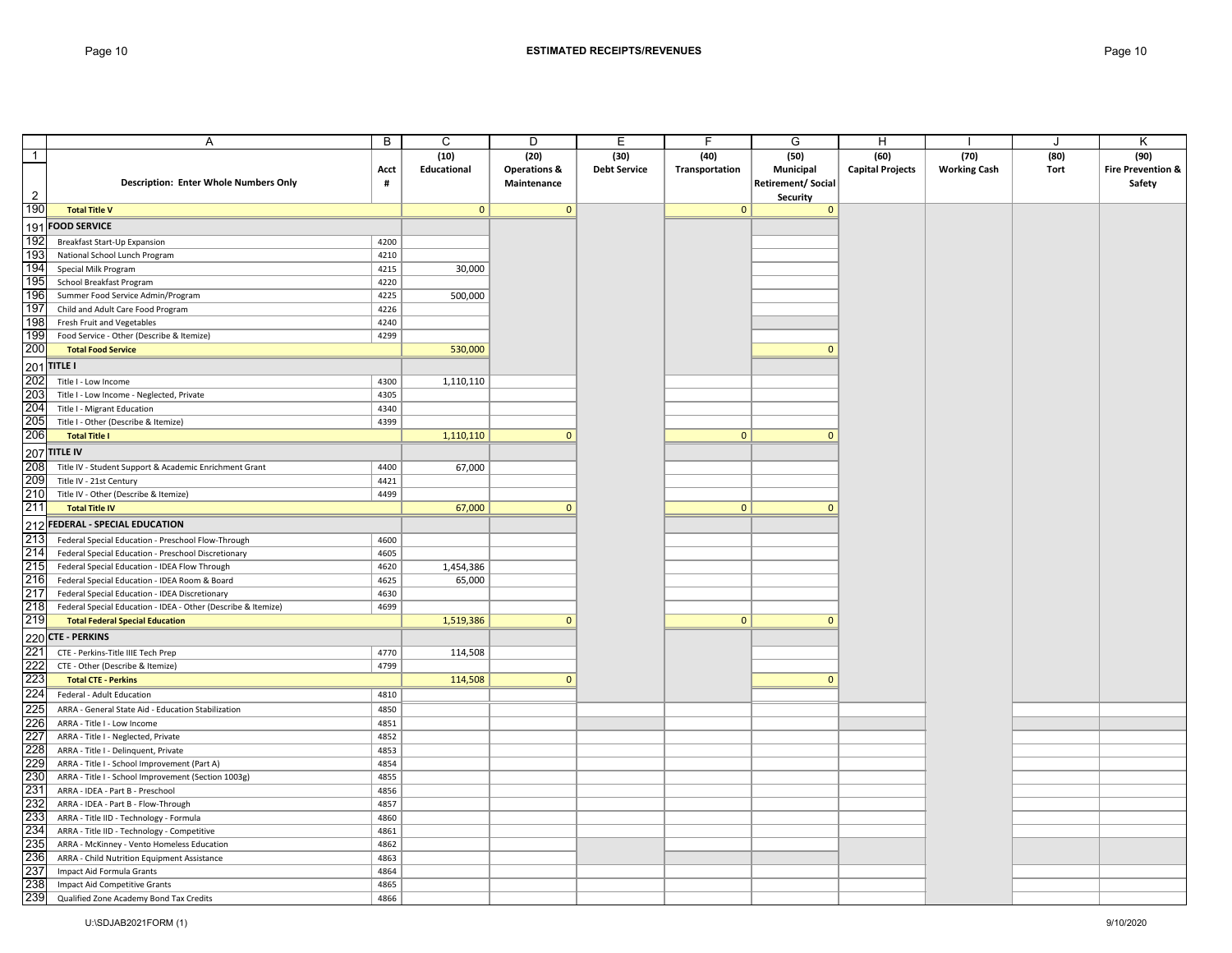|                                               | A                                                                                | B    | C            | D                       | E                   | E              | G                        | H                       |                     | J.             | K                            |
|-----------------------------------------------|----------------------------------------------------------------------------------|------|--------------|-------------------------|---------------------|----------------|--------------------------|-------------------------|---------------------|----------------|------------------------------|
| $\overline{1}$                                |                                                                                  |      | (10)         | (20)                    | (30)                | (40)           | (50)                     | (60)                    | (70)                | (80)           | (90)                         |
|                                               |                                                                                  | Acct | Educational  | <b>Operations &amp;</b> | <b>Debt Service</b> | Transportation | <b>Municipal</b>         | <b>Capital Projects</b> | <b>Working Cash</b> | Tort           | <b>Fire Prevention &amp;</b> |
|                                               | <b>Description: Enter Whole Numbers Only</b>                                     | #    |              | Maintenance             |                     |                | <b>Retirement/Social</b> |                         |                     |                | Safety                       |
| $\overline{2}$                                |                                                                                  |      |              |                         |                     |                | Security                 |                         |                     |                |                              |
| 240                                           | Qualified School Construction Bond Credits                                       | 4867 |              |                         |                     |                |                          |                         |                     |                |                              |
| $\frac{11}{241}$<br>242                       | <b>Build America Bond Tax Credits</b>                                            | 4868 |              |                         |                     |                |                          |                         |                     |                |                              |
|                                               | Build America Bond Interest Reimbursement                                        | 4869 |              |                         |                     |                |                          |                         |                     |                |                              |
| 243                                           | ARRA - General State Aid - Other Government Services Stabilization               | 4870 |              |                         |                     |                |                          |                         |                     |                |                              |
| 244                                           | Other ARRA Funds - II                                                            | 4871 |              |                         |                     |                |                          |                         |                     |                |                              |
| 245                                           | Other ARRA Funds - III                                                           | 4872 |              |                         |                     |                |                          |                         |                     |                |                              |
| 246                                           | Other ARRA Funds - IV                                                            | 4873 |              |                         |                     |                |                          |                         |                     |                |                              |
| 247                                           | Other ARRA Funds - V                                                             | 4874 |              |                         |                     |                |                          |                         |                     |                |                              |
| 248                                           | ARRA - Early Childhood                                                           | 4875 |              |                         |                     |                |                          |                         |                     |                |                              |
| 249                                           | Other ARRA Funds - VII                                                           | 4876 |              |                         |                     |                |                          |                         |                     |                |                              |
|                                               | Other ARRA Funds - VIII                                                          | 4877 |              |                         |                     |                |                          |                         |                     |                |                              |
|                                               | Other ARRA Funds - IX                                                            | 4878 |              |                         |                     |                |                          |                         |                     |                |                              |
|                                               | Other ARRA Funds - X                                                             | 4879 |              |                         |                     |                |                          |                         |                     |                |                              |
|                                               | Other ARRA Funds - Ed Job Fund Program                                           | 4880 |              |                         |                     |                |                          |                         |                     |                |                              |
| 250<br>251<br>252<br>253<br>254<br>255<br>256 | <b>Total Stimulus Programs</b>                                                   |      | $\mathbf{0}$ | $\Omega$                | $\mathbf{0}$        | $\mathbf{0}$   | $\mathbf{0}$             | $\Omega$                |                     | $\overline{0}$ |                              |
|                                               | Race to the Top Program                                                          | 4901 |              |                         |                     |                |                          |                         |                     |                |                              |
|                                               | Race to the Top - Preschool Expansion Grant                                      | 4902 |              |                         |                     |                |                          |                         |                     |                |                              |
| 257                                           | Title III - Instruction for English Learners & Immigrant Students                | 4905 |              |                         |                     |                |                          |                         |                     |                |                              |
| 258                                           | Title III - English Language Acquistion                                          | 4909 | 70,200       |                         |                     |                |                          |                         |                     |                |                              |
| 259                                           | McKinney Education for Homeless Children                                         | 4920 |              |                         |                     |                |                          |                         |                     |                |                              |
| 260                                           | Title II - Eisenhower - Professional Development Formula                         | 4930 |              |                         |                     |                |                          |                         |                     |                |                              |
| 261                                           | Title II - Teacher Quality                                                       | 4932 | 188,670      |                         |                     |                |                          |                         |                     |                |                              |
| 262                                           | <b>Federal Charter Schools</b>                                                   | 4960 |              |                         |                     |                |                          |                         |                     |                |                              |
| 263                                           | <b>State Assessment Grants</b>                                                   | 4981 |              |                         |                     |                |                          |                         |                     |                |                              |
| 264                                           | Grant for State Assessments and Related Activities                               | 4982 |              |                         |                     |                |                          |                         |                     |                |                              |
| 265                                           | Medicaid Matching Funds - Administrative Outreach                                | 4991 | 100,000      |                         |                     |                |                          |                         |                     |                |                              |
| 266                                           | Medicaid Matching Funds - Fee-For-Service Program                                | 4992 | 372,000      |                         |                     |                |                          |                         |                     |                |                              |
|                                               | Other Restricted Grants Received from Federal Government through State (Describe | 4999 |              |                         |                     |                |                          |                         |                     |                |                              |
| 267                                           | & Itemize)                                                                       |      | 1,353,055    |                         |                     |                |                          |                         |                     |                |                              |
|                                               | Total Restricted Grants-In-Aid Received from Federal Govt. Thru the              |      |              |                         |                     |                |                          |                         |                     |                |                              |
| 268                                           | <b>State</b>                                                                     |      | 5,424,929    | $\Omega$                | $\mathbf{0}$        | $\Omega$       | $\Omega$                 | $\mathbf{0}$            |                     | $\Omega$       |                              |
| 269                                           | TOTAL RECEIPTS/REVENUES FROM FEDERAL SOURCES                                     | 4000 | 5,424,929    | $\Omega$                | $\mathbf{0}$        | $\mathbf{0}$   | $\Omega$                 | $\overline{0}$          | $\mathbf{0}$        | $\Omega$       |                              |
|                                               | <b>TOTAL DIRECT RECEIPTS/REVENUES (without Student Activity Funds</b>            |      |              |                         |                     |                |                          |                         |                     |                |                              |
| 270                                           | 1799)                                                                            |      | 114,242,787  | 19,033,680              | 14,246,100          | 2,884,600      | 3,922,000                | 800,000                 | 1,000               | 1,322,470      | 1,022,730                    |
|                                               | <b>TOTAL DIRECT RECEIPTS/REVENUES (with Student Activity Funds</b>               |      |              |                         |                     |                |                          |                         |                     |                |                              |
| 271                                           | 1799)                                                                            |      | 117,942,787  |                         |                     |                |                          |                         |                     |                |                              |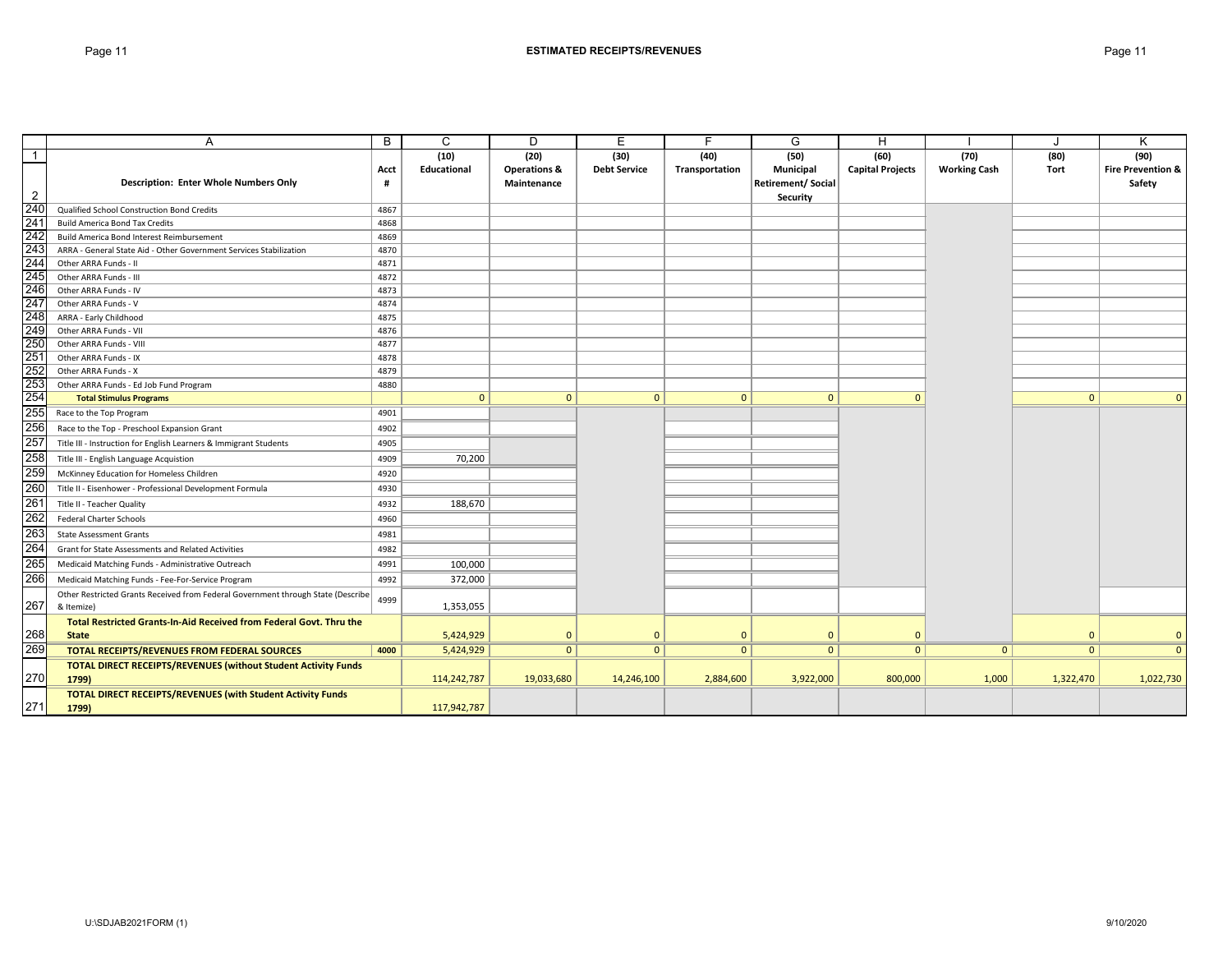## Page 12 **ESTIMATED DISBURSEMENTS/EXPENDITURES** Page 12

| ade |  |
|-----|--|
|-----|--|

|                 | Α                                                                           | B            | C               | D                        | E               | F                     | G              | H                    |                 |                 | κ                |
|-----------------|-----------------------------------------------------------------------------|--------------|-----------------|--------------------------|-----------------|-----------------------|----------------|----------------------|-----------------|-----------------|------------------|
| 1               |                                                                             |              | (100)           | (200)                    | (300)           | (400)                 | (500)          | (600)                | (700)           | (800)           | (900)            |
|                 | Description: Enter Whole Numbers Only                                       | <b>Funct</b> |                 |                          | Purchased       | <b>Supplies &amp;</b> |                |                      | Non-Capitalized | Termination     |                  |
| $\overline{2}$  |                                                                             | #            | <b>Salaries</b> | <b>Employee Benefits</b> | <b>Services</b> | <b>Materials</b>      | Capital Outlay | <b>Other Objects</b> | Equipment       | <b>Benefits</b> | Total            |
|                 |                                                                             |              |                 |                          |                 |                       |                |                      |                 |                 |                  |
| 3               | <b>10 - EDUCATIONAL FUND (ED)</b>                                           |              |                 |                          |                 |                       |                |                      |                 |                 |                  |
| 4               | <b>INSTRUCTION (ED)</b>                                                     | 1000         |                 |                          |                 |                       |                |                      |                 |                 |                  |
| $5\overline{)}$ | Regular Programs                                                            | 1100         | 41,795,241      | 5,950,510                | 950,170         | 3,848,361             | $\mathbf 0$    | 427,460              |                 |                 | 52,971,742       |
| 6               | Tuition Payment to Charter Schools                                          | 1115         |                 |                          |                 |                       |                |                      |                 |                 | $\mathbf{0}$     |
| $\overline{7}$  | Pre-K Programs                                                              | 1125         |                 |                          |                 |                       |                |                      |                 |                 | $\overline{0}$   |
| 8               | Special Education Programs (Functions 1200 - 1220)                          | 1200         | 10,892,144      | 1,964,305                | 194,507         | 73,108                |                |                      | 6,000           |                 | 13,130,064       |
| 9               | Special Education Programs Pre-K                                            | 1225         |                 |                          |                 |                       |                |                      |                 |                 | $\mathbf{0}$     |
| 10              | Remedial and Supplemental Programs K-12                                     | 1250         | 764,834         | 159,838                  | 33,000          | 26,000                |                |                      |                 |                 | 983,672          |
| 11              | Remedial and Supplemental Programs Pre-K                                    | 1275         |                 |                          |                 |                       |                |                      |                 |                 | $\mathbf{0}$     |
| 12              | Adult/Continuing Education Programs                                         | 1300         |                 |                          |                 |                       |                |                      |                 |                 | $\mathbf{0}$     |
| 13              | <b>CTE Programs</b>                                                         | 1400         | 4,964,801       | 746,960                  | 62,551          | 90,713                | 41,568         | 20,210               | 3,542           |                 | 5,930,345        |
| 14              | Interscholastic Programs                                                    | 1500         | 2,981,398       | 77,620                   | 426,061         | 177,160               |                | 44,460               |                 |                 | 3,706,699        |
| 15<br>16        | Summer School Programs                                                      | 1600<br>1650 | 647,300         | 8,580                    | 19,400          | 27,000                |                | 90                   |                 |                 | 702,280          |
| 17              | <b>Gifted Programs</b><br><b>Driver's Education Programs</b>                | 1700         | 507,010         | 99,710                   | 600             | 1,300<br>2,580        |                |                      |                 |                 | 1,990<br>609,300 |
| 18              | <b>Bilingual Programs</b>                                                   | 1800         | 1,025,696       | 225,300                  | 12,000          | 6,000                 |                |                      |                 |                 | 1,268,996        |
| 19              | Truant Alternative & Optional Programs                                      | 1900         |                 |                          |                 |                       |                |                      |                 |                 | $\mathbf{0}$     |
| $\overline{20}$ | Pre-K Programs - Private Tuition                                            | 1910         |                 |                          |                 |                       |                |                      |                 |                 | $\mathbf 0$      |
| 21              | Regular K-12 Programs Private Tuition                                       | 1911         |                 |                          |                 |                       |                |                      |                 |                 | $\mathbf{0}$     |
| 22              | Special Education Programs K-12 Private Tuition                             | 1912         |                 |                          |                 |                       |                | 3,898,370            |                 |                 | 3,898,370        |
| 23              | Special Education Programs Pre-K Tuition                                    | 1913         |                 |                          |                 |                       |                |                      |                 |                 | $\mathbf 0$      |
| $\overline{24}$ | Remedial/Supplemental Programs K-12 Private Tuition                         | 1914         |                 |                          |                 |                       |                |                      |                 |                 | $\mathbf 0$      |
| 25              | Remedial/Supplemental Programs Pre-K Private Tuition                        | 1915         |                 |                          |                 |                       |                |                      |                 |                 | $\mathbf 0$      |
| 26              | Adult/Continuing Education Programs Private Tuition                         | 1916         |                 |                          |                 |                       |                |                      |                 |                 | $\mathbf 0$      |
| $\overline{27}$ | <b>CTE Programs Private Tuition</b>                                         | 1917         |                 |                          |                 |                       |                |                      |                 |                 | $\mathbf 0$      |
| 28              | Interscholastic Programs Private Tuition                                    | 1918         |                 |                          |                 |                       |                |                      |                 |                 | $\mathbf 0$      |
| 29              | Summer School Programs Private Tuition                                      | 1919         |                 |                          |                 |                       |                |                      |                 |                 | $\pmb{0}$        |
| 30              | Gifted Programs Private Tuition                                             | 1920         |                 |                          |                 |                       |                |                      |                 |                 | $\mathbf 0$      |
| 31              | <b>Bilingual Programs Private Tuition</b>                                   | 1921         |                 |                          |                 |                       |                |                      |                 |                 | $\mathbf 0$      |
| 32              | Truants Alternative/Opt Ed Programs Private Tuition                         | 1922         |                 |                          |                 |                       |                |                      |                 |                 | $\overline{0}$   |
| 33              | <b>Student Activity Fund Expenditures</b>                                   | 1999         |                 |                          |                 |                       |                | 3,700,000            |                 |                 | 3,700,000        |
| 34              | <b>Total Instruction<sup>14</sup> (Without Student Activity Funds 1999)</b> | 1000         | 63,578,424      | 9,232,823                | 1,698,289       | 4,252,222             | 41,568         | 4,390,590            | 9,542           | $\mathbf{0}$    | 83,203,458       |
| 35              | <b>Total Instruction14 (With Student Activity Funds 1999)</b>               | 1000         | 63,578,424      | 9,232,823                | 1,698,289       | 4,252,222             | 41,568         | 8,090,590            | 9,542           | 0 <sup>1</sup>  | 86,903,458       |
| 36              | <b>SUPPORT SERVICES (ED)</b>                                                | 2000         |                 |                          |                 |                       |                |                      |                 |                 |                  |
| 37              | <b>Support Services - Pupil</b>                                             | 2100         |                 |                          |                 |                       |                |                      |                 |                 |                  |
| 38              | Attendance & Social Work Services                                           | 2110         | 652,846         | 138,040                  | 3,000           |                       |                |                      |                 |                 | 793,886          |
| 39              | <b>Guidance Services</b>                                                    | 2120         | 5,671,935       | 1,037,890                | 50,800          | 22,250                |                | 4,160                |                 |                 | 6,787,035        |
| 40              | <b>Health Services</b>                                                      | 2130         | 655,271         | 106,030                  | 143,000         | 11,360                |                |                      |                 |                 | 915,661          |
| 41              | <b>Psychological Services</b>                                               | 2140         | 1,204,543       | 118,710                  | 1,000           | 5,400                 |                |                      |                 |                 | 1,329,653        |
| 42              | Speech Pathology & Audiology Services                                       | 2150         |                 |                          | 600             | 300                   |                |                      |                 |                 | 900              |
| 43              | Other Support Services - Pupils (Describe & Itemize)                        | 2190         | 168,169         | 48,130                   |                 |                       |                | $\mathbf 0$          |                 |                 | 216,299          |
| 44              | <b>Total Support Services - Pupil</b>                                       | 2100         | 8,352,764       | 1,448,800                | 198,400         | 39,310                | $\mathbf{0}$   | 4,160                | 0               | 0               | 10,043,434       |
| 45              | <b>Support Services - Instructional Staff</b>                               | 2200         |                 |                          |                 |                       |                |                      |                 |                 |                  |
| 46              | <b>Improvement of Instruction Services</b>                                  | 2210         | 587,737         | 133,850                  | 232,020         | 29,882                |                | 26,180               |                 |                 | 1,009,669        |
| 47              | <b>Educational Media Services</b>                                           | 2220         | 2,432,999       | 368,320                  | 109,000         | 237,500               | 333,000        | 300                  |                 |                 | 3,481,119        |
| 48              | Assessment & Testing                                                        | 2230         | 147,870         | 10,050                   | 195,184         | 53,500                |                | 2,000                |                 |                 | 408,604          |
| 49              | <b>Total Support Services - Instructional Staff</b>                         | 2200         | 3,168,606       | 512,220                  | 536,204         | 320,882               | 333,000        | 28,480               | $\mathbf{0}$    | 0               | 4,899,392        |
| 50              | <b>Support Services - General Administration</b>                            | 2300         |                 |                          |                 |                       |                |                      |                 |                 |                  |
| 51              | <b>Board of Education Services</b>                                          | 2310         | 2,000           | 20,000                   | 238,500         | 1,500                 |                | 42,300               |                 |                 | 304,300          |
| 52              | <b>Executive Administration Services</b>                                    | 2320         | 969,117         | 249,150                  | 12,250          | 1,800                 |                | 13,400               |                 | $\mathbf 0$     | 1,245,717        |
| 53              | Special Area Administration Services                                        | 2330         | 417,567         | 92,910                   | 29,200          | 3,600                 |                | 500                  |                 | $\mathbf 0$     | 543,777          |
|                 |                                                                             | 2360 -       |                 |                          |                 |                       |                |                      |                 |                 |                  |
| 54              | <b>Tort Immunity Services</b>                                               | 2370         |                 |                          |                 |                       |                |                      |                 |                 | $\mathbf{0}$     |
| 55              | <b>Total Support Services - General Administration</b>                      | 2300         | 1,388,684       | 362,060                  | 279,950         | 6,900                 | 0              | 56,200               | $\mathbf{0}$    | 0               | 2,093,794        |
| 56              | <b>Support Services - School Administration</b>                             | 2400         |                 |                          |                 |                       |                |                      |                 |                 |                  |
| 57              | Office of the Principal Services                                            | 2410         | 3,023,695       | 610,500                  | 95,740          | 36,820                |                | 163,820              |                 |                 | 3,930,575        |
| 58              | Other Support Services - School Administration (Describe & Itemize)         | 2490         | 2,937,449       | 776,540                  |                 |                       |                |                      |                 | 0 <sup>1</sup>  | 3,713,989        |
|                 |                                                                             |              |                 |                          |                 |                       |                |                      |                 |                 |                  |

U:\SDJAB2021FORM (1) 9/10/2020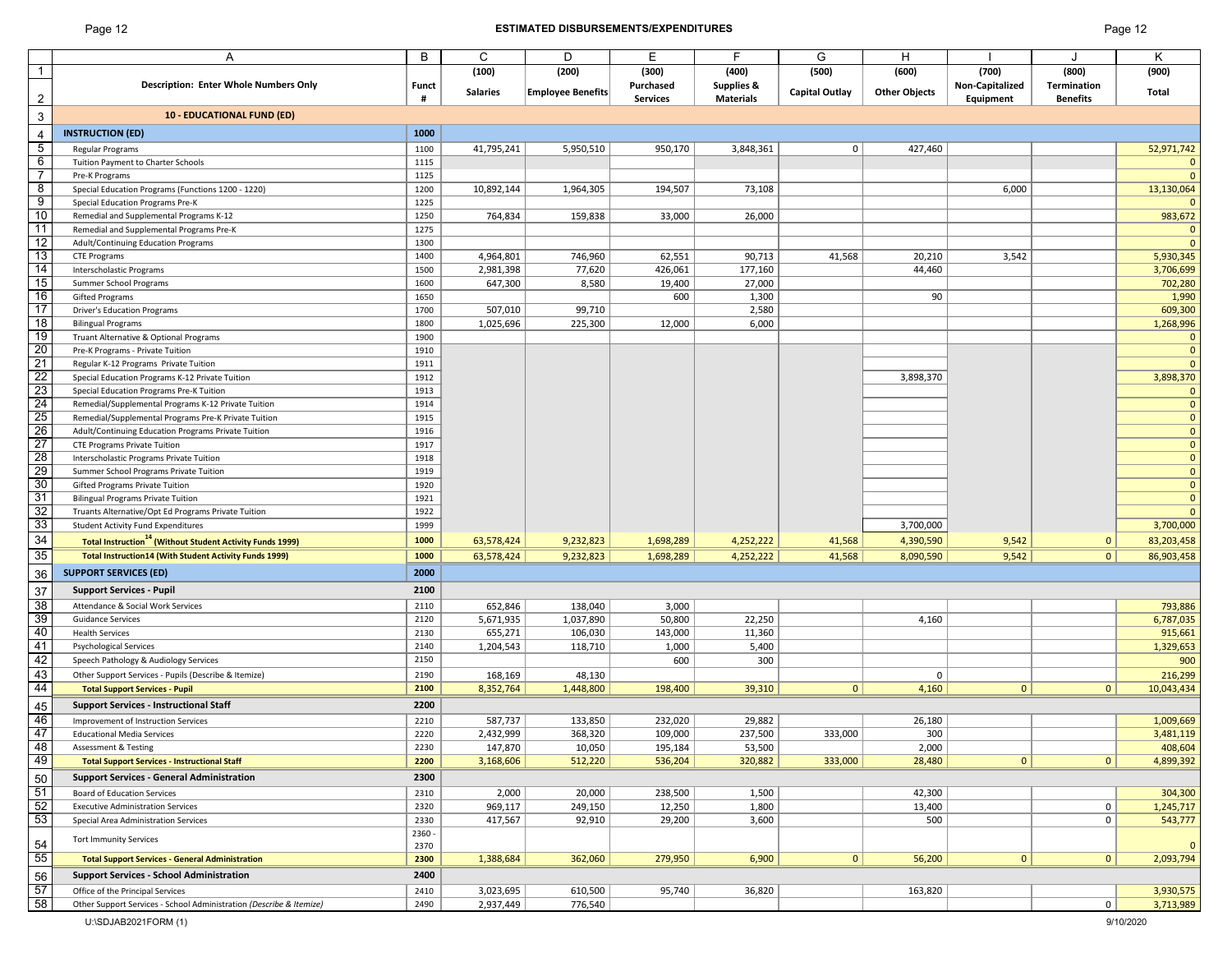## Page 13 **ESTIMATED DISBURSEMENTS/EXPENDITURES** Page 13

| Page 1 |  | 13 |
|--------|--|----|
|--------|--|----|

|                 | Α                                                                         | В            | C               | D                        | E.              | F                | G                     | H                    |                 |                 | Κ              |
|-----------------|---------------------------------------------------------------------------|--------------|-----------------|--------------------------|-----------------|------------------|-----------------------|----------------------|-----------------|-----------------|----------------|
| $\mathbf{1}$    |                                                                           |              | (100)           | (200)                    | (300)           | (400)            | (500)                 | (600)                | (700)           | (800)           | (900)          |
|                 | <b>Description: Enter Whole Numbers Only</b>                              | <b>Funct</b> |                 |                          | Purchased       | Supplies &       |                       |                      | Non-Capitalized | Termination     |                |
| 2               |                                                                           | #            | <b>Salaries</b> | <b>Employee Benefits</b> | <b>Services</b> | <b>Materials</b> | <b>Capital Outlay</b> | <b>Other Objects</b> | Equipment       | <b>Benefits</b> | Total          |
| 59              | <b>Total Support Services - School Administration</b>                     | 2400         | 5,961,144       | 1,387,040                | 95,740          | 36,820           | $\mathbf{0}$          | 163,820              | $\mathbf{0}$    | $\mathbf{0}$    | 7,644,564      |
| 60              | <b>Support Services - Business</b>                                        | 2500         |                 |                          |                 |                  |                       |                      |                 |                 |                |
| 61              | Direction of Business Support Services                                    | 2510         | 275,259         | 93,730                   | 9,750           | 1,000            |                       | 1,700                |                 | $\overline{0}$  | 381,439        |
| 62              |                                                                           | 2520         |                 |                          |                 |                  |                       |                      |                 |                 |                |
| 63              | <b>Fiscal Services</b>                                                    |              | 542,426         | 120,190                  | 3,150           | 2,300            |                       | 1,000                |                 |                 | 669,066        |
| 64              | Operation & Maintenance of Plant Services                                 | 2540         |                 |                          |                 | 325,318          |                       |                      |                 |                 | 325,318        |
|                 | <b>Pupil Transportation Services</b>                                      | 2550         |                 |                          | 26,000          | 0                |                       |                      |                 |                 | 26,000         |
| 65              | <b>Food Services</b>                                                      | 2560         |                 |                          | 540,000         | 15,600           |                       |                      |                 |                 | 555,600        |
| 66              | <b>Internal Services</b>                                                  | 2570         | 231,266         | 59,730                   | 25,000          | 176,100          |                       |                      |                 | 0               | 492,096        |
| 67              | <b>Total Support Services - Business</b>                                  | 2500         | 1,048,951       | 273,650                  | 603,900         | 520,318          | 0                     | 2,700                | 0               | 0               | 2,449,519      |
| 68              | <b>Support Services - Central</b>                                         | 2600         |                 |                          |                 |                  |                       |                      |                 |                 |                |
| 69              | Direction of Central Support Services                                     | 2610         |                 |                          |                 |                  |                       |                      |                 |                 | $\mathbf 0$    |
| 70              | Planning, Research, Development & Evaluation Services                     | 2620         |                 |                          | $\mathbf 0$     |                  |                       |                      |                 |                 | $\mathbf{0}$   |
| 71              | <b>Information Services</b>                                               | 2630         | 234,904         | 33,570                   | 75,000          | 2,400            | 15,000                | 1,200                |                 |                 | 362,074        |
| 72              | <b>Staff Services</b>                                                     | 2640         | 178,182         | 49,250                   | 63,000          | 12,000           |                       | 2,200                |                 |                 | 304,632        |
| 73              | <b>Data Processing Services</b>                                           | 2660         |                 |                          |                 |                  |                       |                      |                 |                 | $\mathbf{0}$   |
| 74              | <b>Total Support Services - Central</b>                                   | 2600         | 413,086         | 82,820                   | 138,000         | 14,400           | 15,000                | 3,400                | $\mathbf{0}$    | $\mathbf{0}$    | 666,706        |
|                 |                                                                           | 2900         |                 |                          |                 |                  |                       |                      |                 |                 |                |
| 75              | Other Support Services (Describe & Itemize)                               |              |                 |                          | 1,000           | 5,000            |                       |                      |                 |                 | 6,000          |
| 76              | <b>Total Support Services</b>                                             | 2000         | 20,333,235      | 4,066,590                | 1,853,194       | 943,630          | 348,000               | 258,760              | 0 <sup>1</sup>  | 0               | 27,803,409     |
| $\overline{77}$ | <b>COMMUNITY SERVICES (ED)</b>                                            | 3000         | 39,000          | 510                      | 302,865         | 104,489          | 16,008                | 200                  |                 |                 | 463,072        |
| 78              | PAYMENTS TO OTHER DIST & GOVT UNITS (ED)                                  | 4000         |                 |                          |                 |                  |                       |                      |                 |                 |                |
| 79              | Payments to Other Dist & Govt Units (In-State)                            | 4100         |                 |                          |                 |                  |                       |                      |                 |                 |                |
| 80              | Payments for Regular Programs                                             | 4110         |                 |                          |                 |                  |                       | 195,000              |                 |                 | 195,000        |
| 81              | Payments for Special Education Programs                                   | 4120         |                 |                          |                 |                  |                       |                      |                 |                 | $\mathbf{0}$   |
| 82              | Payments for Adult/Continuing Education Programs                          | 4130         |                 |                          |                 |                  |                       |                      |                 |                 | $\mathbf{0}$   |
| 83              | Payments for CTE Programs                                                 | 4140         |                 |                          |                 |                  |                       |                      |                 |                 | $\mathbf{0}$   |
| 84              | Payments for Community College Programs                                   | 4170         |                 |                          |                 |                  |                       |                      |                 |                 | $\mathbf 0$    |
| 85              | Other Payments to In-State Govt Units (Describe & Itemize)                | 4190         |                 |                          |                 |                  |                       |                      |                 |                 | $\mathbf{0}$   |
| 86              | Total Payments to Other Dist & Govt Units (In-State)                      | 4100         |                 |                          | $\Omega$        |                  |                       | 195,000              |                 |                 | 195,000        |
| 87              | Payments for Regular Programs - Tuition                                   | 4210         |                 |                          |                 |                  |                       | 6,500                |                 |                 | 6,500          |
| 88              | Payments for Special Education Programs - Tuition                         | 4220         |                 |                          |                 |                  |                       | 2,439,402            |                 |                 | 2,439,402      |
| 89              | Payments for Adult/Continuing Education Programs - Tuition                | 4230         |                 |                          |                 |                  |                       |                      |                 |                 | $\mathbf{0}$   |
| 90              |                                                                           | 4240         |                 |                          |                 |                  |                       |                      |                 |                 | $\mathbf{0}$   |
| 91              | Payments for CTE Programs - Tuition                                       |              |                 |                          |                 |                  |                       |                      |                 |                 | $\mathbf 0$    |
| 92              | Payments for Community College Programs - Tuition                         | 4270         |                 |                          |                 |                  |                       |                      |                 |                 | $\mathbf{0}$   |
| 93              | Payments for Other Programs - Tuition                                     | 4280         |                 |                          |                 |                  |                       |                      |                 |                 |                |
|                 | Other Payments to In-State Govt Units (Describe & Itemize)                | 4290         |                 |                          |                 |                  |                       |                      |                 |                 | $\mathbf{0}$   |
| 94              | Total Payments to Other Dist & Govt Units - Tuition (In State)            | 4200         |                 |                          |                 |                  |                       | 2,445,902            |                 |                 | 2,445,902      |
| 95              | Payments for Regular Programs - Transfers                                 | 4310         |                 |                          |                 |                  |                       |                      |                 |                 | $\mathbf{0}$   |
| 96              | Payments for Special Education Programs - Transfers                       | 4320         |                 |                          |                 |                  |                       |                      |                 |                 | $\mathbf{0}$   |
| 97              | Payments for Adult/Continuing Ed Programs - Transfers                     | 4330         |                 |                          |                 |                  |                       |                      |                 |                 | $\mathbf{0}$   |
| 98              | Payments for CTE Programs - Transfers                                     | 4340         |                 |                          |                 |                  |                       |                      |                 |                 | $\mathbf{0}$   |
| 99              | Payments for Community College Program - Transfers                        | 4370         |                 |                          |                 |                  |                       |                      |                 |                 | $\mathbf{0}$   |
| 100             | Payments for Other Programs - Transfers                                   | 4380         |                 |                          |                 |                  |                       |                      |                 |                 | $\mathbf{0}$   |
| 101             | Other Payments to In-State Govt Units - Transfers (Describe & Itemize)    | 4390         |                 |                          |                 |                  |                       |                      |                 |                 | $\mathbf{0}$   |
| 102             | <b>Total Payments to Other Dist &amp; Govt Units-Transfers (In State)</b> | 4300         |                 |                          | $\mathbf{0}$    |                  |                       | $\mathbf{0}$         |                 |                 | $\mathbf{0}$   |
| 103             | Payments to Other Dist & Govt Units (Out of State)                        | 4400         |                 |                          |                 |                  |                       |                      |                 |                 | $\mathbf{0}$   |
| 104             | <b>Total Payments to Other Dist &amp; Govt Units</b>                      | 4000         |                 |                          | $\mathbf{0}$    |                  |                       | 2,640,902            |                 |                 | 2,640,902      |
| 105             | <b>DEBT SERVICE (ED)</b>                                                  | 5000         |                 |                          |                 |                  |                       |                      |                 |                 |                |
| 106             | Debt Service - Interest on Short-Term Debt                                | 5100         |                 |                          |                 |                  |                       |                      |                 |                 |                |
| 107             |                                                                           | 5110         |                 |                          |                 |                  |                       |                      |                 |                 |                |
| 108             | <b>Tax Anticipation Warrants</b>                                          |              |                 |                          |                 |                  |                       |                      |                 |                 | $\mathbf{0}$   |
|                 | <b>Tax Anticipation Notes</b>                                             | 5120         |                 |                          |                 |                  |                       |                      |                 |                 | $\mathbf 0$    |
| 109             | Corporate Personal Property Repl Tax Anticipated Notes                    | 5130         |                 |                          |                 |                  |                       |                      |                 |                 | $\mathbf 0$    |
| 110             | <b>State Aid Anticipation Certificates</b>                                | 5140         |                 |                          |                 |                  |                       |                      |                 |                 | $\mathbf{0}$   |
| 111             | Other Interest on Short-Term Debt (Describe & Itemize)                    | 5150         |                 |                          |                 |                  |                       |                      |                 |                 | $\mathbf{0}$   |
| 112             | <b>Total Debt Service - Interest on Short-Term Debt</b>                   | 5100         |                 |                          |                 |                  |                       | $\mathbf{0}$         |                 |                 | $\mathbf 0$    |
| 113             | Debt Service - Interest on Long-Term Debt                                 | 5200         |                 |                          |                 |                  |                       |                      |                 |                 | $\mathbf 0$    |
| 114             | <b>Total Debt Service</b>                                                 | 5000         |                 |                          |                 |                  |                       | $\overline{0}$       |                 |                 | $\overline{0}$ |
| 15              | PROVISION FOR CONTINGENCIES (ED)                                          | 6000         |                 |                          |                 |                  |                       | 2,000,000            |                 |                 | 2,000,000      |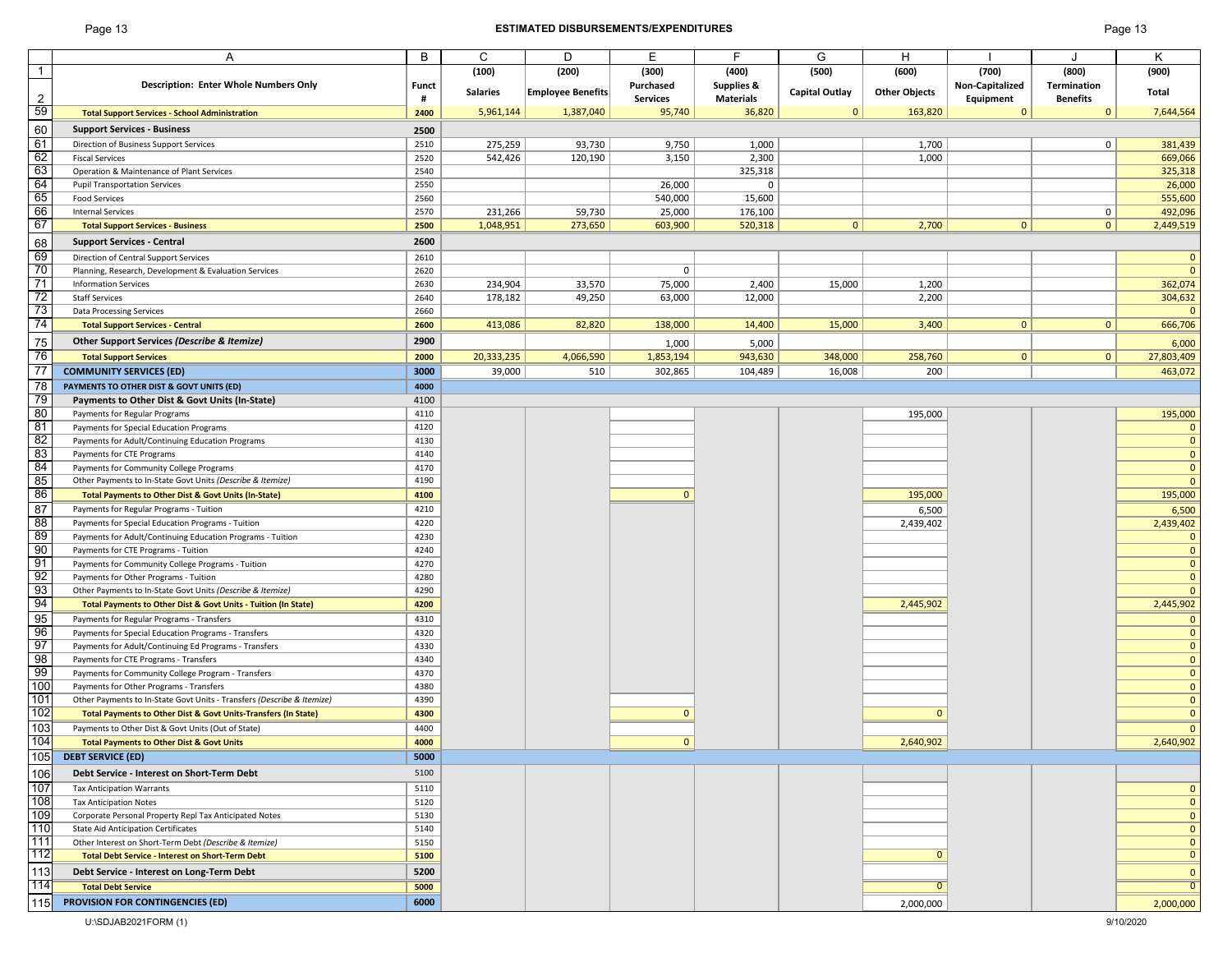## Page 14 **ESTIMATED DISBURSEMENTS/EXPENDITURES** Page 14

|                | A                                                                                                                        | B            | C               | D                        | Ε               | F                     | G                     | Н                    |                 |                 | κ                            |
|----------------|--------------------------------------------------------------------------------------------------------------------------|--------------|-----------------|--------------------------|-----------------|-----------------------|-----------------------|----------------------|-----------------|-----------------|------------------------------|
| $\overline{1}$ |                                                                                                                          |              | (100)           | (200)                    | (300)           | (400)                 | (500)                 | (600)                | (700)           | (800)           | (900)                        |
|                | <b>Description: Enter Whole Numbers Only</b>                                                                             | <b>Funct</b> | <b>Salaries</b> | <b>Employee Benefits</b> | Purchased       | <b>Supplies &amp;</b> | <b>Capital Outlay</b> | <b>Other Objects</b> | Non-Capitalized | Termination     | <b>Total</b>                 |
| $\overline{2}$ |                                                                                                                          | #            |                 |                          | <b>Services</b> | <b>Materials</b>      |                       |                      | Equipment       | <b>Benefits</b> |                              |
| 116            | Total Direct Disbursements/Expenditures (without Student Activity Funds (1999)                                           |              | 83,950,659      | 13,299,923               | 3,854,348       | 5,300,341             | 405,576               | 9,290,452            | 9,542           | $\Omega$        | 116,110,841                  |
| 117            | Total Direct Disbursements/Expenditures (with Student Activity Funds (1999)                                              |              | 83,950,659      | 13,299,923               | 3,854,348       | 5,300,341             | 405,576               | 12,990,452           | 9,542           | $\mathbf{0}$    | 119,810,841                  |
| 118            | Excess (Deficiency) of Receipts/Revenues Over Disbursements/Expenditures (Without<br><b>Student Activity Funds 1999)</b> |              |                 |                          |                 |                       |                       |                      |                 |                 | (1,868,054)                  |
|                | Excess (Deficiency) of Receipts/Revenues Over Disbursements/Expenditures (With                                           |              |                 |                          |                 |                       |                       |                      |                 |                 |                              |
| 119<br>Ē       | <b>Student Activity Funds 1999)</b>                                                                                      |              |                 |                          |                 |                       |                       |                      |                 |                 | (1,868,054)                  |
| 121            | 20 - OPERATIONS AND MAINTENANCE FUND (O&M)                                                                               |              |                 |                          |                 |                       |                       |                      |                 |                 |                              |
| 122            | <b>SUPPORT SERVICES (O&amp;M)</b>                                                                                        | 2000         |                 |                          |                 |                       |                       |                      |                 |                 |                              |
| 123            | <b>Support Services - Pupil</b>                                                                                          | 2100         |                 |                          |                 |                       |                       |                      |                 |                 |                              |
| 124            | Other Support Services - Pupils (Describe & Itemize)                                                                     | 2190         |                 |                          |                 |                       |                       |                      |                 |                 | $\mathbf{0}$                 |
| 125<br>126     | <b>Support Services - Business</b>                                                                                       | 2500         |                 |                          |                 |                       |                       |                      |                 |                 |                              |
| 127            | Direction of Business Support Services                                                                                   | 2510         |                 |                          |                 |                       |                       |                      |                 |                 | $\mathbf{0}$                 |
| 128            | Facilities Acquisition & Construction Services                                                                           | 2530         |                 |                          |                 |                       |                       |                      |                 |                 | $\mathbf{0}$                 |
|                | Operation & Maintenance of Plant Services                                                                                | 2540         | 7,338,702       | 1,669,540                | 2,144,000       | 2,369,000             | 357,830               | 18,000               |                 |                 | 13,897,072                   |
| 129            | <b>Pupil Transportation Services</b>                                                                                     | 2550         |                 |                          |                 |                       |                       |                      |                 |                 | $\mathbf{0}$                 |
| 130<br>131     | <b>Food Services</b>                                                                                                     | 2560<br>2500 | 7,338,702       | 1,669,540                | 2,144,000       | 2,369,000             | 357,830               | 18,000               | $\mathbf{0}$    | 0               | $\overline{0}$<br>13,897,072 |
| 132            | <b>Total Support Services - Business</b><br>Other Support Services (Describe & Itemize)                                  | 2900         |                 |                          |                 |                       |                       |                      |                 |                 | - 0                          |
| 133            | <b>Total Support Services</b>                                                                                            | 2000         | 7,338,702       | 1,669,540                | 2,144,000       | 2,369,000             | 357,830               | 18,000               | $\mathbf{0}$    | 0               | 13,897,072                   |
| 134            | <b>COMMUNITY SERVICES (O&amp;M)</b>                                                                                      | 3000         |                 |                          |                 |                       |                       |                      |                 |                 | - 0                          |
| 135            | PAYMENTS TO OTHER DIST & GOVT UNITS (O&M)                                                                                | 4000         |                 |                          |                 |                       |                       |                      |                 |                 |                              |
|                |                                                                                                                          |              |                 |                          |                 |                       |                       |                      |                 |                 |                              |
| 136            | Payments to Other Dist & Govt Units (In-State)                                                                           | 4100         |                 |                          |                 |                       |                       |                      |                 |                 |                              |
| 137<br>138     | Payments for Regular Programs                                                                                            | 4110<br>4120 |                 |                          |                 |                       |                       |                      |                 |                 | $\mathbf 0$<br>$\mathbf{0}$  |
| 139            | Payments for Special Education Programs<br>Payments for CTE Program                                                      | 4140         |                 |                          |                 |                       |                       |                      |                 |                 | $\mathbf 0$                  |
| 140            | Other Payments to In-State Govt Units (Describe & Itemize)                                                               | 4190         |                 |                          |                 |                       |                       |                      |                 |                 | $\mathbf 0$                  |
| 141            | <b>Total Payments to Other Dist &amp; Govt Units (In-State)</b>                                                          | 4100         |                 |                          | $\Omega$        |                       |                       | $\Omega$             |                 |                 | $\mathbf 0$                  |
| 142            | Payments to Other Dist & Govt Units (Out of State) <sup>14</sup>                                                         | 4400         |                 |                          |                 |                       |                       |                      |                 |                 | $\mathbf{0}$                 |
| 143            | <b>Total Payments to Other Dist &amp; Govt Unit</b>                                                                      | 4000         |                 |                          | $\Omega$        |                       |                       | $\Omega$             |                 |                 | $\mathbf{0}$                 |
| 144            | <b>DEBT SERVICE (O&amp;M)</b>                                                                                            | 5000         |                 |                          |                 |                       |                       |                      |                 |                 |                              |
| 145            | Debt Service - Interest on Short-Term Debt                                                                               | 5100         |                 |                          |                 |                       |                       |                      |                 |                 |                              |
| 146            | <b>Tax Anticipation Warrants</b>                                                                                         | 5110         |                 |                          |                 |                       |                       |                      |                 |                 | $\mathbf{0}$                 |
| 147            | <b>Tax Anticipation Notes</b>                                                                                            | 5120         |                 |                          |                 |                       |                       |                      |                 |                 | $\mathbf 0$                  |
| 148            | Corporate Personal Prop Repl Tax Anticipated Notes                                                                       | 5130         |                 |                          |                 |                       |                       |                      |                 |                 | $\mathbf 0$                  |
| 149            | <b>State Aid Anticipation Certificates</b>                                                                               | 5140         |                 |                          |                 |                       |                       |                      |                 |                 | $\mathbf 0$                  |
| 150            | Other Interest on Short-Term Debt (Describe & Itemize)                                                                   | 5150         |                 |                          |                 |                       |                       |                      |                 |                 | $\mathbf 0$                  |
| 151            | <b>Total Debt Service - Interest on Short-Term Debt</b>                                                                  | 5100         |                 |                          |                 |                       |                       | $\Omega$             |                 |                 | $\mathbf{0}$                 |
| 152            | Debt Service - Interest on Long-Term Debt                                                                                | 5200         |                 |                          |                 |                       |                       |                      |                 |                 | $\mathbf{0}$                 |
| 153            | <b>Total Debt Service</b>                                                                                                | 5000         |                 |                          |                 |                       |                       | $\Omega$             |                 |                 | $\overline{0}$               |
| 154            | PROVISION FOR CONTINGENCIES (O&M)                                                                                        | 6000         |                 |                          |                 |                       |                       | 250,000              |                 |                 | 250,000                      |
| 155            | <b>Total Direct Disbursements/Expenditures</b>                                                                           |              | 7,338,702       | 1,669,540                | 2,144,000       | 2,369,000             | 357,830               | 268,000              | $\mathbf{0}$    | 0               | 14,147,072                   |
| 156            | Excess (Deficiency) of Receipts/Revenues Over Disbursements/Expenditures                                                 |              |                 |                          |                 |                       |                       |                      |                 |                 | 4,886,608                    |
| זטו            |                                                                                                                          |              |                 |                          |                 |                       |                       |                      |                 |                 |                              |
|                | 15830 - DEBT SERVICE FUND (DS)                                                                                           |              |                 |                          |                 |                       |                       |                      |                 |                 |                              |
| 159            | PAYMENTS TO OTHER DIST & GOVT UNITS (DS)                                                                                 | 4000         |                 |                          |                 |                       |                       |                      |                 |                 |                              |
| 160            | Payments to Other Dist & Govt Units (In-State)                                                                           | 4100         |                 |                          |                 |                       |                       |                      |                 |                 |                              |
| 161            | <b>Payments for Regular Programs</b>                                                                                     | 4110         |                 |                          |                 |                       |                       |                      |                 |                 | $\mathbf{0}$                 |
| 162            | <b>Payments for Special Education Programs</b>                                                                           | 4120         |                 |                          |                 |                       |                       |                      |                 |                 | $\mathbf{0}$                 |
| 163            | Other Payments to In-State Govt Units (Describe & Itemize)                                                               | 4190         |                 |                          |                 |                       |                       |                      |                 |                 | $\mathbf 0$                  |
| 164            | <b>Total Payments to Other Dist &amp; Govt Units (In-State)</b>                                                          | 4000         |                 |                          |                 |                       |                       | $\mathbf{0}$         |                 |                 | $\mathbf{0}$                 |
| 165            | <b>DEBT SERVICE (DS)</b>                                                                                                 | 5000         |                 |                          |                 |                       |                       |                      |                 |                 |                              |
| 166            | Debt Service - Interest on Short-Term Debt                                                                               | 5100         |                 |                          |                 |                       |                       |                      |                 |                 |                              |
| 167            | <b>Tax Anticipation Warrants</b>                                                                                         | 5110         |                 |                          |                 |                       |                       |                      |                 |                 | $\mathbf{0}$                 |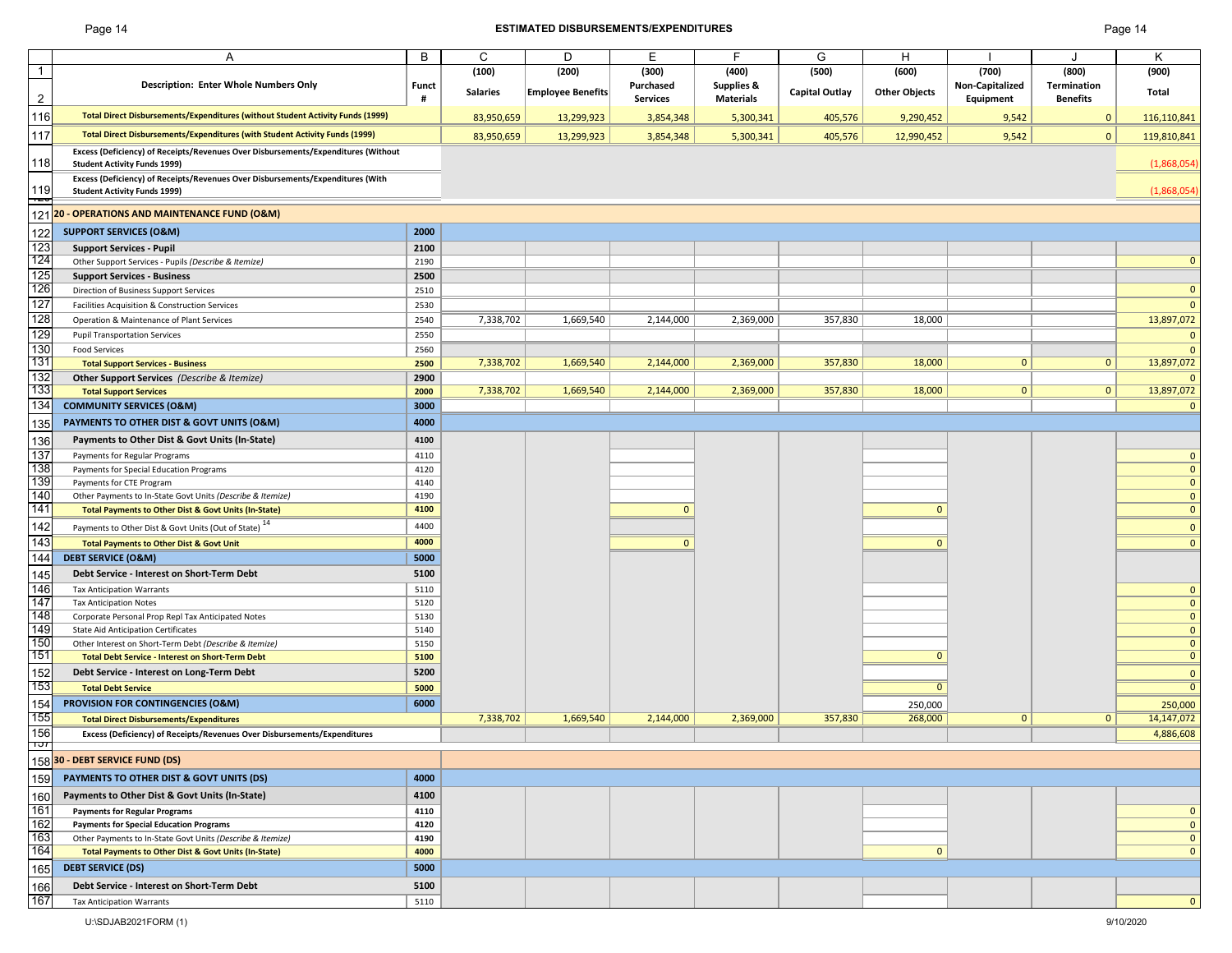## Page 15 **ESTIMATED DISBURSEMENTS/EXPENDITURES** Page 15

|                                                      | A                                                                                                                                                                                                                                        | B            | C               | D                        | E               | F                     | G                     | н                    |                 |                    | Κ              |
|------------------------------------------------------|------------------------------------------------------------------------------------------------------------------------------------------------------------------------------------------------------------------------------------------|--------------|-----------------|--------------------------|-----------------|-----------------------|-----------------------|----------------------|-----------------|--------------------|----------------|
| $\overline{1}$                                       |                                                                                                                                                                                                                                          |              | (100)           | (200)                    | (300)           | (400)                 | (500)                 | (600)                | (700)           | (800)              | (900)          |
|                                                      | <b>Description: Enter Whole Numbers Only</b>                                                                                                                                                                                             | <b>Funct</b> |                 |                          | Purchased       | <b>Supplies &amp;</b> |                       |                      | Non-Capitalized | <b>Termination</b> |                |
| $\overline{2}$                                       |                                                                                                                                                                                                                                          | #            | <b>Salaries</b> | <b>Employee Benefits</b> | <b>Services</b> | <b>Materials</b>      | <b>Capital Outlay</b> | <b>Other Objects</b> | Equipment       | <b>Benefits</b>    | Total          |
| 168                                                  | <b>Tax Anticipation Notes</b>                                                                                                                                                                                                            | 5120         |                 |                          |                 |                       |                       |                      |                 |                    | 0              |
| 169                                                  |                                                                                                                                                                                                                                          | 5130         |                 |                          |                 |                       |                       |                      |                 |                    | $\Omega$       |
| 170                                                  | Corporate Personal Prop Repl Tax Anticipation Notes                                                                                                                                                                                      |              |                 |                          |                 |                       |                       |                      |                 |                    |                |
|                                                      | <b>State Aid Anticipation Certificates</b>                                                                                                                                                                                               | 5140         |                 |                          |                 |                       |                       |                      |                 |                    | $\Omega$       |
| 171                                                  | Other Interest on Short-Term Debt (Describe & Itemize)                                                                                                                                                                                   | 5150         |                 |                          |                 |                       |                       |                      |                 |                    | $\mathbf{0}$   |
| 172                                                  | Total Debt Service - Interest On Short-Term Debt                                                                                                                                                                                         | 5100         |                 |                          |                 |                       |                       | $\mathbf{0}$         |                 |                    | $\Omega$       |
| 173                                                  | Debt Service - Interest on Long-Term Debt                                                                                                                                                                                                | 5200         |                 |                          |                 |                       |                       | 5,085,845            |                 |                    | 5,085,845      |
|                                                      | Debt Service - Payments of Principal on Long-Term Debt 15                                                                                                                                                                                |              |                 |                          |                 |                       |                       |                      |                 |                    |                |
| 174                                                  | (Lease/Purchase Principal Retired)                                                                                                                                                                                                       | 5300         |                 |                          |                 |                       |                       | 9,115,000            |                 |                    | 9,115,000      |
|                                                      |                                                                                                                                                                                                                                          | 5400         |                 |                          |                 |                       |                       |                      |                 |                    |                |
| 175                                                  | Debt Service Other (Describe & Itemize)                                                                                                                                                                                                  |              |                 |                          |                 |                       |                       | 5,000                |                 |                    | 5,000          |
| 176                                                  | <b>Total Debt Service</b>                                                                                                                                                                                                                | 5000         |                 |                          | $\Omega$        |                       |                       | 14,205,845           |                 |                    | 14,205,845     |
| 177                                                  | <b>PROVISION FOR CONTINGENCIES (DS)</b>                                                                                                                                                                                                  | 6000         |                 |                          |                 |                       |                       |                      |                 |                    |                |
| 178                                                  | <b>Total Direct Disbursements/Expenditures</b>                                                                                                                                                                                           |              |                 |                          | $\mathbf{0}$    |                       |                       | 14,205,845           |                 |                    | 14,205,845     |
| 179                                                  | Excess (Deficiency) of Receipts/Revenues Over Disbursements/Expenditures                                                                                                                                                                 |              |                 |                          |                 |                       |                       |                      |                 |                    | 40,255         |
| ျပ                                                   |                                                                                                                                                                                                                                          |              |                 |                          |                 |                       |                       |                      |                 |                    |                |
| 181                                                  | 40 - TRANSPORTATION FUND (TR)                                                                                                                                                                                                            |              |                 |                          |                 |                       |                       |                      |                 |                    |                |
|                                                      |                                                                                                                                                                                                                                          |              |                 |                          |                 |                       |                       |                      |                 |                    |                |
| 182                                                  | <b>SUPPORT SERVICES (TR)</b>                                                                                                                                                                                                             | 2000         |                 |                          |                 |                       |                       |                      |                 |                    |                |
| 183                                                  | <b>Support Services - Pupils</b>                                                                                                                                                                                                         | 2100         |                 |                          |                 |                       |                       |                      |                 |                    |                |
| 184                                                  | Other Support Services - Pupils (Describe & Itemize)                                                                                                                                                                                     | 2190         |                 |                          |                 |                       |                       |                      |                 |                    |                |
| 185                                                  | <b>Support Services - Business</b>                                                                                                                                                                                                       |              |                 |                          |                 |                       |                       |                      |                 |                    |                |
|                                                      |                                                                                                                                                                                                                                          |              |                 |                          |                 |                       |                       |                      |                 |                    |                |
| 186<br>187                                           | <b>Pupil Transportation Services</b>                                                                                                                                                                                                     | 2550         |                 |                          | 3,025,100       | 25,500                |                       |                      |                 |                    | 3,050,600      |
|                                                      | Other Support Services (Describe & Itemize)                                                                                                                                                                                              | 2900         | $\mathbf{0}$    | 0                        |                 |                       | $\mathbf{0}$          | $\mathbf{0}$         | $\mathbf{0}$    | 0                  | 3,050,600      |
| 188<br>189                                           | <b>Total Support Services</b>                                                                                                                                                                                                            | 2000         |                 |                          | 3,025,100       | 25,500                |                       |                      |                 |                    |                |
|                                                      | <b>COMMUNITY SERVICES (TR)</b>                                                                                                                                                                                                           | 3000         |                 |                          |                 |                       |                       |                      |                 |                    |                |
| 190                                                  | PAYMENTS TO OTHER DIST & GOVT UNITS (TR)                                                                                                                                                                                                 | 4000         |                 |                          |                 |                       |                       |                      |                 |                    |                |
| 191                                                  | Payments to Other Dist & Govt Units (In-State)                                                                                                                                                                                           | 4100         |                 |                          |                 |                       |                       |                      |                 |                    |                |
| 192                                                  | Payments for Regular Program                                                                                                                                                                                                             | 4110         |                 |                          |                 |                       |                       |                      |                 |                    | $\Omega$       |
| 193                                                  | Payments for Special Education Programs                                                                                                                                                                                                  | 4120         |                 |                          |                 |                       |                       |                      |                 |                    | $\mathbf 0$    |
| 194                                                  | Payments for Adult/Continuing Education Programs                                                                                                                                                                                         | 4130         |                 |                          |                 |                       |                       |                      |                 |                    | $\overline{0}$ |
| 195                                                  | Payments for CTE Programs                                                                                                                                                                                                                | 4140         |                 |                          |                 |                       |                       |                      |                 |                    | $\overline{0}$ |
| 196                                                  | Payments for Community College Programs                                                                                                                                                                                                  | 4170         |                 |                          |                 |                       |                       |                      |                 |                    | $\Omega$       |
| 197                                                  | Other Payments to In-State Govt Units (Describe & Itemize)                                                                                                                                                                               | 4190         |                 |                          |                 |                       |                       |                      |                 |                    | $\mathbf{0}$   |
| 198                                                  | Total Payments to Other Dist & Govt Units (In-State)                                                                                                                                                                                     | 4100         |                 |                          | $\mathbf{0}$    |                       |                       | $\Omega$             |                 |                    | $\mathbf{0}$   |
|                                                      | Payments to Other Dist & Govt Units (Out-of-State)                                                                                                                                                                                       |              |                 |                          |                 |                       |                       |                      |                 |                    |                |
|                                                      | (Describe & Itemize)                                                                                                                                                                                                                     | 4400         |                 |                          |                 |                       |                       |                      |                 |                    | $\overline{0}$ |
|                                                      | <b>Total Payments to Other Dist &amp; Govt Units</b>                                                                                                                                                                                     | 4000         |                 |                          | $\mathbf{0}$    |                       |                       | $\mathbf{0}$         |                 |                    | $\Omega$       |
| $\frac{199}{200}$ $\frac{201}{201}$                  |                                                                                                                                                                                                                                          |              |                 |                          |                 |                       |                       |                      |                 |                    |                |
|                                                      | <b>DEBT SERVICE (TR)</b>                                                                                                                                                                                                                 | 5000         |                 |                          |                 |                       |                       |                      |                 |                    |                |
| 202<br>203<br>204<br>205<br>206<br>207<br>207<br>208 | Debt Service - Interest on Short-Term Debt                                                                                                                                                                                               | 5100         |                 |                          |                 |                       |                       |                      |                 |                    |                |
|                                                      | <b>Tax Anticipation Warrants</b>                                                                                                                                                                                                         | 5110         |                 |                          |                 |                       |                       |                      |                 |                    | $\mathbf{0}$   |
|                                                      | <b>Tax Anticipation Notes</b>                                                                                                                                                                                                            | 5120         |                 |                          |                 |                       |                       |                      |                 |                    | $\Omega$       |
|                                                      | Corporate Personal Prop Repl Tax Anticipation Notes                                                                                                                                                                                      | 5130         |                 |                          |                 |                       |                       |                      |                 |                    | $\mathbf{0}$   |
|                                                      | <b>State Aid Anticipation Certificates</b>                                                                                                                                                                                               | 5140         |                 |                          |                 |                       |                       |                      |                 |                    | $\overline{0}$ |
|                                                      | Other Interest on Short-Term Debt (Describe and Itemize)                                                                                                                                                                                 | 5150         |                 |                          |                 |                       |                       |                      |                 |                    | $\mathbf{0}$   |
|                                                      | <b>Total Debt Service - Interest On Short-Term Debt</b>                                                                                                                                                                                  | 5100         |                 |                          |                 |                       |                       | $\mathbf{0}$         |                 |                    | $\mathbf{0}$   |
| 209                                                  | Debt Service - Interest on Long-Term Debt                                                                                                                                                                                                | 5200         |                 |                          |                 |                       |                       |                      |                 |                    | $\Omega$       |
|                                                      |                                                                                                                                                                                                                                          | 5300         |                 |                          |                 |                       |                       |                      |                 |                    |                |
|                                                      | Debt Service - Payments of Principal on Long-Term Debt <sup>15</sup> (Lease/Purchase                                                                                                                                                     |              |                 |                          |                 |                       |                       |                      |                 |                    |                |
|                                                      |                                                                                                                                                                                                                                          |              |                 |                          |                 |                       |                       |                      |                 |                    | $\mathbf{0}$   |
|                                                      |                                                                                                                                                                                                                                          | 5400         |                 |                          |                 |                       |                       |                      |                 |                    | $\mathbf{0}$   |
|                                                      |                                                                                                                                                                                                                                          | 5000         |                 |                          |                 |                       |                       | $\overline{0}$       |                 |                    | $\Omega$       |
|                                                      | Debt Service - Payments of Principal on Long-Term<br>210 Principal Retired)<br>211 Debt Service - Other (Describe and Itemize)<br>212 Total Debt Service<br>213 PROVISION FOR CONTINGENCIES (TR)<br>214 Total Direct Disbursements/Expen | 6000         |                 |                          |                 |                       |                       | 10,000               |                 |                    | 10,000         |
|                                                      |                                                                                                                                                                                                                                          |              | $\mathbf{0}$    | 0                        | 3,025,100       | 25,500                | $\mathbf{0}$          | 10,000               | $\mathbf{0}$    | 0                  | 3,060,600      |
|                                                      | Excess (Deficiency) of Receipts/Revenues Over Disbursements/Expenditures                                                                                                                                                                 |              |                 |                          |                 |                       |                       |                      |                 |                    | (176,000)      |
|                                                      |                                                                                                                                                                                                                                          |              |                 |                          |                 |                       |                       |                      |                 |                    |                |
|                                                      |                                                                                                                                                                                                                                          |              |                 |                          |                 |                       |                       |                      |                 |                    |                |
|                                                      |                                                                                                                                                                                                                                          |              |                 |                          |                 |                       |                       |                      |                 |                    |                |
|                                                      |                                                                                                                                                                                                                                          | 1000         |                 |                          |                 |                       |                       |                      |                 |                    |                |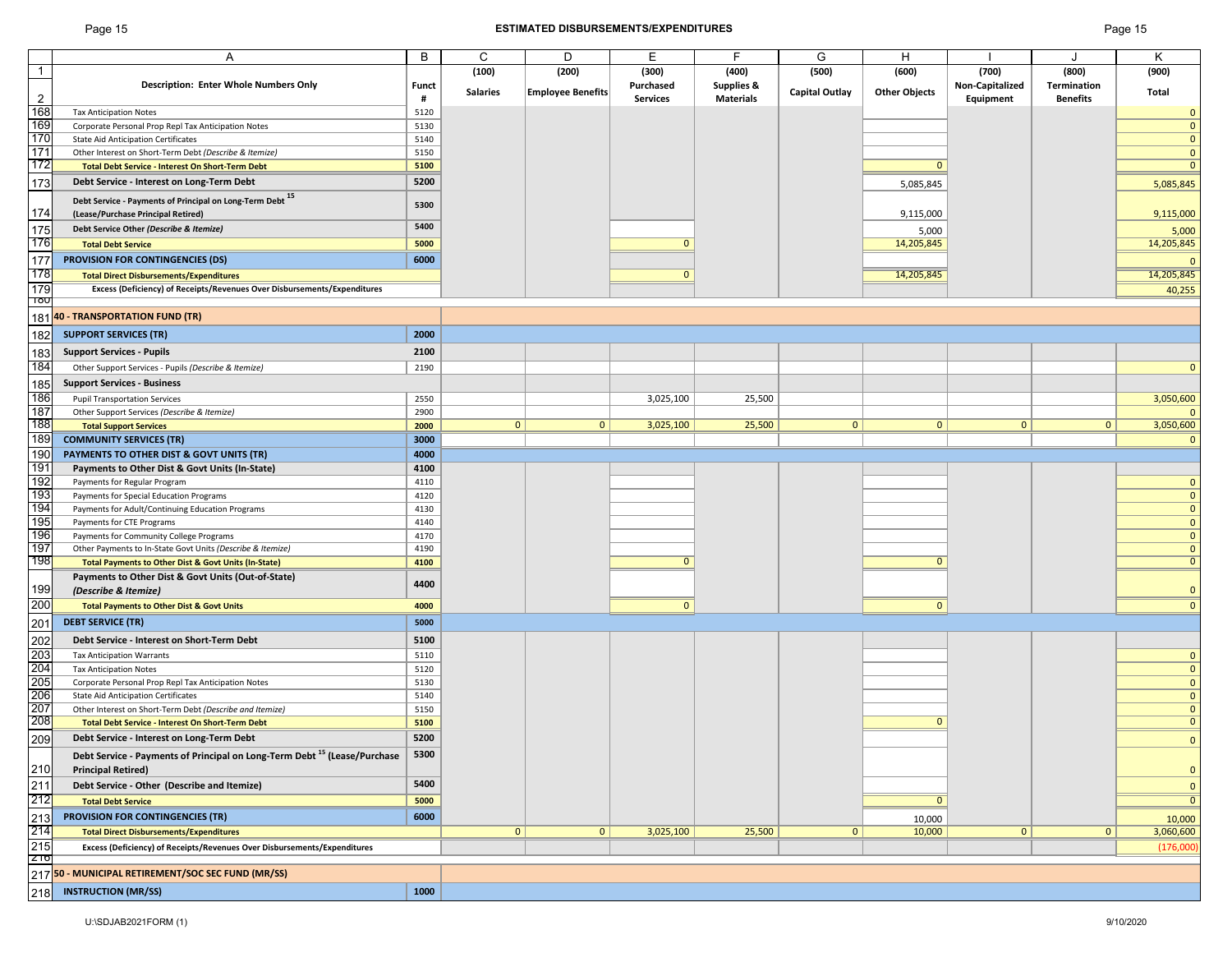## Page 16 **ESTIMATED DISBURSEMENTS/EXPENDITURES** Page 16

|                | A                                                                            | B            | С               | D                        | Е               | F                | G                     | н                    |                 | J               | Κ            |
|----------------|------------------------------------------------------------------------------|--------------|-----------------|--------------------------|-----------------|------------------|-----------------------|----------------------|-----------------|-----------------|--------------|
| $\overline{1}$ |                                                                              |              | (100)           | (200)                    | (300)           | (400)            | (500)                 | (600)                | (700)           | (800)           | (900)        |
|                | <b>Description: Enter Whole Numbers Only</b>                                 | <b>Funct</b> |                 |                          | Purchased       | Supplies &       |                       |                      | Non-Capitalized | Termination     |              |
| $\overline{2}$ |                                                                              | #            | <b>Salaries</b> | <b>Employee Benefits</b> | <b>Services</b> | <b>Materials</b> | <b>Capital Outlay</b> | <b>Other Objects</b> | Equipment       | <b>Benefits</b> | Total        |
|                | Regular Program                                                              | 1100         |                 | 907,270                  |                 |                  |                       |                      |                 |                 | 907,270      |
|                | Pre-K Programs                                                               | 1125         |                 |                          |                 |                  |                       |                      |                 |                 | $\mathbf{0}$ |
|                | Special Education Programs (Functions 1200-1220)                             | 1200         |                 | 487,990                  |                 |                  |                       |                      |                 |                 | 487,990      |
|                | Special Education Programs Pre-K                                             | 1225         |                 |                          |                 |                  |                       |                      |                 |                 | $\mathbf{0}$ |
|                | Remedial and Supplemental Programs K-12                                      | 1250         |                 | 69,250                   |                 |                  |                       |                      |                 |                 | 69,250       |
|                | Remedial and Supplemental Programs Pre-K                                     | 1275         |                 |                          |                 |                  |                       |                      |                 |                 | $\mathbf 0$  |
|                | Adult/Continuing Education Programs                                          | 1300         |                 |                          |                 |                  |                       |                      |                 |                 | $\mathbf 0$  |
|                | <b>CTE Programs</b>                                                          | 1400         |                 | 121,290                  |                 |                  |                       |                      |                 |                 | 121,290      |
|                | Interscholastic Programs                                                     | 1500         |                 | 155,650                  |                 |                  |                       |                      |                 |                 | 155,650      |
|                | Summer School Programs                                                       | 1600         |                 | 29,190                   |                 |                  |                       |                      |                 |                 | 29,190       |
|                | Gifted Programs                                                              | 1650         |                 |                          |                 |                  |                       |                      |                 |                 | $\mathbf{0}$ |
|                | <b>Driver's Education Programs</b>                                           | 1700         |                 | 7,760                    |                 |                  |                       |                      |                 |                 | 7,760        |
|                | <b>Bilingual Programs</b>                                                    | 1800         |                 | 37,160                   |                 |                  |                       |                      |                 |                 | 37,160       |
|                | Truant Alternative & Optional Programs                                       | 1900         |                 |                          |                 |                  |                       |                      |                 |                 | $\mathbf{0}$ |
|                | <b>Total Instruction</b>                                                     | 1000         |                 | 1,815,560                |                 |                  |                       |                      |                 |                 | 1,815,560    |
|                | <b>SUPPORT SERVICES (MR/SS)</b>                                              | 2000         |                 |                          |                 |                  |                       |                      |                 |                 |              |
|                |                                                                              |              |                 |                          |                 |                  |                       |                      |                 |                 |              |
|                | <b>Support Services - Pupil</b>                                              | 2100         |                 |                          |                 |                  |                       |                      |                 |                 |              |
|                | Attendance & Social Work Services                                            | 2110         |                 | 31,580                   |                 |                  |                       |                      |                 |                 | 31,580       |
|                | <b>Guidance Services</b>                                                     | 2120         |                 | 193,760                  |                 |                  |                       |                      |                 |                 | 193,760      |
|                | <b>Health Services</b>                                                       | 2130         |                 | 47,210                   |                 |                  |                       |                      |                 |                 | 47,210       |
|                | <b>Psychological Services</b>                                                | 2140         |                 | 16,420                   |                 |                  |                       |                      |                 |                 | 16,420       |
|                | Speech Pathology & Audiology Services                                        | 2150         |                 |                          |                 |                  |                       |                      |                 |                 | $\mathbf 0$  |
|                | Other Support Services - Pupils (Describe & Itemize)                         | 2190         |                 | 25,400                   |                 |                  |                       |                      |                 |                 | 25,400       |
|                | <b>Total Support Services - Pupil</b>                                        | 2100         |                 | 314,370                  |                 |                  |                       |                      |                 |                 | 314,370      |
|                | <b>Support Services - Instructional Staff</b>                                | 2200         |                 |                          |                 |                  |                       |                      |                 |                 |              |
|                | Improvement of Instruction Services                                          | 2210         |                 | 3,430                    |                 |                  |                       |                      |                 |                 | 3,430        |
|                | <b>Educational Media Services</b>                                            | 2220         |                 | 314,720                  |                 |                  |                       |                      |                 |                 | 314,720      |
|                | Assessment & Testing                                                         | 2230         |                 | 25,990                   |                 |                  |                       |                      |                 |                 | 25,990       |
|                | <b>Total Support Services - Instructional Staff</b>                          | 2200         |                 | 344,140                  |                 |                  |                       |                      |                 |                 | 344,140      |
|                | <b>Support Services - General Administration</b>                             | 2300         |                 |                          |                 |                  |                       |                      |                 |                 |              |
|                |                                                                              |              |                 |                          |                 |                  |                       |                      |                 |                 |              |
|                | Board of Education Services                                                  | 2310         |                 | 1,120                    |                 |                  |                       |                      |                 |                 | 1,120        |
|                | <b>Executive Administration Services</b>                                     | 2320         |                 | 56,960                   |                 |                  |                       |                      |                 |                 | 56,960       |
|                | Special Area Administrative Services                                         | 2330         |                 | 20,610                   |                 |                  |                       |                      |                 |                 | 20,610       |
|                | Claims Paid from Self Insurance Fund                                         | 2361         |                 |                          |                 |                  |                       |                      |                 |                 | $\mathbf 0$  |
|                | Workers' Compensation or Workers' Occupation Disease Acts Payments           | 2362         |                 |                          |                 |                  |                       |                      |                 |                 | $\mathbf{0}$ |
|                | Unemployment Insurance Payments                                              | 2363         |                 |                          |                 |                  |                       |                      |                 |                 | $\mathbf{0}$ |
|                | Insurance Payments (regular or self-insurance)                               | 2364         |                 |                          |                 |                  |                       |                      |                 |                 | $\mathbf{0}$ |
|                | Risk Management and Claims Services Payments                                 | 2365         |                 |                          |                 |                  |                       |                      |                 |                 | $\mathbf{0}$ |
|                | <b>Judgment and Settlements</b>                                              | 2366         |                 |                          |                 |                  |                       |                      |                 |                 | $\mathbf 0$  |
|                | Educatl, Inspectl, Supervisory Serv. Related to Loss Prevention or Reduction | 2367         |                 |                          |                 |                  |                       |                      |                 |                 | $\mathbf{0}$ |
|                | Reciprocal Insurance Payments                                                | 2368         |                 |                          |                 |                  |                       |                      |                 |                 | $\mathbf{0}$ |
|                | Legal Service                                                                | 2369         |                 |                          |                 |                  |                       |                      |                 |                 | $\mathbf{0}$ |
|                | <b>Total Support Services - General Administration</b>                       | 2300         |                 | 78,690                   |                 |                  |                       |                      |                 |                 | 78,690       |
|                | <b>Support Services - School Administration</b>                              | 2400         |                 |                          |                 |                  |                       |                      |                 |                 |              |
|                | Office of the Principal Services                                             | 2410         |                 | 158,420                  |                 |                  |                       |                      |                 |                 | 158,420      |
|                | Other Support Services - School Administration (Describe & Itemize)          | 2490         |                 | 46,830                   |                 |                  |                       |                      |                 |                 | 46,830       |
|                | <b>Total Support Services - School Administration</b>                        | 2400         |                 | 205,250                  |                 |                  |                       |                      |                 |                 | 205,250      |
|                | <b>Support Services - Business</b>                                           | 2500         |                 |                          |                 |                  |                       |                      |                 |                 |              |
|                | Direction of Business Support Services                                       | 2510         |                 | 16,180                   |                 |                  |                       |                      |                 |                 | 16,180       |
|                | <b>Fiscal Services</b>                                                       | 2520         |                 | 80,420                   |                 |                  |                       |                      |                 |                 | 80,420       |
|                | Facilities Acquisition & Construction Services                               | 2530         |                 |                          |                 |                  |                       |                      |                 |                 | $\mathbf 0$  |
|                | Operation & Maintenance of Plant Service                                     | 2540         |                 | 1,050,920                |                 |                  |                       |                      |                 |                 | 1,050,920    |
|                | <b>Pupil Transportation Services</b>                                         | 2550         |                 |                          |                 |                  |                       |                      |                 |                 | $\mathbf 0$  |
|                | <b>Food Services</b>                                                         | 2560         |                 |                          |                 |                  |                       |                      |                 |                 | $\mathbf{0}$ |
|                | <b>Internal Services</b>                                                     | 2570         |                 | 29,740                   |                 |                  |                       |                      |                 |                 | 29,740       |
|                | <b>Total Support Services - Business</b>                                     | 2500         |                 | 1,177,260                |                 |                  |                       |                      |                 |                 | 1,177,260    |
|                | <b>Support Services - Central</b>                                            |              |                 |                          |                 |                  |                       |                      |                 |                 |              |
|                |                                                                              | 2600         |                 |                          |                 |                  |                       |                      |                 |                 |              |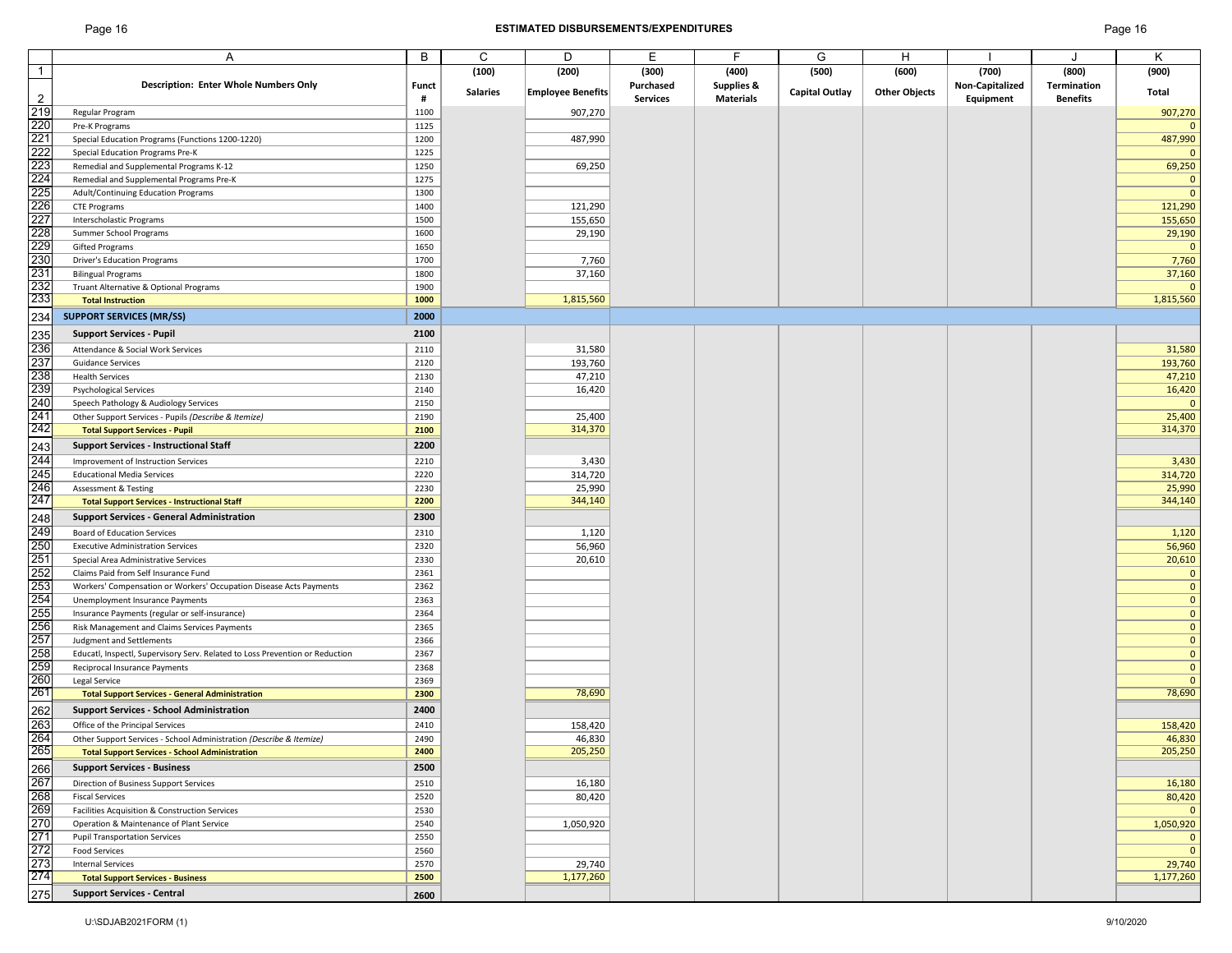## Page 17 **ESTIMATED DISBURSEMENTS/EXPENDITURES** Page 17

|                                               | Α                                                                        | В     | С               | D                 | E               | F                     | G                     | H                    |                 |                 | Κ              |
|-----------------------------------------------|--------------------------------------------------------------------------|-------|-----------------|-------------------|-----------------|-----------------------|-----------------------|----------------------|-----------------|-----------------|----------------|
| $\overline{1}$                                |                                                                          |       | (100)           | (200)             | (300)           | (400)                 | (500)                 | (600)                | (700)           | (800)           | (900)          |
|                                               | <b>Description: Enter Whole Numbers Only</b>                             | Funct |                 |                   | Purchased       | <b>Supplies &amp;</b> |                       |                      | Non-Capitalized | Termination     |                |
|                                               |                                                                          |       | <b>Salaries</b> | Employee Benefits |                 |                       | <b>Capital Outlay</b> | <b>Other Objects</b> |                 |                 | Total          |
| $\overline{2}$                                |                                                                          | #     |                 |                   | <b>Services</b> | <b>Materials</b>      |                       |                      | Equipment       | <b>Benefits</b> |                |
|                                               | Direction of Central Support Services                                    | 2610  |                 |                   |                 |                       |                       |                      |                 |                 | $\mathbf{0}$   |
|                                               | Planning, Research, Development & Evaluation Services                    | 2620  |                 |                   |                 |                       |                       |                      |                 |                 | $\mathbf{0}$   |
|                                               | <b>Information Services</b>                                              | 2630  |                 | 49,750            |                 |                       |                       |                      |                 |                 | 49,750         |
| $\frac{276}{277}$<br>$\frac{277}{278}$        | <b>Staff Services</b>                                                    | 2640  |                 | 4,460             |                 |                       |                       |                      |                 |                 | 4,460          |
|                                               | <b>Data Processing Services</b>                                          | 2660  |                 |                   |                 |                       |                       |                      |                 |                 | $\mathbf{0}$   |
| $\frac{280}{281}$                             |                                                                          |       |                 |                   |                 |                       |                       |                      |                 |                 |                |
|                                               | <b>Total Support Services - Central</b>                                  | 2600  |                 | 54,210            |                 |                       |                       |                      |                 |                 | 54,210         |
|                                               | Other Support Services (Describe & Itemize)                              | 2900  |                 |                   |                 |                       |                       |                      |                 |                 | $\Omega$       |
| 282<br>283                                    | <b>Total Support Services</b>                                            | 2000  |                 | 2,173,920         |                 |                       |                       |                      |                 |                 | 2,173,920      |
|                                               |                                                                          |       |                 |                   |                 |                       |                       |                      |                 |                 |                |
| 284                                           | <b>COMMUNITY SERVICES (MR/SS)</b>                                        | 3000  |                 | 6,370             |                 |                       |                       |                      |                 |                 | 6,370          |
| 285                                           | PAYMENTS TO OTHER DIST & GOVT UNITS (MR/SS)                              | 4000  |                 |                   |                 |                       |                       |                      |                 |                 |                |
|                                               |                                                                          |       |                 |                   |                 |                       |                       |                      |                 |                 |                |
| 286<br>287                                    | Payments for Regular Programs                                            | 4110  |                 |                   |                 |                       |                       |                      |                 |                 | $\mathbf{0}$   |
|                                               | Payments for Special Education Programs                                  | 4120  |                 |                   |                 |                       |                       |                      |                 |                 | $\mathbf{0}$   |
|                                               | Payments for CTE Programs                                                | 4140  |                 |                   |                 |                       |                       |                      |                 |                 | $\mathbf{0}$   |
| 288<br>289                                    | <b>Total Payments to Other Dist &amp; Govt Units</b>                     | 4000  |                 | $\mathbf{0}$      |                 |                       |                       |                      |                 |                 | $\mathbf{0}$   |
|                                               | <b>DEBT SERVICE (MR/SS)</b>                                              | 5000  |                 |                   |                 |                       |                       |                      |                 |                 |                |
| 290                                           |                                                                          |       |                 |                   |                 |                       |                       |                      |                 |                 |                |
|                                               | Debt Service - Interest on Short-Term Debt                               | 5100  |                 |                   |                 |                       |                       |                      |                 |                 |                |
| 291<br>292<br>293<br>294<br>295<br>296<br>297 | <b>Tax Anticipation Warrants</b>                                         | 5110  |                 |                   |                 |                       |                       |                      |                 |                 | $\mathbf{0}$   |
|                                               |                                                                          | 5120  |                 |                   |                 |                       |                       |                      |                 |                 | $\mathbf{0}$   |
|                                               | <b>Tax Anticipation Notes</b>                                            |       |                 |                   |                 |                       |                       |                      |                 |                 |                |
|                                               | Corporate Personal Prop Repl Tax Anticipation Notes                      | 5130  |                 |                   |                 |                       |                       |                      |                 |                 | $\mathbf{0}$   |
|                                               | <b>State Aid Anticipation Certificates</b>                               | 5140  |                 |                   |                 |                       |                       |                      |                 |                 | $\mathbf{0}$   |
|                                               | Other (Describe & Itemize)                                               | 5150  |                 |                   |                 |                       |                       |                      |                 |                 | $\mathbf{0}$   |
|                                               | <b>Total Debt Service</b>                                                | 5000  |                 |                   |                 |                       |                       | $\mathbf{0}$         |                 |                 | $\mathbf{0}$   |
|                                               | <b>PROVISION FOR CONTINGENCIES (MR/SS)</b>                               | 6000  |                 |                   |                 |                       |                       |                      |                 |                 | $\mathbf{0}$   |
| 298<br>299                                    |                                                                          |       |                 |                   |                 |                       |                       |                      |                 |                 |                |
|                                               | <b>Total Direct Disbursements/Expenditures</b>                           |       |                 | 3,995,850         |                 |                       |                       | $\overline{0}$       |                 |                 | 3,995,850      |
| $\frac{300}{201}$                             | Excess (Deficiency) of Receipts/Revenues Over Disbursements/Expenditures |       |                 |                   |                 |                       |                       |                      |                 |                 | (73, 850)      |
|                                               |                                                                          |       |                 |                   |                 |                       |                       |                      |                 |                 |                |
|                                               | 302 60 - CAPITAL PROJECTS (CP)                                           |       |                 |                   |                 |                       |                       |                      |                 |                 |                |
|                                               | <b>SUPPORT SERVICES (CP)</b>                                             | 2000  |                 |                   |                 |                       |                       |                      |                 |                 |                |
| 303                                           |                                                                          |       |                 |                   |                 |                       |                       |                      |                 |                 |                |
|                                               | <b>Support Services - Business</b>                                       |       |                 |                   |                 |                       |                       |                      |                 |                 |                |
|                                               | Facilities Acquisition & Construction Services                           | 2530  |                 |                   |                 |                       | 70,000,000            |                      |                 |                 | 70,000,000     |
|                                               |                                                                          |       |                 |                   |                 |                       |                       |                      |                 |                 | $\Omega$       |
| $\frac{304}{305}$ $\frac{306}{307}$           | Other Support Services (Describe & Itemize)                              | 2900  |                 |                   |                 |                       |                       |                      |                 |                 |                |
|                                               | <b>Total Support Services</b>                                            | 2000  | 0               | $\mathbf{0}$      | $\mathbf{0}$    | $\mathbf{0}$          | 70,000,000            | 0                    | $\mathbf{0}$    |                 | 70,000,000     |
|                                               | 308 PAYMENTS TO OTHER DIST & GOVT UNITS (CP)                             | 4000  |                 |                   |                 |                       |                       |                      |                 |                 |                |
| 309                                           | Payments to Other Dist & Govt Units (In-State)                           | 4100  |                 |                   |                 |                       |                       |                      |                 |                 |                |
|                                               |                                                                          |       |                 |                   |                 |                       |                       |                      |                 |                 |                |
| $\frac{310}{311}$                             | Payments to Regular Programs                                             | 4110  |                 |                   |                 |                       |                       |                      |                 |                 | $\mathbf{0}$   |
|                                               | Payment for Special Education Programs                                   | 4120  |                 |                   |                 |                       |                       |                      |                 |                 | $\mathbf{0}$   |
|                                               | Payment for CTE Programs                                                 | 4140  |                 |                   |                 |                       |                       |                      |                 |                 | $\mathbf{0}$   |
|                                               | Payments to Other Govt Units (In-State) (Describe & Itemize)             | 4190  |                 |                   |                 |                       |                       |                      |                 |                 | $\mathbf{0}$   |
| $\frac{312}{313}$<br>$\frac{313}{314}$        | <b>Total Payments to Other Districts &amp; Govt Units</b>                | 4000  |                 |                   | $\mathbf{0}$    |                       |                       | $\mathbf{0}$         |                 |                 | $\overline{0}$ |
|                                               |                                                                          |       |                 |                   |                 |                       |                       |                      |                 |                 |                |
| 315                                           | <b>PROVISION FOR CONTINGENCIES (CP)</b>                                  | 6000  |                 |                   |                 |                       |                       |                      |                 |                 | $\mathbf{0}$   |
| 316                                           | <b>Total Direct Disbursements/Expenditures</b>                           |       | 0               | $\mathbf{0}$      | $\mathbf{0}$    | $\mathbf{0}$          | 70,000,000            | $\overline{0}$       | $\mathbf{0}$    |                 | 70,000,000     |
| $\frac{317}{10}$                              | Excess (Deficiency) of Receipts/Revenues Over Disbursements/Expenditures |       |                 |                   |                 |                       |                       |                      |                 |                 | (69, 200, 000) |
|                                               |                                                                          |       |                 |                   |                 |                       |                       |                      |                 |                 |                |
|                                               | 319 70 WORKING CASH FUND (WC)                                            |       |                 |                   |                 |                       |                       |                      |                 |                 |                |
| $rac{1}{\cdot}$                               |                                                                          |       |                 |                   |                 |                       |                       |                      |                 |                 |                |
|                                               | 321 80 - TORT FUND (TF)                                                  |       |                 |                   |                 |                       |                       |                      |                 |                 |                |
|                                               |                                                                          |       |                 |                   |                 |                       |                       |                      |                 |                 |                |
| 322                                           | <b>INSTRUCTION (TF)</b>                                                  | 1000  |                 |                   |                 |                       |                       |                      |                 |                 |                |
|                                               | Regular Programs                                                         | 1100  |                 |                   |                 |                       |                       |                      |                 |                 | $\mathbf{0}$   |
|                                               |                                                                          | 1115  |                 |                   |                 |                       |                       |                      |                 |                 | $\mathbf{0}$   |
|                                               | Tuition Payment to Charter Schools                                       |       |                 |                   |                 |                       |                       |                      |                 |                 |                |
|                                               | Pre-K Programs                                                           | 1125  |                 |                   |                 |                       |                       |                      |                 |                 | $\mathbf{0}$   |
|                                               | Special Education Programs (Functions 1200 - 1220)                       | 1200  |                 |                   |                 |                       |                       |                      |                 |                 | $\mathbf{0}$   |
| 323<br>324<br>325<br>326<br>327<br>328<br>329 | Special Education Programs Pre-K                                         | 1225  |                 |                   |                 |                       |                       |                      |                 |                 | $\mathbf{0}$   |
|                                               | Remedial and Supplemental Programs K-12                                  | 1250  |                 |                   |                 |                       |                       |                      |                 |                 | $\mathbf{0}$   |
|                                               | Remedial and Supplemental Programs Pre-K                                 | 1275  |                 |                   |                 |                       |                       |                      |                 |                 | $\mathbf{0}$   |
|                                               | Adult/Continuing Education Programs                                      | 1300  |                 |                   |                 |                       |                       |                      |                 |                 | $\mathbf{0}$   |
| $\frac{1}{330}$<br>$\frac{330}{331}$          |                                                                          |       |                 |                   |                 |                       |                       |                      |                 |                 |                |
|                                               | <b>CTE Programs</b>                                                      | 1400  |                 |                   |                 |                       |                       |                      |                 |                 | $\mathbf{0}$   |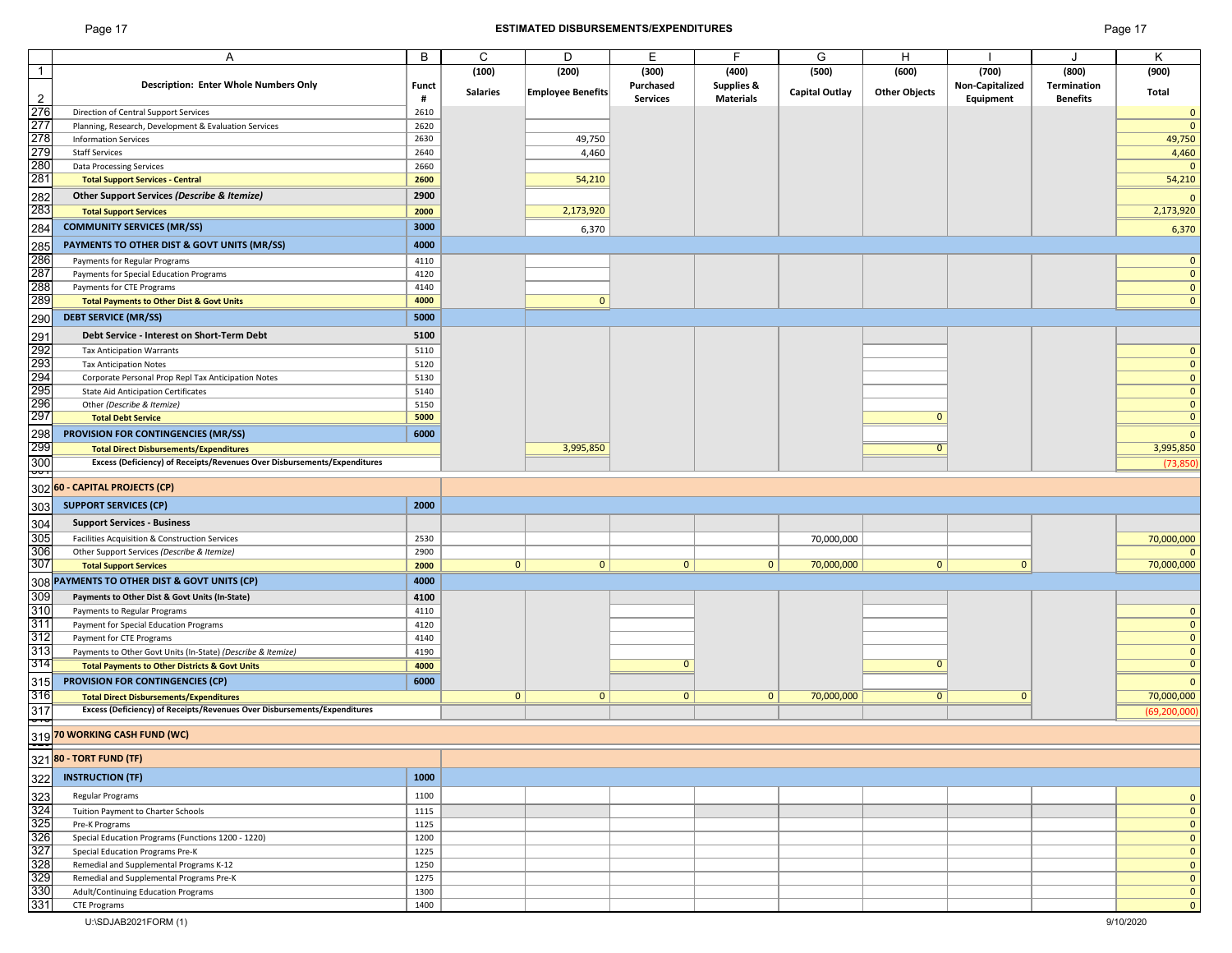## Page 18 **ESTIMATED DISBURSEMENTS/EXPENDITURES** Page 18

|                                                                    |                                                                     | B            |                 | D                        | E               | F                |                       |                      |                 |                 |              |
|--------------------------------------------------------------------|---------------------------------------------------------------------|--------------|-----------------|--------------------------|-----------------|------------------|-----------------------|----------------------|-----------------|-----------------|--------------|
|                                                                    | Α                                                                   |              | C               |                          |                 |                  | G                     | н                    |                 | $\cdot$         | Κ            |
| $\overline{1}$                                                     |                                                                     |              | (100)           | (200)                    | (300)           | (400)            | (500)                 | (600)                | (700)           | (800)           | (900)        |
|                                                                    | <b>Description: Enter Whole Numbers Only</b>                        | <b>Funct</b> |                 |                          | Purchased       | Supplies &       |                       |                      | Non-Capitalized | Termination     |              |
| $\overline{2}$                                                     |                                                                     | #            | <b>Salaries</b> | <b>Employee Benefits</b> | <b>Services</b> | <b>Materials</b> | <b>Capital Outlay</b> | <b>Other Objects</b> | Equipment       | <b>Benefits</b> | Total        |
| 332                                                                | <b>Interscholastic Programs</b>                                     | 1500         |                 |                          |                 |                  |                       |                      |                 |                 | 0            |
|                                                                    | Summer School Programs                                              | 1600         |                 |                          |                 |                  |                       |                      |                 |                 | $\mathbf{0}$ |
| 333<br>334                                                         | Gifted Programs                                                     | 1650         |                 |                          |                 |                  |                       |                      |                 |                 | $\mathbf{0}$ |
| 335                                                                | <b>Driver's Education Programs</b>                                  | 1700         |                 |                          |                 |                  |                       |                      |                 |                 | $\mathbf{0}$ |
|                                                                    |                                                                     |              |                 |                          |                 |                  |                       |                      |                 |                 |              |
| 336                                                                | <b>Bilingual Programs</b>                                           | 1800         |                 |                          |                 |                  |                       |                      |                 |                 | $\mathbf 0$  |
| 337                                                                | Truant Alternative & Optional Programs                              | 1900         |                 |                          |                 |                  |                       |                      |                 |                 | $\mathbf{0}$ |
| 338                                                                | Pre-K Programs - Private Tuition                                    | 1910         |                 |                          |                 |                  |                       |                      |                 |                 | $\mathbf{0}$ |
| 339                                                                | Regular K-12 Programs Private Tuition                               | 1911         |                 |                          |                 |                  |                       |                      |                 |                 | $\mathbf{0}$ |
|                                                                    | Special Education Programs K-12 Private Tuition                     | 1912         |                 |                          |                 |                  |                       |                      |                 |                 | $\mathbf{0}$ |
|                                                                    |                                                                     |              |                 |                          |                 |                  |                       |                      |                 |                 |              |
| 340<br>341<br>342<br>343                                           | Special Education Programs Pre-K Tuition                            | 1913         |                 |                          |                 |                  |                       |                      |                 |                 | $\mathbf{0}$ |
|                                                                    | Remedial/Supplemental Programs K-12 Private Tuition                 | 1914         |                 |                          |                 |                  |                       |                      |                 |                 | $\mathbf{0}$ |
|                                                                    | Remedial/Supplemental Programs Pre-K Private Tuition                | 1915         |                 |                          |                 |                  |                       |                      |                 |                 | $\mathbf{0}$ |
| 344                                                                | Adult/Continuing Education Programs Private Tuition                 | 1916         |                 |                          |                 |                  |                       |                      |                 |                 | $\mathbf{0}$ |
| 345                                                                | <b>CTE Programs Private Tuition</b>                                 | 1917         |                 |                          |                 |                  |                       |                      |                 |                 | $\mathbf{0}$ |
|                                                                    | Interscholastic Programs Private Tuition                            | 1918         |                 |                          |                 |                  |                       |                      |                 |                 | $\Omega$     |
| $\frac{346}{347}$                                                  | Summer School Programs Private Tuition                              | 1919         |                 |                          |                 |                  |                       |                      |                 |                 | $\mathbf{0}$ |
| 348                                                                | Gifted Programs Private Tuition                                     | 1920         |                 |                          |                 |                  |                       |                      |                 |                 | $\mathbf{0}$ |
|                                                                    |                                                                     |              |                 |                          |                 |                  |                       |                      |                 |                 |              |
| 349                                                                | <b>Bilingual Programs Private Tuition</b>                           | 1921         |                 |                          |                 |                  |                       |                      |                 |                 | $\mathbf{0}$ |
|                                                                    | Truants Alternative/Opt Ed Programs Private Tuition                 | 1922         |                 |                          |                 |                  |                       |                      |                 |                 | $\mathbf{0}$ |
| 350<br>351                                                         | <b>Total Instruction</b> <sup>14</sup>                              | 1000         | $\mathbf{0}$    | $\mathbf{0}$             | $\mathbf{0}$    | $\mathbf{0}$     | $\mathbf{0}$          | $\mathbf{0}$         | $\mathbf{0}$    | $\mathbf{0}$    | $\mathbf{0}$ |
| 352                                                                |                                                                     |              |                 |                          |                 |                  |                       |                      |                 |                 |              |
|                                                                    | <b>SUPPORT SERVICES (TF)</b>                                        | 2000         |                 |                          |                 |                  |                       |                      |                 |                 |              |
| 353                                                                | <b>Support Services - Pupil</b>                                     | 2100         |                 |                          |                 |                  |                       |                      |                 |                 |              |
| $\frac{354}{355}$                                                  | Attendance & Social Work Services                                   | 2110         |                 |                          |                 |                  |                       |                      |                 |                 | $\mathbf{0}$ |
|                                                                    | <b>Guidance Services</b>                                            | 2120         |                 |                          |                 |                  |                       |                      |                 |                 | $\mathbf{0}$ |
| 356                                                                | <b>Health Services</b>                                              | 2130         |                 |                          |                 |                  |                       |                      |                 |                 | $\mathbf{0}$ |
| 357                                                                | <b>Psychological Services</b>                                       | 2140         |                 |                          |                 |                  |                       |                      |                 |                 | $\Omega$     |
| 358                                                                | Speech Pathology & Audiology Services                               | 2150         |                 |                          |                 |                  |                       |                      |                 |                 | $\Omega$     |
| 359                                                                | Other Support Services - Pupils (Describe & Itemize)                | 2190         |                 |                          |                 |                  |                       |                      |                 |                 | $\mathbf{0}$ |
| 360                                                                |                                                                     | 2100         | $\mathbf{0}$    | $\mathbf{0}$             | $\overline{0}$  | $\mathbf{0}$     | 0                     | $\mathbf{0}$         | $\mathbf{0}$    | $\mathbf{0}$    | $\mathbf{0}$ |
|                                                                    | <b>Total Support Services - Pupil</b>                               |              |                 |                          |                 |                  |                       |                      |                 |                 |              |
| 361                                                                | <b>Support Services - Instructional Staff</b>                       | 2200         |                 |                          |                 |                  |                       |                      |                 |                 |              |
| 362                                                                | Improvement of Instruction Services                                 | 2210         |                 |                          |                 |                  |                       |                      |                 |                 | $\mathbf{0}$ |
| 363                                                                | <b>Educational Media Services</b>                                   | 2220         |                 |                          |                 |                  |                       |                      |                 |                 | $\mathbf{0}$ |
|                                                                    | <b>Assessment &amp; Testing</b>                                     | 2230         |                 |                          |                 |                  |                       |                      |                 |                 | $\mathbf 0$  |
|                                                                    | <b>Total Support Services - Instructional Staff</b>                 | 2200         | 0               | $\mathbf{0}$             | $\mathbf{0}$    | $\mathbf{0}$     | 0                     | 0                    | $\mathbf{0}$    | $\mathbf{0}$    | $\mathbf{0}$ |
|                                                                    |                                                                     | 2300         |                 |                          |                 |                  |                       |                      |                 |                 |              |
|                                                                    | <b>Support Services - General Administration</b>                    |              |                 |                          |                 |                  |                       |                      |                 |                 |              |
| 364<br>365<br>366<br>367<br>368                                    | <b>Board of Education Services</b>                                  | 2310         |                 | 390,000                  | 293,000         |                  |                       |                      |                 |                 | 683,000      |
|                                                                    | <b>Executive Administration Services</b>                            | 2320         |                 |                          |                 |                  |                       |                      |                 |                 | $\mathbf 0$  |
| 369                                                                | Special Area Administration Services                                | 2330         |                 |                          |                 |                  |                       |                      |                 |                 | $\mathbf 0$  |
|                                                                    | Claims Paid from Self Insurance Fund                                | 2361         |                 |                          |                 |                  |                       |                      |                 |                 | $\mathbf{0}$ |
| $\frac{370}{371}$<br>$\frac{371}{372}$                             | Risk Management and Claims Services Payments                        | 2365         |                 |                          | 655,000         |                  |                       |                      |                 |                 | 655,000      |
|                                                                    | <b>Total Support Services - General Administration</b>              | 2300         | $\mathbf{0}$    | 390,000                  | 948,000         | 0                | 0                     | $\mathbf{0}$         | $\mathbf{0}$    | $\mathbf{0}$    | 1,338,000    |
| $\frac{373}{374}$                                                  | <b>Support Services - School Administration</b>                     | 2400         |                 |                          |                 |                  |                       |                      |                 |                 |              |
|                                                                    | Office of the Principal Services                                    | 2410         |                 |                          |                 |                  |                       |                      |                 |                 | $\mathbf 0$  |
| 375                                                                | Other Support Services - School Administration (Describe & Itemize) | 2490         |                 |                          |                 |                  |                       |                      |                 |                 | $\mathbf{0}$ |
|                                                                    | <b>Total Support Services - School Administration</b>               | 2400         | 0               | 0                        | 0               | $\overline{0}$   | 0                     | 0                    | 0               | 0               | $\pmb{0}$    |
| 376<br>377<br>378<br>379<br>380<br>381<br>382<br>383<br>383<br>384 | <b>Support Services - Business</b>                                  | 2500         |                 |                          |                 |                  |                       |                      |                 |                 |              |
|                                                                    | Direction of Business Support Services                              | 2510         |                 |                          |                 |                  |                       |                      |                 |                 | $\mathbf{0}$ |
|                                                                    | <b>Fiscal Services</b>                                              | 2520         |                 |                          |                 |                  |                       |                      |                 |                 | $\mathbf 0$  |
|                                                                    | Operation & Maintenance of Plant Services                           | 2540         |                 |                          |                 |                  |                       |                      |                 |                 | $\mathbf 0$  |
|                                                                    |                                                                     |              |                 |                          |                 |                  |                       |                      |                 |                 |              |
|                                                                    | <b>Pupil Transportation Services</b>                                | 2550         |                 |                          |                 |                  |                       |                      |                 |                 | $\mathbf 0$  |
|                                                                    | <b>Food Services</b>                                                | 2560         |                 |                          |                 |                  |                       |                      |                 |                 | $\mathbf 0$  |
|                                                                    | <b>Internal Services</b>                                            | 2570         |                 |                          |                 |                  |                       |                      |                 |                 | $\mathbf{0}$ |
|                                                                    | <b>Total Support Services - Business</b>                            | 2500         | 0               | $\mathbf{0}$             | 0               | $\mathbf{0}$     | 0                     | 0                    | $\mathbf{0}$    | $\mathbf{0}$    | $\mathbf 0$  |
| 385<br>386                                                         | <b>Support Services - Central</b>                                   | 2600         |                 |                          |                 |                  |                       |                      |                 |                 |              |
|                                                                    | Direction of Central Support Services                               | 2610         |                 |                          |                 |                  |                       |                      |                 |                 | $\mathbf{0}$ |
| 387                                                                | Planning, Research, Development & Evaluation Services               | 2620         |                 |                          |                 |                  |                       |                      |                 |                 | $\mathbf{0}$ |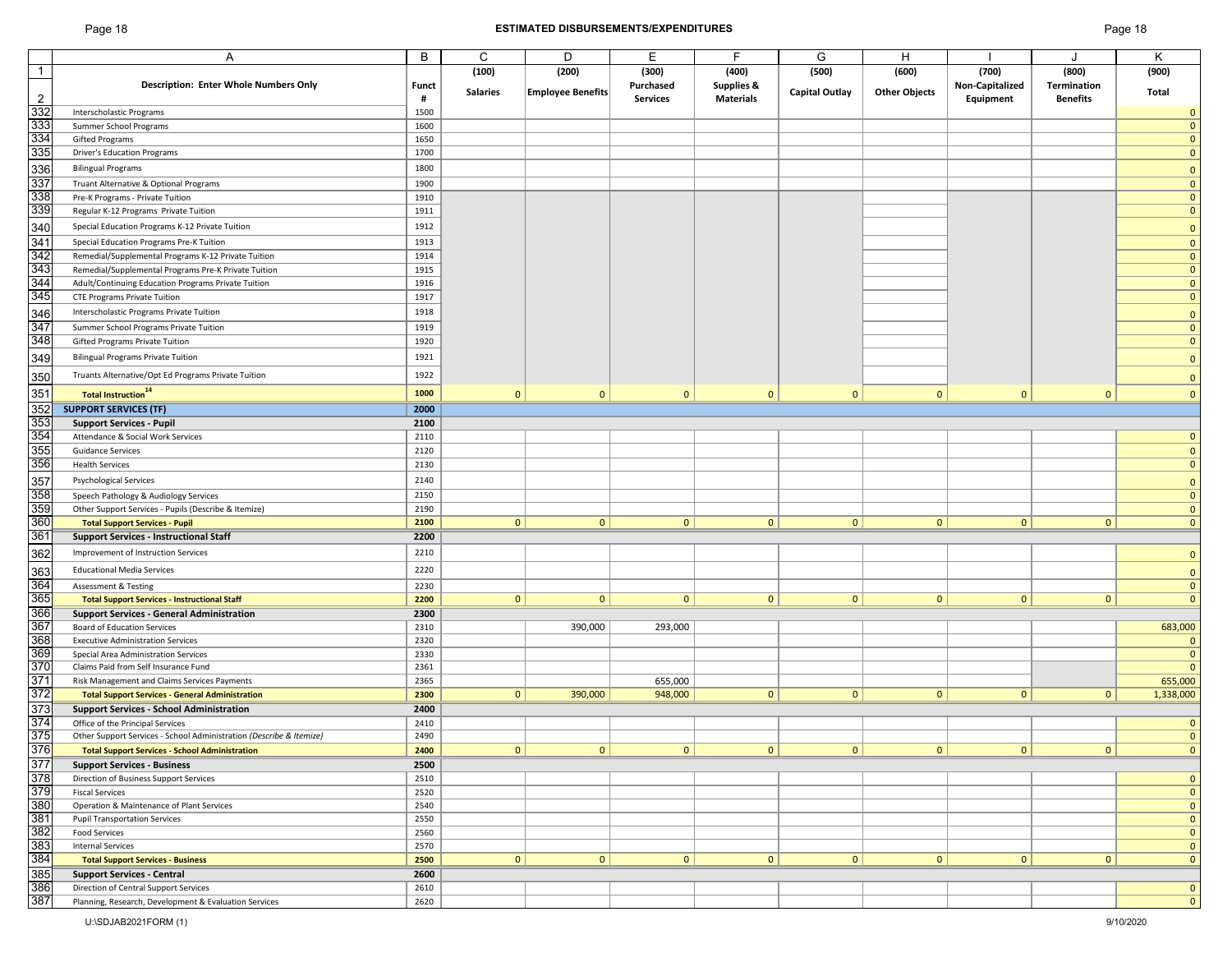## Page 19 **ESTIMATED DISBURSEMENTS/EXPENDITURES** Page 19

|                                                                           | A                                                                                                                                                                                                                                                                         | B            | C               | D                        | E.              | F                | G                     | н                    |                 |                 | K            |
|---------------------------------------------------------------------------|---------------------------------------------------------------------------------------------------------------------------------------------------------------------------------------------------------------------------------------------------------------------------|--------------|-----------------|--------------------------|-----------------|------------------|-----------------------|----------------------|-----------------|-----------------|--------------|
| $\vert$ 1                                                                 |                                                                                                                                                                                                                                                                           |              | (100)           | (200)                    | (300)           | (400)            | (500)                 | (600)                | (700)           | (800)           | (900)        |
|                                                                           | <b>Description: Enter Whole Numbers Only</b>                                                                                                                                                                                                                              | <b>Funct</b> |                 |                          | Purchased       | Supplies &       |                       |                      | Non-Capitalized | Termination     |              |
|                                                                           |                                                                                                                                                                                                                                                                           |              | <b>Salaries</b> | <b>Employee Benefits</b> |                 |                  | <b>Capital Outlay</b> | <b>Other Objects</b> |                 |                 | Total        |
| $\overline{2}$                                                            |                                                                                                                                                                                                                                                                           | #            |                 |                          | <b>Services</b> | <b>Materials</b> |                       |                      | Equipment       | <b>Benefits</b> |              |
|                                                                           | <b>Information Services</b>                                                                                                                                                                                                                                               | 2630         |                 |                          |                 |                  |                       |                      |                 |                 | $\mathbf{0}$ |
|                                                                           | <b>Staff Services</b>                                                                                                                                                                                                                                                     | 2640         |                 |                          |                 |                  |                       |                      |                 |                 | $\mathbf{0}$ |
|                                                                           | <b>Data Processing Services</b>                                                                                                                                                                                                                                           | 2660         |                 |                          |                 |                  |                       |                      |                 |                 | $\mathbf{0}$ |
|                                                                           | <b>Total Support Services - Central</b>                                                                                                                                                                                                                                   | 2600         | $\mathbf{0}$    | $\mathbf{0}$             | $\mathbf{0}$    | $\mathbf{0}$     | $\mathbf{0}$          | $\mathbf{0}$         | $\mathbf{0}$    | $\mathbf{0}$    | $\mathbf{0}$ |
|                                                                           |                                                                                                                                                                                                                                                                           |              |                 |                          |                 |                  |                       |                      |                 |                 |              |
|                                                                           | Other Support Services (Describe & Itemize)                                                                                                                                                                                                                               | 2900         |                 |                          |                 |                  |                       |                      |                 |                 | $\mathbf{0}$ |
|                                                                           | <b>Total Support Services</b>                                                                                                                                                                                                                                             | 2000         | 0               | 390,000                  | 948,000         | $\mathbf 0$      | 0                     | $\mathbf{0}$         | $\mathbf{0}$    | $\overline{0}$  | 1,338,000    |
|                                                                           | <b>COMMUNITY SERVICES (TF)</b>                                                                                                                                                                                                                                            | 3000         |                 |                          |                 |                  |                       |                      |                 |                 | $\mathbf{0}$ |
| 388<br>389<br>390<br>391<br>392<br>393<br>395<br>396<br>397<br>397<br>398 | PAYMENTS TO OTHER DIST & GOVT UNITS (TF)                                                                                                                                                                                                                                  | 4000         |                 |                          |                 |                  |                       |                      |                 |                 |              |
|                                                                           |                                                                                                                                                                                                                                                                           |              |                 |                          |                 |                  |                       |                      |                 |                 |              |
|                                                                           | Payments to Other Dist & Govt Units (In-State)                                                                                                                                                                                                                            | 4100         |                 |                          |                 |                  |                       |                      |                 |                 |              |
|                                                                           | Payments for Regular Programs                                                                                                                                                                                                                                             | 4110         |                 |                          |                 |                  |                       |                      |                 |                 | $\mathbf{0}$ |
|                                                                           | Payments for Special Education Programs                                                                                                                                                                                                                                   | 4120         |                 |                          |                 |                  |                       |                      |                 |                 | $\mathbf{0}$ |
| 399<br>400                                                                | Payments for Adult/Continuing Education Programs                                                                                                                                                                                                                          | 4130         |                 |                          |                 |                  |                       |                      |                 |                 | $\mathbf{0}$ |
|                                                                           | Payments for CTE Programs                                                                                                                                                                                                                                                 | 4140         |                 |                          |                 |                  |                       |                      |                 |                 | $\mathbf{0}$ |
| 401                                                                       |                                                                                                                                                                                                                                                                           | 4170         |                 |                          |                 |                  |                       |                      |                 |                 |              |
|                                                                           | Payments for Community College Programs                                                                                                                                                                                                                                   |              |                 |                          |                 |                  |                       |                      |                 |                 | $\Omega$     |
| 402                                                                       | Other Payments to In-State Govt Units (Describe & Itemize)                                                                                                                                                                                                                | 4190         |                 |                          |                 |                  |                       |                      |                 |                 | $\mathbf{0}$ |
|                                                                           | <b>Total Payments to Other Dist &amp; Govt Units (In-State)</b>                                                                                                                                                                                                           | 4100         |                 |                          | $\Omega$        |                  |                       | $\Omega$             |                 |                 | $\mathbf{0}$ |
| 403<br>404                                                                | Payments for Regular Programs - Tuition                                                                                                                                                                                                                                   | 4210         |                 |                          |                 |                  |                       |                      |                 |                 | $\mathbf{0}$ |
| 405                                                                       | Payments for Special Education Programs - Tuition                                                                                                                                                                                                                         | 4220         |                 |                          |                 |                  |                       |                      |                 |                 | $\mathbf{0}$ |
|                                                                           |                                                                                                                                                                                                                                                                           |              |                 |                          |                 |                  |                       |                      |                 |                 |              |
| 406<br>407                                                                | Payments for Adult/Continuing Education Programs - Tuition                                                                                                                                                                                                                | 4230         |                 |                          |                 |                  |                       |                      |                 |                 | $\mathbf{0}$ |
|                                                                           | Payments for CTE Programs - Tuition                                                                                                                                                                                                                                       | 4240         |                 |                          |                 |                  |                       |                      |                 |                 | $\mathbf{0}$ |
| 408                                                                       | Payments for Community College Programs - Tuition                                                                                                                                                                                                                         | 4270         |                 |                          |                 |                  |                       |                      |                 |                 | $\mathbf{0}$ |
| 409                                                                       | Payments for Other Programs - Tuition                                                                                                                                                                                                                                     | 4280         |                 |                          |                 |                  |                       |                      |                 |                 | $\mathbf{0}$ |
| $\frac{410}{411}$                                                         | Other Payments to In-State Govt Units (Describe & Itemize)                                                                                                                                                                                                                | 4290         |                 |                          |                 |                  |                       |                      |                 |                 | $\mathbf{0}$ |
|                                                                           |                                                                                                                                                                                                                                                                           |              |                 |                          |                 |                  |                       | $\Omega$             |                 |                 | $\mathbf{0}$ |
|                                                                           | Total Payments to Other Dist & Govt Units - Tuition (In State)                                                                                                                                                                                                            | 4200         |                 |                          |                 |                  |                       |                      |                 |                 |              |
| $\frac{412}{413}$ $\frac{414}{415}$ $\frac{415}{416}$                     | Payments for Regular Programs - Transfers                                                                                                                                                                                                                                 | 4310         |                 |                          |                 |                  |                       |                      |                 |                 | $\mathbf{0}$ |
|                                                                           | Payments for Special Education Programs - Transfers                                                                                                                                                                                                                       | 4320         |                 |                          |                 |                  |                       |                      |                 |                 | $\mathbf{0}$ |
|                                                                           | Payments for Adult/Continuing Ed Programs - Transfers                                                                                                                                                                                                                     | 4330         |                 |                          |                 |                  |                       |                      |                 |                 | $\mathbf{0}$ |
|                                                                           | Payments for CTE Programs - Transfers                                                                                                                                                                                                                                     | 4340         |                 |                          |                 |                  |                       |                      |                 |                 | $\mathbf{0}$ |
|                                                                           |                                                                                                                                                                                                                                                                           |              |                 |                          |                 |                  |                       |                      |                 |                 |              |
|                                                                           | Payments for Community College Program - Transfers                                                                                                                                                                                                                        | 4370         |                 |                          |                 |                  |                       |                      |                 |                 | $\mathbf{0}$ |
|                                                                           | Payments for Other Programs - Transfers                                                                                                                                                                                                                                   | 4380         |                 |                          |                 |                  |                       |                      |                 |                 | $\mathbf{0}$ |
|                                                                           | Other Payments to In-State Govt Units - Transfers (Describe & Itemize)                                                                                                                                                                                                    | 4390         |                 |                          |                 |                  |                       |                      |                 |                 | $\mathbf{0}$ |
|                                                                           | Total Payments to Other Dist & Govt Units-Transfers (In State)                                                                                                                                                                                                            | 4300         |                 |                          | $\mathbf{0}$    |                  |                       | $\mathbf{0}$         |                 |                 | $\Omega$     |
| $\frac{117}{418}$<br>$\frac{418}{419}$<br>$\frac{420}{420}$               | Payments to Other Dist & Govt Units (Out of State)                                                                                                                                                                                                                        | 4400         |                 |                          |                 |                  |                       |                      |                 |                 |              |
|                                                                           |                                                                                                                                                                                                                                                                           |              |                 |                          |                 |                  |                       |                      |                 |                 | 0            |
|                                                                           | <b>Total Payments to Other Dist &amp; Govt Units</b>                                                                                                                                                                                                                      | 4000         |                 |                          | $\mathbf{0}$    |                  |                       | $\mathbf{0}$         |                 |                 | $\mathbf{0}$ |
| $\frac{421}{422}$                                                         | <b>DEBT SERVICE (TF)</b>                                                                                                                                                                                                                                                  | 5000         |                 |                          |                 |                  |                       |                      |                 |                 |              |
|                                                                           | Debt Service - Interest on Short-Term Debt                                                                                                                                                                                                                                |              |                 |                          |                 |                  |                       |                      |                 |                 |              |
| 423<br>424<br>425<br>426<br>427<br>428                                    | <b>Tax Anticipation Warrants</b>                                                                                                                                                                                                                                          | 5110         |                 |                          |                 |                  |                       |                      |                 |                 | $\mathbf{0}$ |
|                                                                           |                                                                                                                                                                                                                                                                           |              |                 |                          |                 |                  |                       |                      |                 |                 | $\mathbf{0}$ |
|                                                                           | Corporate Personal Property Replacement Tax Anticipation Notes                                                                                                                                                                                                            | 5130         |                 |                          |                 |                  |                       |                      |                 |                 |              |
|                                                                           | Other Interest or Short-Term Debt (Describe & Itemize)                                                                                                                                                                                                                    | 5150         |                 |                          |                 |                  |                       |                      |                 |                 | $\mathbf{0}$ |
|                                                                           | <b>Total Debt Service</b>                                                                                                                                                                                                                                                 | 5000         |                 |                          |                 |                  |                       | $\mathbf{0}$         |                 |                 | $\mathbf{0}$ |
|                                                                           | <b>PROVISION FOR CONTINGENCIES (TF)</b>                                                                                                                                                                                                                                   | 6000         |                 |                          |                 |                  |                       |                      |                 |                 | $\mathbf 0$  |
| 429                                                                       | <b>Total Direct Disbursements/Expenditures</b>                                                                                                                                                                                                                            |              | $\circ$         | 390,000                  | 948,000         | $\mathbf{0}$     | $\mathbf{0}$          | $\mathbf{0}$         | $\mathbf{0}$    | $\mathbf{0}$    | 1,338,000    |
|                                                                           |                                                                                                                                                                                                                                                                           |              |                 |                          |                 |                  |                       |                      |                 |                 |              |
|                                                                           | Excess (Deficiency) of Receipts/Revenues Over Disbursements/Expenditures                                                                                                                                                                                                  |              |                 |                          |                 |                  |                       |                      |                 |                 | (15, 530)    |
|                                                                           | Excess (Deficiency) of Receipts/Revenues Ove<br>432<br><b>432 90 - FIRE PREVENTION &amp; SAFETY FUND (FP&amp;S)</b>                                                                                                                                                       |              |                 |                          |                 |                  |                       |                      |                 |                 |              |
|                                                                           |                                                                                                                                                                                                                                                                           |              |                 |                          |                 |                  |                       |                      |                 |                 |              |
| 433                                                                       | <b>SUPPORT SERVICES (FP&amp;S)</b>                                                                                                                                                                                                                                        | 2000         |                 |                          |                 |                  |                       |                      |                 |                 |              |
|                                                                           |                                                                                                                                                                                                                                                                           | 2500         |                 |                          |                 |                  |                       |                      |                 |                 |              |
|                                                                           |                                                                                                                                                                                                                                                                           | 2530         |                 |                          |                 |                  |                       |                      |                 |                 | $\mathbf{0}$ |
|                                                                           |                                                                                                                                                                                                                                                                           |              |                 |                          |                 |                  |                       |                      |                 |                 |              |
|                                                                           |                                                                                                                                                                                                                                                                           | 2540         |                 |                          |                 |                  |                       |                      |                 |                 | $\mathbf{0}$ |
|                                                                           |                                                                                                                                                                                                                                                                           | 2500         | $\mathbf{0}$    | $\mathbf{0}$             | $\mathbf{0}$    | $\mathbf 0$      | $\mathbf{0}$          | $\mathbf{0}$         | $\mathbf 0$     |                 | $\mathbf 0$  |
|                                                                           |                                                                                                                                                                                                                                                                           | 2900         |                 |                          |                 |                  |                       |                      |                 |                 | $\mathbf 0$  |
|                                                                           |                                                                                                                                                                                                                                                                           | 2000         | $\mathbf{0}$    | $\mathbf{0}$             | $\mathbf{0}$    | $\mathbf{0}$     | $\mathbf{0}$          | $\mathbf{0}$         | $\mathbf{0}$    |                 | $\mathbf 0$  |
|                                                                           | <b>433 SUPPORT SERVICES (FP&amp;S)</b><br><b>434 Support Services - Business</b><br><b>436 Encilities Acquisition &amp; Construction Services</b><br><b>436 Operation &amp; Maintenance of Plant Service</b><br><b>437 Total Support Services - Business</b><br><b>43</b> |              |                 |                          |                 |                  |                       |                      |                 |                 |              |
|                                                                           |                                                                                                                                                                                                                                                                           | 4000         |                 |                          |                 |                  |                       |                      |                 |                 |              |
|                                                                           |                                                                                                                                                                                                                                                                           | 4110         |                 |                          |                 |                  |                       |                      |                 |                 | $\mathbf{0}$ |
|                                                                           |                                                                                                                                                                                                                                                                           | 4120         |                 |                          |                 |                  |                       |                      |                 |                 | $\mathbf 0$  |
|                                                                           |                                                                                                                                                                                                                                                                           | 4190         |                 |                          |                 |                  |                       |                      |                 |                 | $\mathbf{0}$ |
|                                                                           |                                                                                                                                                                                                                                                                           | 4000         |                 |                          |                 |                  |                       | $\mathbf{0}$         |                 |                 | $\mathbf{0}$ |
|                                                                           |                                                                                                                                                                                                                                                                           |              |                 |                          |                 |                  |                       |                      |                 |                 |              |
|                                                                           |                                                                                                                                                                                                                                                                           | 5000         |                 |                          |                 |                  |                       |                      |                 |                 |              |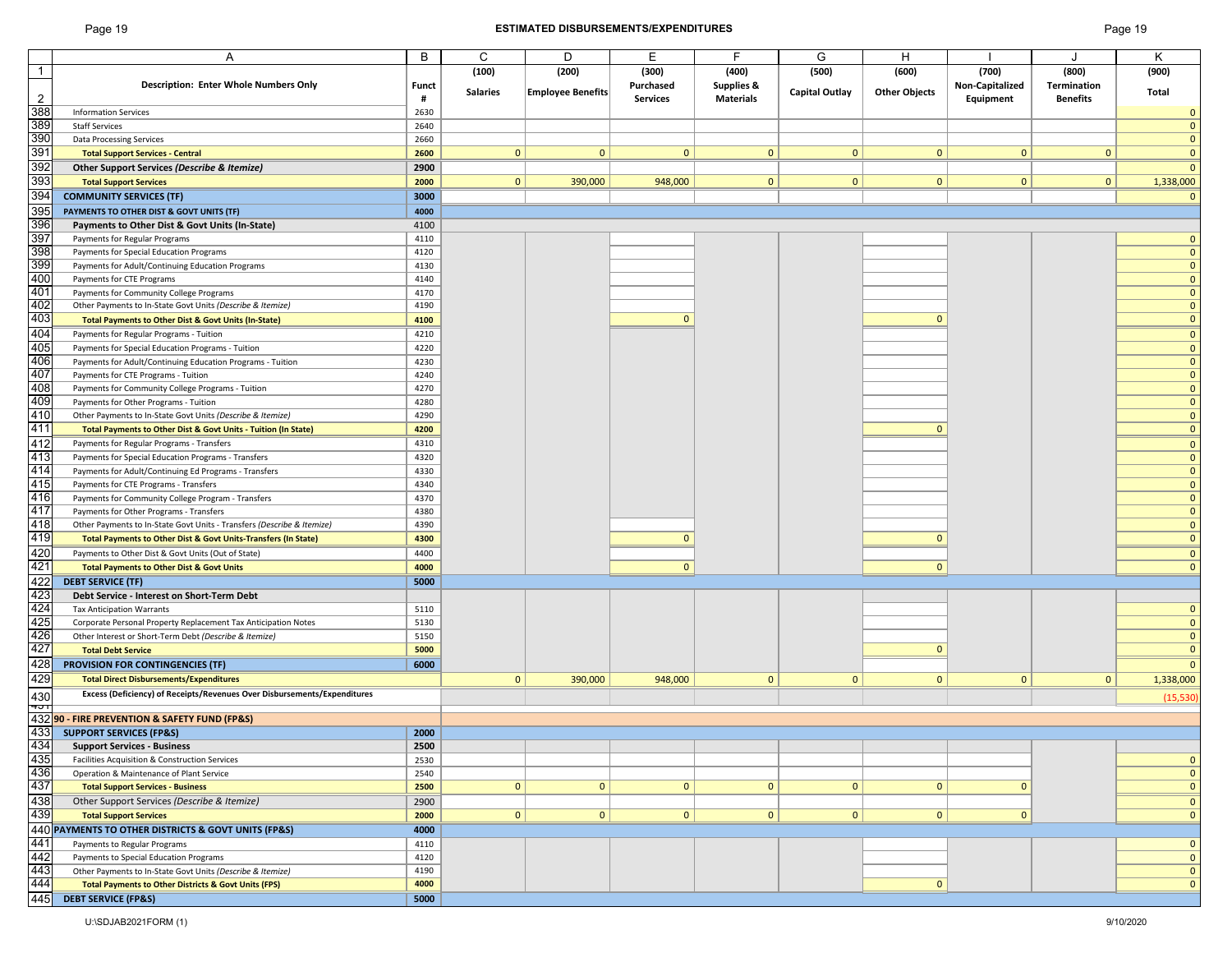## Page 20 **ESTIMATED DISBURSEMENTS/EXPENDITURES** Page 20

|                   |                                                                                      |       | (100)           | (200)                    | (300)           | (400)            | (500)          | (600)                | (700)                  | (800)       | (900)        |
|-------------------|--------------------------------------------------------------------------------------|-------|-----------------|--------------------------|-----------------|------------------|----------------|----------------------|------------------------|-------------|--------------|
|                   | <b>Description: Enter Whole Numbers Only</b>                                         | Funct | <b>Salaries</b> | <b>Employee Benefits</b> | Purchased       | Supplies &       | Capital Outlay | <b>Other Objects</b> | <b>Non-Capitalized</b> | Termination | <b>Total</b> |
| $\overline{2}$    |                                                                                      |       |                 |                          | <b>Services</b> | <b>Materials</b> |                |                      | Equipment              | Benefits    |              |
| $\overline{446}$  | Debt Service - Interest on Short-Term Debt                                           | 5100  |                 |                          |                 |                  |                |                      |                        |             |              |
| $\frac{447}{448}$ | <b>Tax Anticipation Warrants</b>                                                     | 5110  |                 |                          |                 |                  |                |                      |                        |             |              |
|                   | Other Interest on Short-Term Debt (Describe & Itemize)                               | 5150  |                 |                          |                 |                  |                |                      |                        |             |              |
| 449               | <b>Total Debt Service - Interest on Short-Term Debt</b>                              | 5100  |                 |                          |                 |                  |                |                      |                        |             |              |
| 450               | Debt Service - Interest on Long-Term Debt                                            | 5200  |                 |                          |                 |                  |                |                      |                        |             |              |
|                   | Debt Service - Payments of Principal on Long-Term Debt <sup>15</sup> (Lease/Purchase | 5300  |                 |                          |                 |                  |                |                      |                        |             |              |
| 451               | <b>Principal Retired)</b>                                                            |       |                 |                          |                 |                  |                |                      |                        |             |              |
| 452               | <b>Total Debt Service</b>                                                            | 5000  |                 |                          |                 |                  |                |                      |                        |             |              |
| 453               | <b>PROVISIONS FOR CONTINGENCIES (FP&amp;S)</b>                                       | 6000  |                 |                          |                 |                  |                |                      |                        |             |              |
| 454               | <b>Total Direct Disbursements/Expenditures</b>                                       |       |                 |                          |                 |                  |                |                      |                        |             |              |
| 455               | Excess (Deficiency) of Receipts/Revenues Over Disbursements/Expenditures             |       |                 |                          |                 |                  |                |                      |                        |             | 1,022,730    |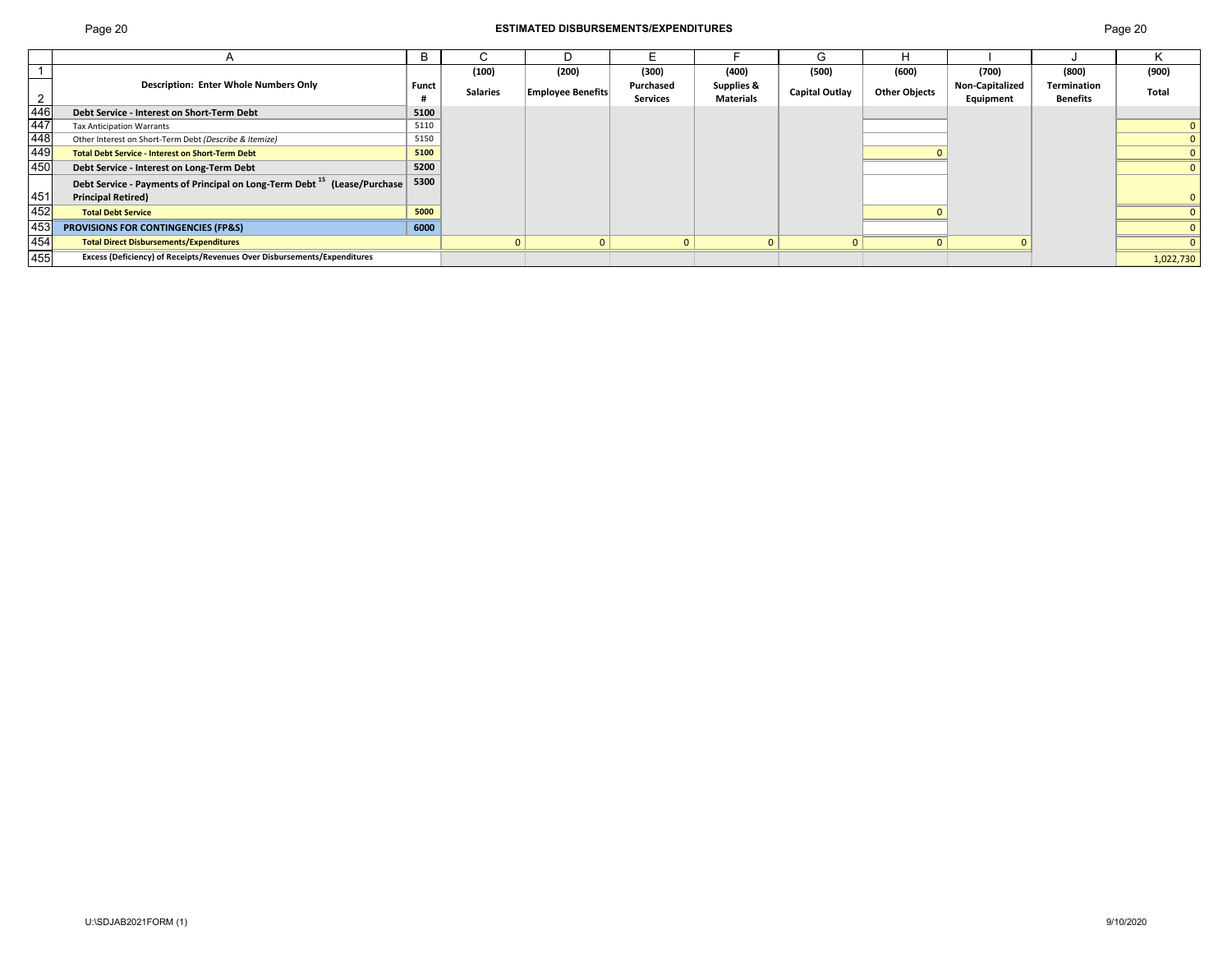L,

## **This page is provided for detailed itemizations as requested within the body of the Report.**

1.

- 2.
- 3.
- 4.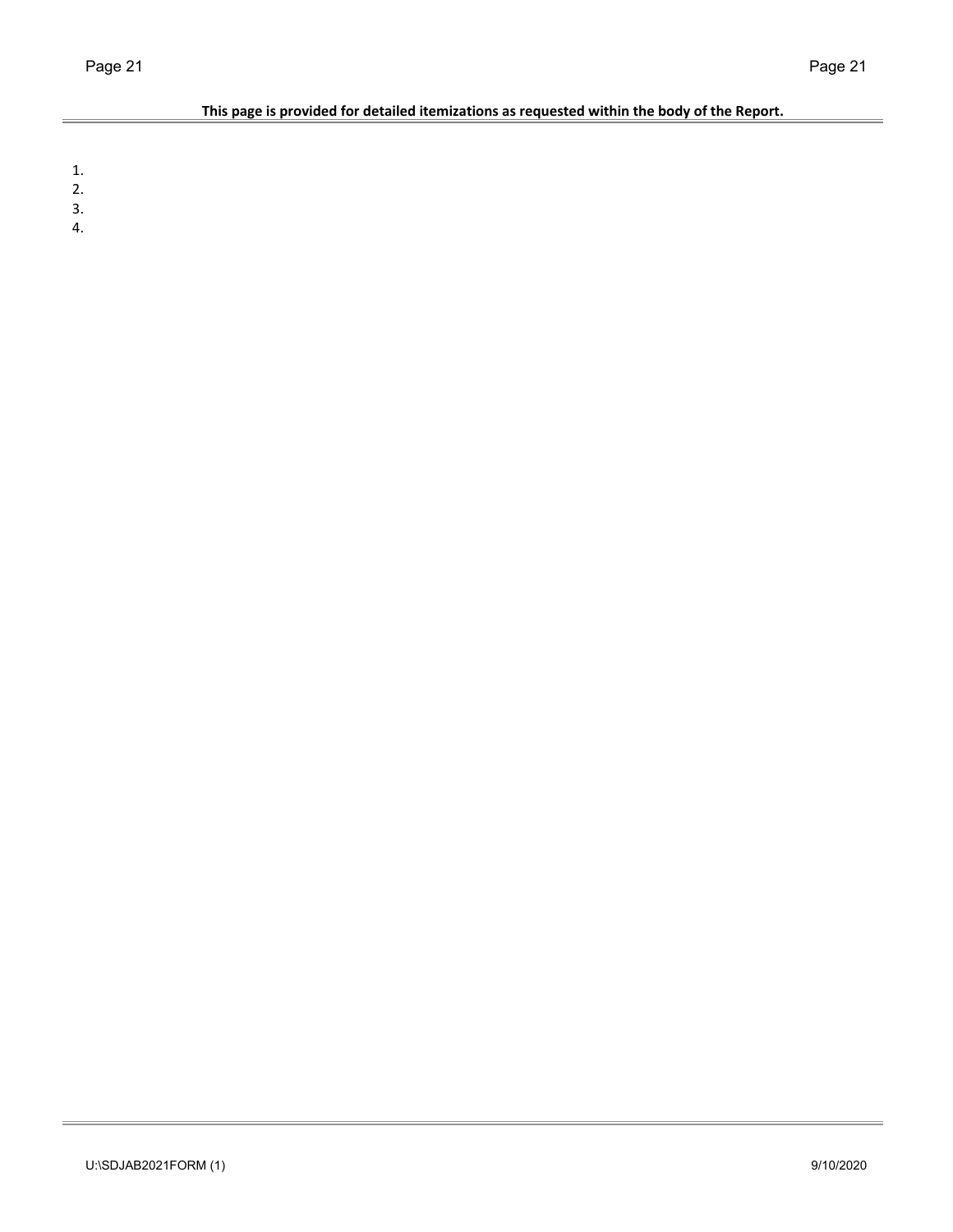|    | A                                                                                                                                                                                                                                                                                                                                                      | B                            | C                                                       | D                                                                                        | Е                                | F            |  |  |  |  |  |  |
|----|--------------------------------------------------------------------------------------------------------------------------------------------------------------------------------------------------------------------------------------------------------------------------------------------------------------------------------------------------------|------------------------------|---------------------------------------------------------|------------------------------------------------------------------------------------------|----------------------------------|--------------|--|--|--|--|--|--|
|    |                                                                                                                                                                                                                                                                                                                                                        |                              |                                                         | <b>DEFICIT BUDGET SUMMARY INFORMATION - Operating Funds Only (School Districts Only)</b> |                                  |              |  |  |  |  |  |  |
| 2  | <b>Description</b>                                                                                                                                                                                                                                                                                                                                     | <b>EDUCATIONAL FUND (10)</b> | <b>OPERATIONS &amp;</b><br><b>MAINTENANCE FUND (20)</b> | <b>TRANSPORTATION FUND</b><br>(40)                                                       | <b>WORKING CASH FUND</b><br>(70) | <b>TOTAL</b> |  |  |  |  |  |  |
| 3  | <b>Direct Revenues</b>                                                                                                                                                                                                                                                                                                                                 | 114,242,787                  | 19,033,680                                              | 2,884,600                                                                                | 1,000                            | 136,162,067  |  |  |  |  |  |  |
| 4  | <b>Direct Expenditures</b>                                                                                                                                                                                                                                                                                                                             | 116,110,841                  | 14,147,072                                              | 3,060,600                                                                                |                                  | 133,318,513  |  |  |  |  |  |  |
| 5  | <b>Difference</b>                                                                                                                                                                                                                                                                                                                                      | (1,868,054)                  | 4,886,608                                               | (176,000)                                                                                | 1,000                            | 2,843,554    |  |  |  |  |  |  |
| 6  | Estimated Fund Balance - June 30, 2021                                                                                                                                                                                                                                                                                                                 | 81,261,703                   | 13,917,263                                              | 2,237,590                                                                                | 151,000                          | 97,567,556   |  |  |  |  |  |  |
| 7  | Balanced budget, no deficit reduction plan is required.                                                                                                                                                                                                                                                                                                |                              |                                                         |                                                                                          |                                  |              |  |  |  |  |  |  |
| 8  | A deficit reduction plan is required if the local board of education adopts (or amends) the 2020-21 school district budget in which the "operating funds" listed above<br>result in direct revenues (line 9) being less than direct expenditures (line 19) by an amount equal to or greater than one-third (1/3) of the ending fund balance (line 81). |                              |                                                         |                                                                                          |                                  |              |  |  |  |  |  |  |
| 10 | Note: The balance is determined using only the four funds listed above. That is, if the estimated ending fund balance is less than three times the deficit spending, the<br>district must adopt and file with ISBE a deficit reduction plan to balance the shortfall within three years.                                                               |                              |                                                         |                                                                                          |                                  |              |  |  |  |  |  |  |
| 12 | The School Code, Section 17-1 (105 ILCS 5/17-1) - If the 2019-2020 Annual Financial Report (AFR) reflects a deficit as defined above (page 36), then the school district<br>shall adopt and submit a deficit reduction plan (found here on page 20-24) to ISBE within 30 days after acceptance of the AFR.                                             |                              |                                                         |                                                                                          |                                  |              |  |  |  |  |  |  |
| 13 | The deficit reduction plan, if required, is developed using ISBE quidelines and format.                                                                                                                                                                                                                                                                |                              |                                                         |                                                                                          |                                  |              |  |  |  |  |  |  |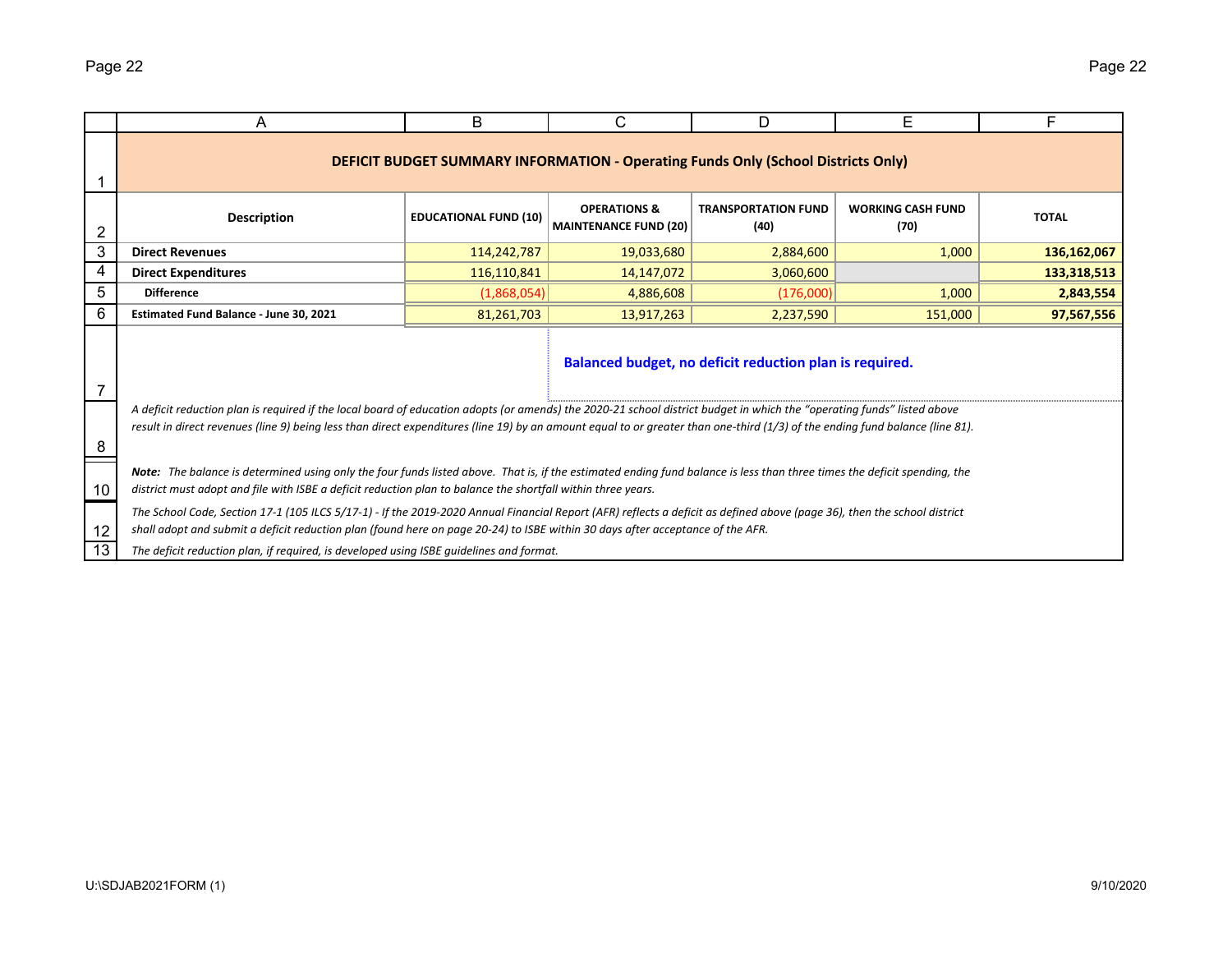## Page 23 **ILLINOIS STATE BOARD OF EDUCATION School Business Services Division**

|                 | A                                                                              | B       | C                       | D                       | Е                             | F                        | G            |
|-----------------|--------------------------------------------------------------------------------|---------|-------------------------|-------------------------|-------------------------------|--------------------------|--------------|
| $\mathbf{1}$    | *School Districts Only                                                         |         |                         |                         | <b>DEFICIT REDUCTION PLAN</b> |                          |              |
| $\overline{2}$  |                                                                                |         |                         |                         | <b>ESTIMATED BUDGET</b>       |                          |              |
| $\overline{3}$  | 05-016-2070-017                                                                |         |                         |                         | FY2020-2021                   |                          |              |
| $\overline{4}$  | <b>District Number</b>                                                         |         |                         |                         |                               |                          |              |
| 5               | <b>Maine Township High School District 207</b>                                 |         |                         |                         |                               |                          |              |
|                 | <b>District Name</b>                                                           |         | <b>Educational Fund</b> | <b>Operations &amp;</b> | <b>Transportation Fund</b>    | <b>Working Cash Fund</b> | Total        |
| 6               |                                                                                |         |                         | <b>Maintenance Fund</b> |                               |                          |              |
|                 | <b>ESTIMATED BEGINNING FUND BALANCE</b>                                        |         |                         |                         |                               |                          |              |
| 7               | (must equal prior Ending Fund Balance)                                         |         | 83,129,757              | 13,030,655              | 2,413,590                     | 150,000                  | 98,724,002   |
| 8               | <b>RECEIPTS/REVENUES</b>                                                       | Acct #  |                         |                         |                               |                          |              |
| 9               | <b>LOCAL SOURCES</b>                                                           | 1000    | 102,340,358             | 18,983,680              | 1,581,000                     | 1,000                    | 122,906,038  |
| 10              | FLOW-THROUGH RECEIPTS/REVENUES FROM ONE DISTRICT TO<br><b>ANOTHER DISTRICT</b> | 2000    | 0                       | $\mathbf{0}$            | $\mathbf{0}$                  |                          | $\mathbf{0}$ |
|                 | 11 STATE SOURCES                                                               | 3000    | 6,477,500               | 50,000                  | 1,303,600                     | $\mathbf{0}$             | 7,831,100    |
| 12              | <b>FEDERAL SOURCES</b>                                                         | 4000    | 5,424,929               | $\mathbf{0}$            | 0                             | 0                        | 5,424,929    |
| 13              | <b>Total Receipts/Revenues</b>                                                 |         | 114,242,787             | 19,033,680              | 2,884,600                     | 1,000                    | 136,162,067  |
| 14              | <b>DISBURSEMENTS/EXPENDITURES</b>                                              | Funct # |                         |                         |                               |                          |              |
|                 | <b>15 INSTRUCTION</b>                                                          | 1000    | 83,203,458              |                         |                               |                          | 83,203,458   |
|                 | <b>16 SUPPORT SERVICES</b>                                                     | 2000    | 27,803,409              | 13,897,072              | 3,050,600                     |                          | 44,751,081   |
| 17              | <b>COMMUNITY SERVICES</b>                                                      | 3000    | 463,072                 | $\mathbf{0}$            | 0                             |                          | 463,072      |
| 18              | PAYMENTS TO OTHER DISTRICTS & GOVT. UNITS                                      | 4000    | 2,640,902               | $\mathbf 0$             | 0                             |                          | 2,640,902    |
| 19              | <b>DEBT SERVICES</b>                                                           | 5000    | 0                       | 0                       | $\Omega$                      |                          | $\mathbf{0}$ |
| 20              | <b>PROVISION FOR CONTINGENCIES</b>                                             | 6000    | 2,000,000               | 250,000                 | 10,000                        |                          | 2,260,000    |
| $\overline{21}$ | <b>Total Disbursements/Expenditures</b>                                        |         | 116,110,841             | 14,147,072              | 3,060,600                     |                          | 133,318,513  |
| 22              | Excess of Receipts/Revenue Over/(Under) Disbursements/Expenditures             |         | (1,868,054)             | 4,886,608               | (176,000)                     | 1,000                    | 2,843,554    |
| 23              | <b>OTHER SOURCES/USES OF FUNDS</b>                                             |         |                         |                         |                               |                          |              |
| 24              | <b>OTHER SOURCES OF FUNDS (7000)</b>                                           |         | $\overline{0}$          | $\mathbf{0}$            | $\mathbf{0}$                  | $\mathbf{0}$             | $\mathbf{0}$ |
| 25              | <b>OTHER USES OF FUNDS (8000)</b>                                              |         | 0                       | 4,000,000               | 0                             | 0                        | 4,000,000    |
| 26              | <b>TOTAL OTHER SOURCES/USES OF FUNDS</b>                                       |         | $\mathbf{0}$            | (4,000,000)             | 0                             | $\Omega$                 | (4,000,000)  |
| 27              | <b>ESTIMATED ENDING FUND BALANCE</b>                                           |         | 81,261,703              | 13,917,263              | 2,237,590                     | 151,000                  | 97,567,556   |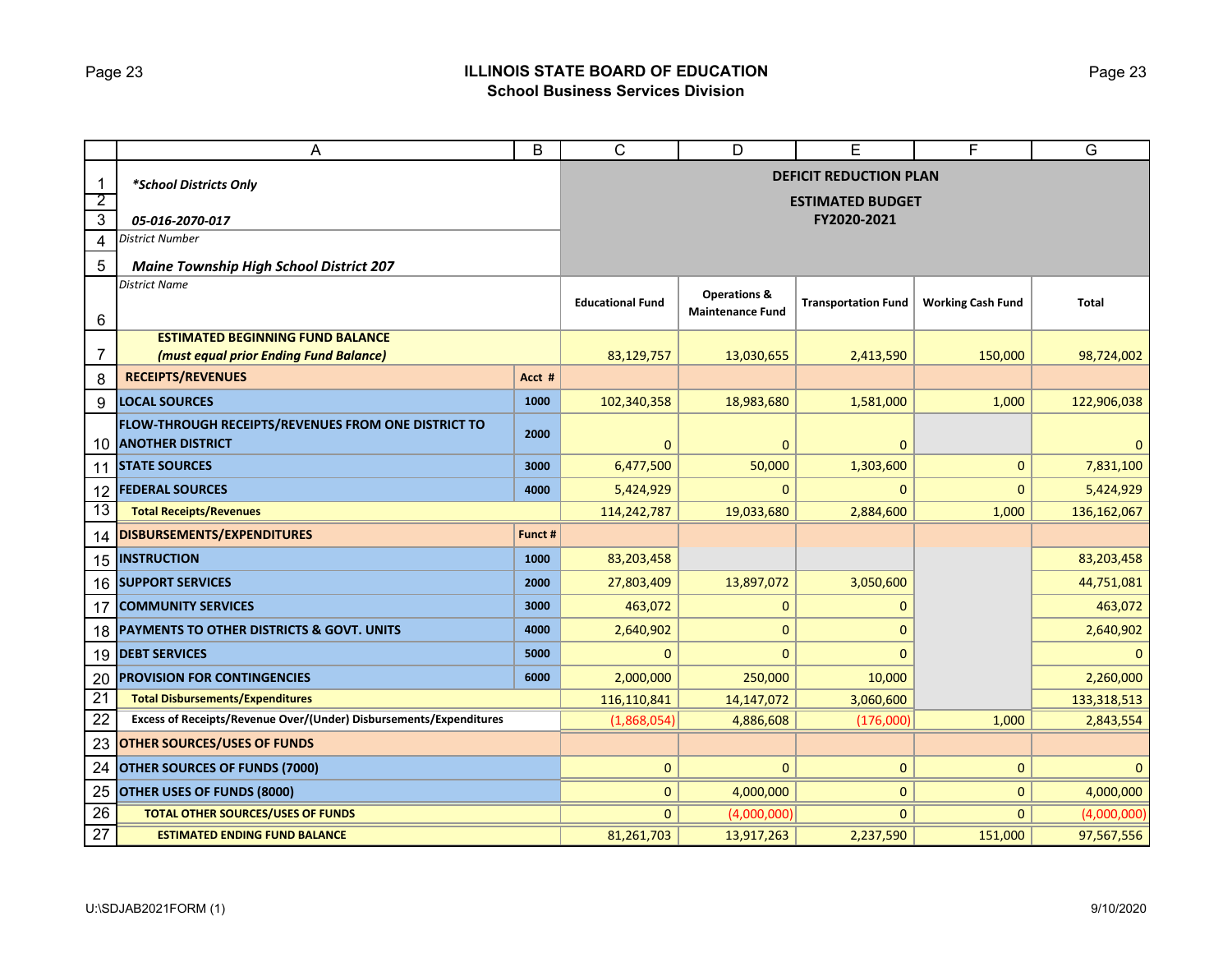## Page 24 **ILLINOIS STATE BOARD OF EDUCATION School Business Services Division**

|                 | A                                                                              | B       | H                       |                                                    | J                          | Κ                        |              |
|-----------------|--------------------------------------------------------------------------------|---------|-------------------------|----------------------------------------------------|----------------------------|--------------------------|--------------|
| $\mathbf{1}$    | *School Districts Only                                                         |         |                         |                                                    |                            |                          |              |
| $\overline{2}$  |                                                                                |         |                         | <b>ESTIMATED BUDGET</b>                            |                            |                          |              |
| $\overline{3}$  | 05-016-2070-017                                                                |         |                         | FY2021-2022                                        |                            |                          |              |
| 4               | <b>District Number</b>                                                         |         |                         |                                                    |                            |                          |              |
| 5               | <b>Maine Township High School District 207</b>                                 |         |                         |                                                    |                            |                          |              |
| 6               | <b>District Name</b>                                                           |         | <b>Educational Fund</b> | <b>Operations &amp;</b><br><b>Maintenance Fund</b> | <b>Transportation Fund</b> | <b>Working Cash Fund</b> | <b>Total</b> |
|                 | <b>ESTIMATED BEGINNING FUND BALANCE</b>                                        |         |                         |                                                    |                            |                          |              |
| 7               | (must equal prior Ending Fund Balance)                                         |         | 81,261,703              | 13,917,263                                         | 2,237,590                  | 151,000                  | 97,567,556   |
| 8               | <b>RECEIPTS/REVENUES</b>                                                       | Acct #  |                         |                                                    |                            |                          |              |
| 9               | <b>LOCAL SOURCES</b>                                                           | 1000    |                         |                                                    |                            |                          | $\mathbf 0$  |
| 10              | FLOW-THROUGH RECEIPTS/REVENUES FROM ONE DISTRICT TO<br><b>ANOTHER DISTRICT</b> | 2000    |                         |                                                    |                            |                          | $\mathbf{0}$ |
|                 | <b>11 STATE SOURCES</b>                                                        | 3000    |                         |                                                    |                            |                          | $\mathbf{0}$ |
| 12              | <b>FEDERAL SOURCES</b>                                                         | 4000    |                         |                                                    |                            |                          | $\mathbf{0}$ |
| 13              | <b>Total Receipts/Revenues</b>                                                 |         | $\mathbf{0}$            | $\mathbf{0}$                                       | $\mathbf{0}$               | $\mathbf{0}$             | $\mathbf{0}$ |
| 14              | DISBURSEMENTS/EXPENDITURES                                                     | Funct # |                         |                                                    |                            |                          |              |
|                 | 15  INSTRUCTION                                                                | 1000    |                         |                                                    |                            |                          | $\mathbf{0}$ |
|                 | 16 SUPPORT SERVICES                                                            | 2000    |                         |                                                    |                            |                          | $\mathbf{0}$ |
| 17              | <b>COMMUNITY SERVICES</b>                                                      | 3000    |                         |                                                    |                            |                          | $\mathbf{0}$ |
| 18              | PAYMENTS TO OTHER DISTRICTS & GOVT. UNITS                                      | 4000    |                         |                                                    |                            |                          | $\mathbf{0}$ |
|                 | 19 DEBT SERVICES                                                               | 5000    |                         |                                                    |                            |                          | $\mathbf{0}$ |
| 20              | <b>PROVISION FOR CONTINGENCIES</b>                                             | 6000    |                         |                                                    |                            |                          | $\mathbf 0$  |
| $\overline{21}$ | <b>Total Disbursements/Expenditures</b>                                        |         | 0                       | $\mathbf{0}$                                       | $\mathbf{0}$               |                          | $\mathbf 0$  |
| 22              | Excess of Receipts/Revenue Over/(Under) Disbursements/Expenditures             |         | $\overline{0}$          | $\mathbf{0}$                                       | 0                          | $\mathbf{0}$             | $\mathbf 0$  |
| 23              | <b>OTHER SOURCES/USES OF FUNDS</b>                                             |         |                         |                                                    |                            |                          |              |
| 24              | <b>OTHER SOURCES OF FUNDS (7000)</b>                                           |         |                         |                                                    |                            |                          | 0            |
| 25              | OTHER USES OF FUNDS (8000)                                                     |         |                         |                                                    |                            |                          | $\mathbf 0$  |
| 26              | <b>TOTAL OTHER SOURCES/USES OF FUNDS</b>                                       |         | 0                       | $\mathbf{0}$                                       | 0                          | $\Omega$                 | 0            |
| 27              | <b>ESTIMATED ENDING FUND BALANCE</b>                                           |         | 81,261,703              | 13,917,263                                         | 2,237,590                  | 151,000                  | 97,567,556   |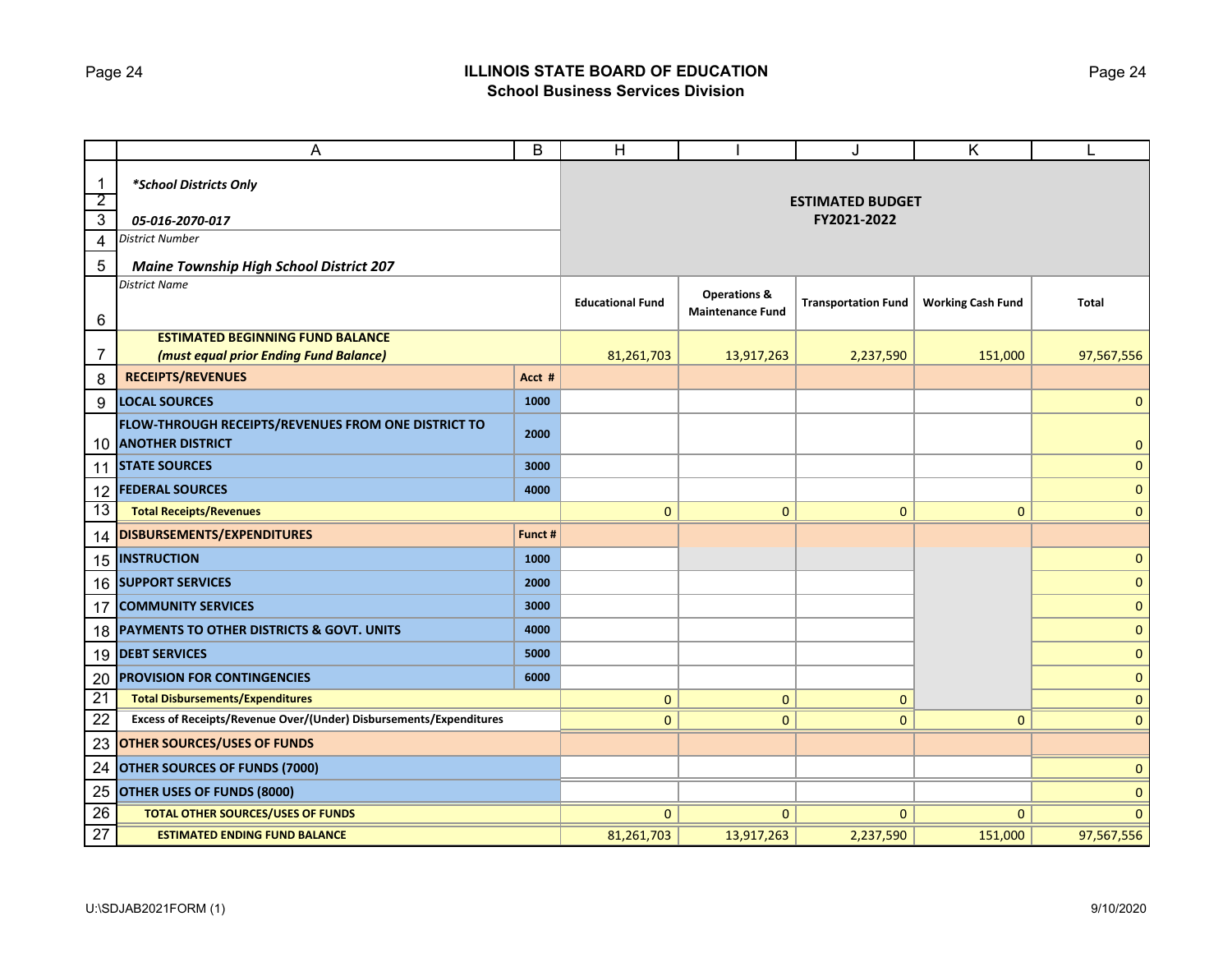## Page 25 **ILLINOIS STATE BOARD OF EDUCATION School Business Services Division**

|                                  | A                                                                              | B                                      | M                                                  | $\mathsf{N}$           | $\circ$                  | P              | Q              |
|----------------------------------|--------------------------------------------------------------------------------|----------------------------------------|----------------------------------------------------|------------------------|--------------------------|----------------|----------------|
| $\mathbf{1}$                     | *School Districts Only                                                         | <b>ESTIMATED BUDGET</b><br>FY2022-2023 |                                                    |                        |                          |                |                |
| $\overline{2}$<br>$\overline{3}$ | 05-016-2070-017                                                                |                                        |                                                    |                        |                          |                |                |
| 4                                | District Number                                                                |                                        |                                                    |                        |                          |                |                |
| 5                                | <b>Maine Township High School District 207</b>                                 |                                        |                                                    |                        |                          |                |                |
| 6                                | <b>District Name</b>                                                           | <b>Educational Fund</b>                | <b>Operations &amp;</b><br><b>Maintenance Fund</b> | Transportation<br>Fund | <b>Working Cash Fund</b> | Total          |                |
|                                  | <b>ESTIMATED BEGINNING FUND BALANCE</b>                                        |                                        |                                                    |                        |                          |                |                |
| 7                                | (must equal prior Ending Fund Balance)                                         |                                        | 81,261,703                                         | 13,917,263             | 2,237,590                | 151,000        | 97,567,556     |
| 8                                | <b>RECEIPTS/REVENUES</b>                                                       | Acct #                                 |                                                    |                        |                          |                |                |
| 9                                | <b>LOCAL SOURCES</b>                                                           | 1000                                   |                                                    |                        |                          |                | $\mathbf 0$    |
| 10                               | FLOW-THROUGH RECEIPTS/REVENUES FROM ONE DISTRICT TO<br><b>ANOTHER DISTRICT</b> | 2000                                   |                                                    |                        |                          |                | $\mathbf{0}$   |
|                                  | <b>11 STATE SOURCES</b>                                                        | 3000                                   |                                                    |                        |                          |                | 0              |
| $12 \overline{ }$                | <b>FEDERAL SOURCES</b>                                                         | 4000                                   |                                                    |                        |                          |                | 0              |
| 13                               | <b>Total Receipts/Revenues</b>                                                 |                                        | $\mathbf{0}$                                       | $\mathbf{0}$           | $\overline{0}$           | $\Omega$       | $\overline{0}$ |
| 14                               | DISBURSEMENTS/EXPENDITURES                                                     | Funct #                                |                                                    |                        |                          |                |                |
|                                  | <b>15 INSTRUCTION</b>                                                          | 1000                                   |                                                    |                        |                          |                | 0              |
|                                  | 16 SUPPORT SERVICES                                                            | 2000                                   |                                                    |                        |                          |                | $\mathbf{0}$   |
| 17                               | <b>COMMUNITY SERVICES</b>                                                      | 3000                                   |                                                    |                        |                          |                | $\pmb{0}$      |
|                                  | 18 PAYMENTS TO OTHER DISTRICTS & GOVT. UNITS                                   | 4000                                   |                                                    |                        |                          |                | $\mathbf 0$    |
|                                  | 19 DEBT SERVICES                                                               | 5000                                   |                                                    |                        |                          |                | $\mathbf{0}$   |
| 20                               | <b>PROVISION FOR CONTINGENCIES</b>                                             | 6000                                   |                                                    |                        |                          |                | $\mathbf{0}$   |
| $\overline{21}$                  | <b>Total Disbursements/Expenditures</b>                                        |                                        | $\mathbf{0}$                                       | $\mathbf{0}$           | 0                        |                | $\mathbf 0$    |
| 22                               | Excess of Receipts/Revenue Over/(Under) Disbursements/Expenditures             |                                        | $\mathbf{0}$                                       | $\mathbf{0}$           | 0                        | $\mathbf{0}$   | $\mathbf{0}$   |
| 23                               | <b>OTHER SOURCES/USES OF FUNDS</b>                                             |                                        |                                                    |                        |                          |                |                |
| 24                               | OTHER SOURCES OF FUNDS (7000)                                                  |                                        |                                                    |                        |                          | $\pmb{0}$      |                |
| 25                               | OTHER USES OF FUNDS (8000)                                                     |                                        |                                                    |                        |                          | $\mathbf 0$    |                |
| 26                               | <b>TOTAL OTHER SOURCES/USES OF FUNDS</b>                                       |                                        | $\mathbf 0$                                        | $\mathbf{0}$           | $\mathbf{0}$             | $\overline{0}$ | $\mathbf 0$    |
| 27                               | <b>ESTIMATED ENDING FUND BALANCE</b>                                           |                                        | 81,261,703                                         | 13,917,263             | 2,237,590                | 151,000        | 97,567,556     |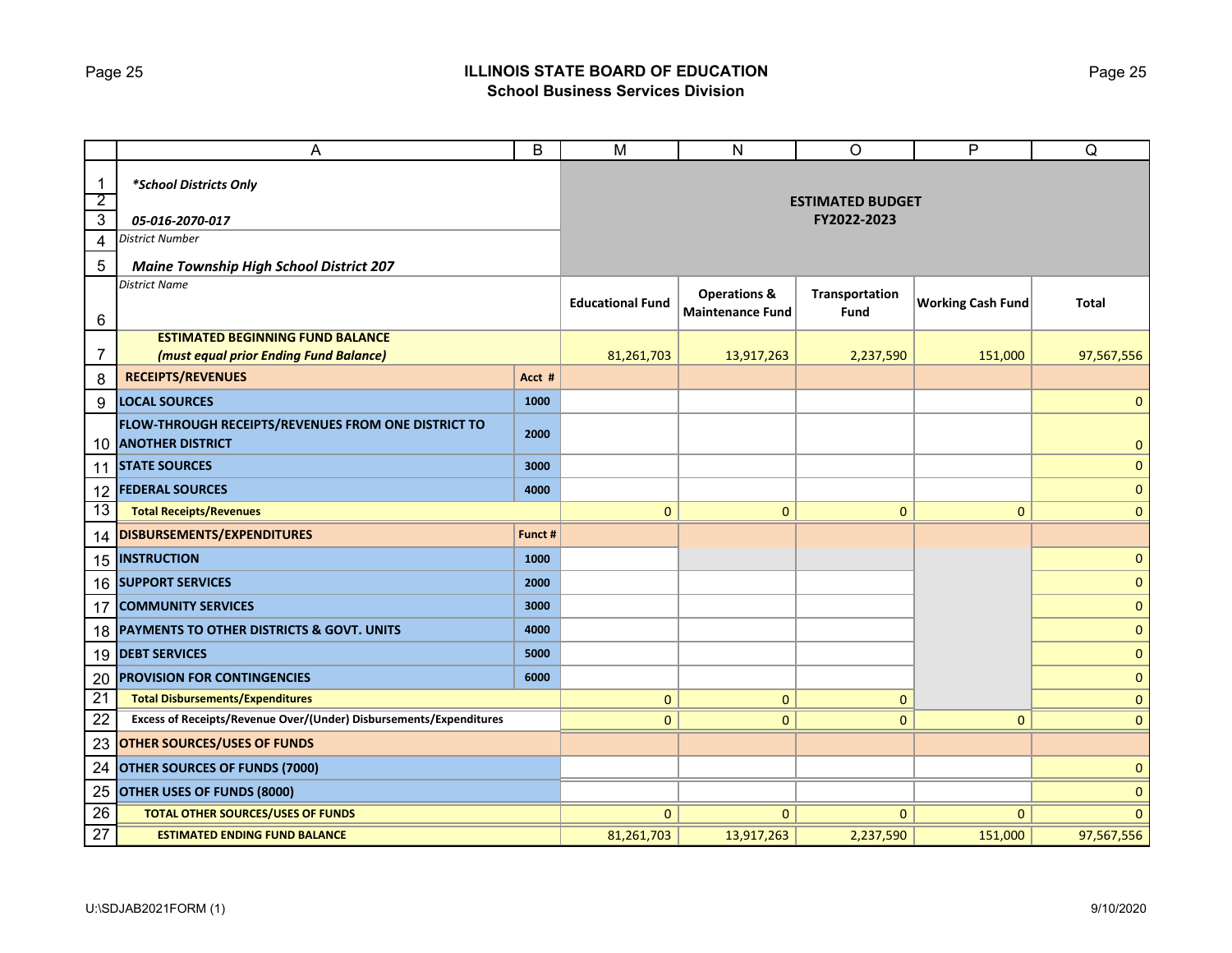## Page 26 **ILLINOIS STATE BOARD OF EDUCATION School Business Services Division**

|                | A                                                                              | B                       | $\mathsf{R}$                                       | S                      | Τ                        | U            | $\overline{\vee}$ |  |
|----------------|--------------------------------------------------------------------------------|-------------------------|----------------------------------------------------|------------------------|--------------------------|--------------|-------------------|--|
| $\mathbf 1$    | *School Districts Only                                                         |                         |                                                    |                        |                          |              |                   |  |
| $\overline{2}$ |                                                                                |                         | <b>ESTIMATED BUDGET</b>                            |                        |                          |              |                   |  |
| $\overline{3}$ | 05-016-2070-017                                                                |                         |                                                    | FY2023-2024            |                          |              |                   |  |
| 4              | District Number                                                                |                         |                                                    |                        |                          |              |                   |  |
| 5              | <b>Maine Township High School District 207</b>                                 |                         |                                                    |                        |                          |              |                   |  |
| 6              | <b>District Name</b>                                                           | <b>Educational Fund</b> | <b>Operations &amp;</b><br><b>Maintenance Fund</b> | Transportation<br>Fund | <b>Working Cash Fund</b> | Total        |                   |  |
|                | <b>ESTIMATED BEGINNING FUND BALANCE</b>                                        |                         |                                                    |                        |                          |              |                   |  |
| 7              | (must equal prior Ending Fund Balance)                                         |                         | 81,261,703                                         | 13,917,263             | 2,237,590                | 151,000      | 97,567,556        |  |
| 8              | <b>RECEIPTS/REVENUES</b>                                                       | Acct #                  |                                                    |                        |                          |              |                   |  |
| 9              | <b>LOCAL SOURCES</b>                                                           | 1000                    |                                                    |                        |                          |              | $\mathbf 0$       |  |
| 10             | FLOW-THROUGH RECEIPTS/REVENUES FROM ONE DISTRICT TO<br><b>ANOTHER DISTRICT</b> | 2000                    |                                                    |                        |                          |              | $\pmb{0}$         |  |
| 11             | <b>STATE SOURCES</b>                                                           | 3000                    |                                                    |                        |                          |              | $\pmb{0}$         |  |
| 12             | <b>FEDERAL SOURCES</b>                                                         | 4000                    |                                                    |                        |                          |              | 0                 |  |
| 13             | <b>Total Receipts/Revenues</b>                                                 |                         | $\mathbf{0}$                                       | $\mathbf{0}$           | $\mathbf{0}$             | $\Omega$     | $\mathbf{0}$      |  |
| 14             | DISBURSEMENTS/EXPENDITURES                                                     | Funct #                 |                                                    |                        |                          |              |                   |  |
|                | 15   INSTRUCTION                                                               | 1000                    |                                                    |                        |                          |              | $\mathbf 0$       |  |
|                | 16 SUPPORT SERVICES                                                            | 2000                    |                                                    |                        |                          |              | $\mathbf 0$       |  |
| 17             | <b>COMMUNITY SERVICES</b>                                                      | 3000                    |                                                    |                        |                          |              | $\pmb{0}$         |  |
|                | 18 PAYMENTS TO OTHER DISTRICTS & GOVT. UNITS                                   | 4000                    |                                                    |                        |                          |              | 0                 |  |
|                | 19 DEBT SERVICES                                                               | 5000                    |                                                    |                        |                          |              | $\mathbf 0$       |  |
| 20             | <b>PROVISION FOR CONTINGENCIES</b>                                             | 6000                    |                                                    |                        |                          |              | $\mathbf 0$       |  |
| 21             | <b>Total Disbursements/Expenditures</b>                                        |                         | $\mathbf 0$                                        | $\mathbf{0}$           | 0                        |              | 0                 |  |
| 22             | Excess of Receipts/Revenue Over/(Under) Disbursements/Expenditures             |                         | $\mathbf{0}$                                       | $\mathbf{0}$           | $\overline{0}$           | $\mathbf{0}$ | $\mathbf{0}$      |  |
| 23             | <b>OTHER SOURCES/USES OF FUNDS</b>                                             |                         |                                                    |                        |                          |              |                   |  |
| 24             | OTHER SOURCES OF FUNDS (7000)                                                  |                         |                                                    |                        |                          |              | $\pmb{0}$         |  |
| 25             | <b>OTHER USES OF FUNDS (8000)</b>                                              |                         |                                                    |                        |                          |              | $\mathbf 0$       |  |
| 26             | <b>TOTAL OTHER SOURCES/USES OF FUNDS</b>                                       |                         | $\mathbf{0}$                                       | $\mathbf{0}$           | $\overline{0}$           | $\Omega$     | $\mathbf{0}$      |  |
| 27             | <b>ESTIMATED ENDING FUND BALANCE</b>                                           |                         | 81,261,703                                         | 13,917,263             | 2,237,590                | 151,000      | 97,567,556        |  |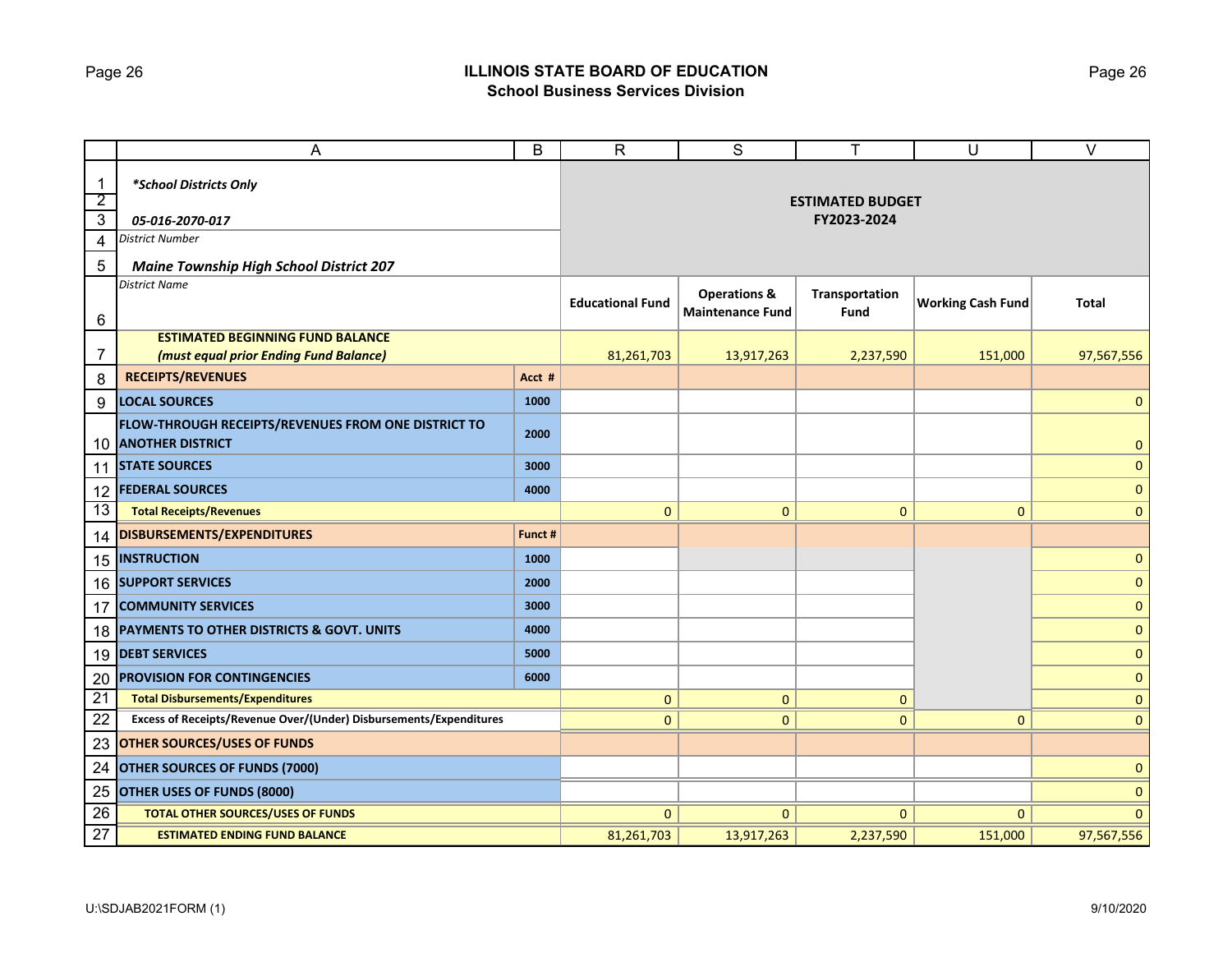## Page 27 **ILLINOIS STATE BOARD OF EDUCATION School Business Services Division**

|                                | A                                                                              |                                                                            | W                   | $\pmb{\times}$    | Y            | Z            |  |  |  |
|--------------------------------|--------------------------------------------------------------------------------|----------------------------------------------------------------------------|---------------------|-------------------|--------------|--------------|--|--|--|
| 1                              | *School Districts Only                                                         |                                                                            | <b>SUMMARY</b>      |                   |              |              |  |  |  |
| $\overline{2}$<br>$\mathbf{3}$ | 05-016-2070-017                                                                | <b>BUDGET ADDENDUM - DEFICIT REDUCTION PLAN</b><br><b>ESTIMATED BUDGET</b> |                     |                   |              |              |  |  |  |
| 4                              | District Number                                                                |                                                                            |                     | Date of Adoption: |              |              |  |  |  |
| 5                              | <b>Maine Township High School District 207</b>                                 |                                                                            | (Enter as MM/DD/YY) |                   |              |              |  |  |  |
| 6                              | District Name                                                                  | FY2020-2021                                                                | FY2021-2022         | FY2022-2023       | FY2023-2024  |              |  |  |  |
|                                | <b>ESTIMATED BEGINNING FUND BALANCE</b>                                        |                                                                            |                     |                   |              |              |  |  |  |
| 7                              | (must equal prior Ending Fund Balance)                                         |                                                                            | 98,724,002          | 97,567,556        | 97,567,556   | 97,567,556   |  |  |  |
| 8                              | <b>RECEIPTS/REVENUES</b>                                                       | Acct #                                                                     |                     |                   |              |              |  |  |  |
| 9                              | <b>LOCAL SOURCES</b>                                                           | 1000                                                                       | 122,906,038         | $\mathbf 0$       | 0            | $\Omega$     |  |  |  |
| 10                             | FLOW-THROUGH RECEIPTS/REVENUES FROM ONE DISTRICT TO<br><b>ANOTHER DISTRICT</b> | 2000                                                                       | $\Omega$            | $\mathbf{0}$      | 0            | $\mathbf 0$  |  |  |  |
| 11                             | <b>STATE SOURCES</b>                                                           | 3000                                                                       | 7,831,100           | 0                 | $\pmb{0}$    | $\mathbf{0}$ |  |  |  |
| 12                             | <b>FEDERAL SOURCES</b>                                                         | 4000                                                                       | 5,424,929           | $\mathbf 0$       | 0            | $\mathbf 0$  |  |  |  |
| 13                             | <b>Total Receipts/Revenues</b>                                                 | 136,162,067                                                                | $\mathbf{0}$        | $\overline{0}$    | $\mathbf{0}$ |              |  |  |  |
| 14                             | DISBURSEMENTS/EXPENDITURES                                                     | Funct #                                                                    |                     |                   |              |              |  |  |  |
| 15                             | <b>INSTRUCTION</b>                                                             | 1000                                                                       | 83,203,458          | $\mathbf{0}$      | 0            | $\mathbf{0}$ |  |  |  |
| 16                             | <b>SUPPORT SERVICES</b>                                                        | 2000                                                                       | 44,751,081          | 0                 | 0            | $\mathbf 0$  |  |  |  |
| 17                             | <b>COMMUNITY SERVICES</b>                                                      | 3000                                                                       | 463,072             | $\mathbf{0}$      | 0            | $\mathbf{0}$ |  |  |  |
| 18                             | <b>PAYMENTS TO OTHER DISTRICTS &amp; GOVT. UNITS</b>                           | 4000                                                                       | 2,640,902           | $\pmb{0}$         | $\mathbf 0$  | $\pmb{0}$    |  |  |  |
| 19                             | <b>DEBT SERVICES</b>                                                           | 5000                                                                       | $\Omega$            | 0                 | 0            | $\mathbf 0$  |  |  |  |
| 20                             | <b>PROVISION FOR CONTINGENCIES</b>                                             | 6000                                                                       | 2,260,000           | $\pmb{0}$         | $\mathbf 0$  | $\mathbf 0$  |  |  |  |
| 21                             | <b>Total Disbursements/Expenditures</b>                                        | 133,318,513                                                                | $\mathbf{0}$        | $\mathbf{0}$      | $\mathbf 0$  |              |  |  |  |
| 22                             | Excess of Receipts/Revenue Over/(Under) Disbursements/Expenditures             | 2,843,554                                                                  | $\mathbf{0}$        | $\overline{0}$    | $\mathbf{0}$ |              |  |  |  |
| 23                             | <b>OTHER SOURCES/USES OF FUNDS</b>                                             |                                                                            |                     |                   |              |              |  |  |  |
| 24                             | OTHER SOURCES OF FUNDS (7000)                                                  | $\Omega$                                                                   | $\mathbf{0}$        | $\mathbf{0}$      | $\mathbf{0}$ |              |  |  |  |
| 25                             | OTHER USES OF FUNDS (8000)                                                     |                                                                            | 4,000,000           | $\mathbf{0}$      | 0            | 0            |  |  |  |
| 26                             | <b>TOTAL OTHER SOURCES/USES OF FUNDS</b>                                       |                                                                            | (4,000,000)         | $\mathbf{0}$      | $\Omega$     | $\Omega$     |  |  |  |
| 27                             | <b>ESTIMATED ENDING FUND BALANCE</b>                                           |                                                                            | 97,567,556          | 97,567,556        | 97,567,556   | 97,567,556   |  |  |  |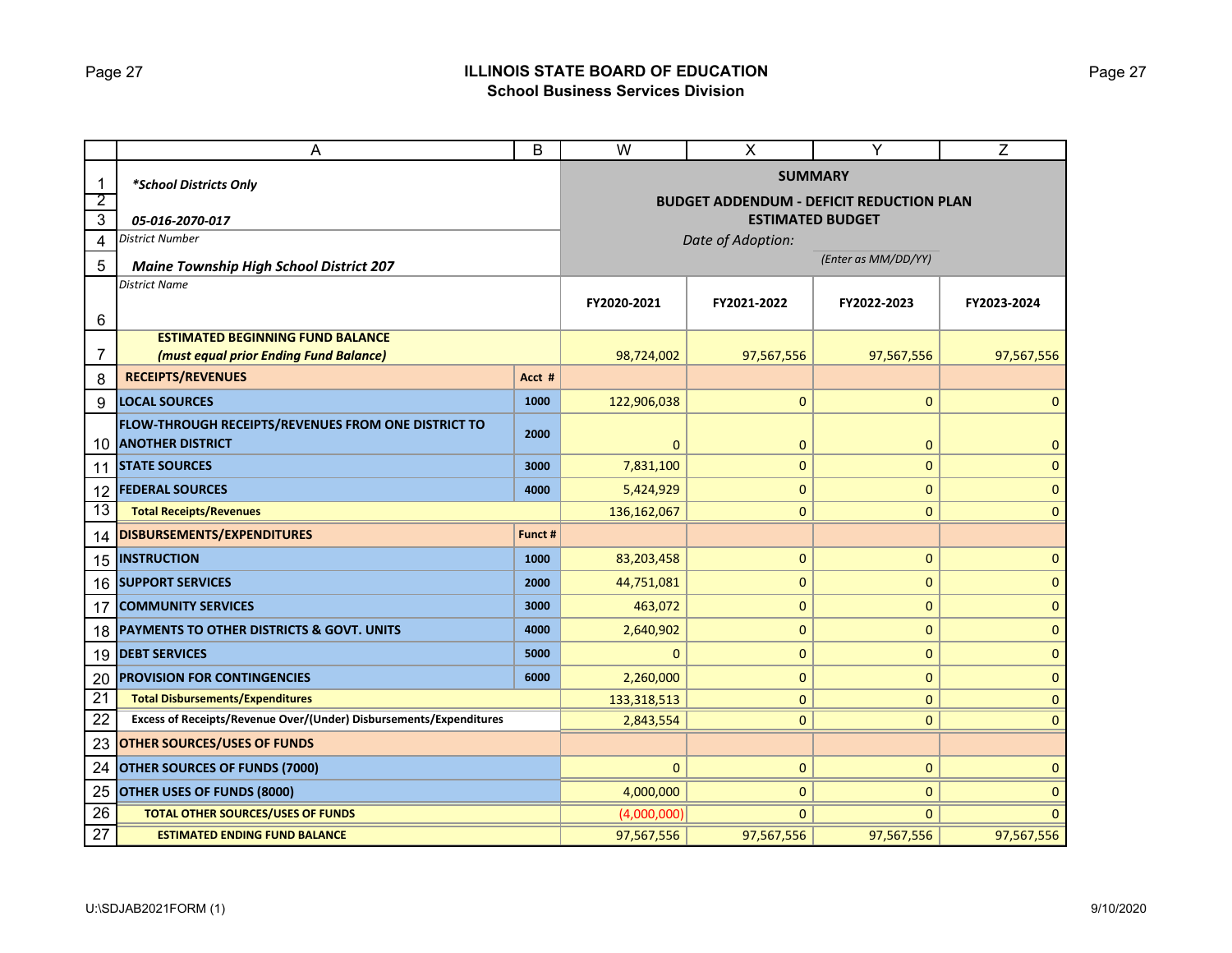# *Deficit Reduction Plan‐Background/Assumptions (School Districts Only) Fiscal Year 2020‐2021 through Fiscal Year 2023‐2024*

*Maine Township High School District 207 05‐016‐2070‐017*

Please complete the following schedule and include a brief description to identify any areas of the budget that will be impacted from one year to the next. If the deficit reduction plan relies upon new local revenues, identify contingencies for further budget reductions which will be enacted in the event those new revenues are *not available.* 

**1. Background and Narrative of Budget Reductions:**

**2. Assumptions Used in the Deficit Reduction Plan:**

**‐ EBF and Estimated New Tier Funding:**

**‐ Equal Assessed Valuation and Tax Rates:**

**‐ Employee Salaries and Benefits:**

**‐ Short and Long Term Borrowing:**

**‐ Educational Impact:**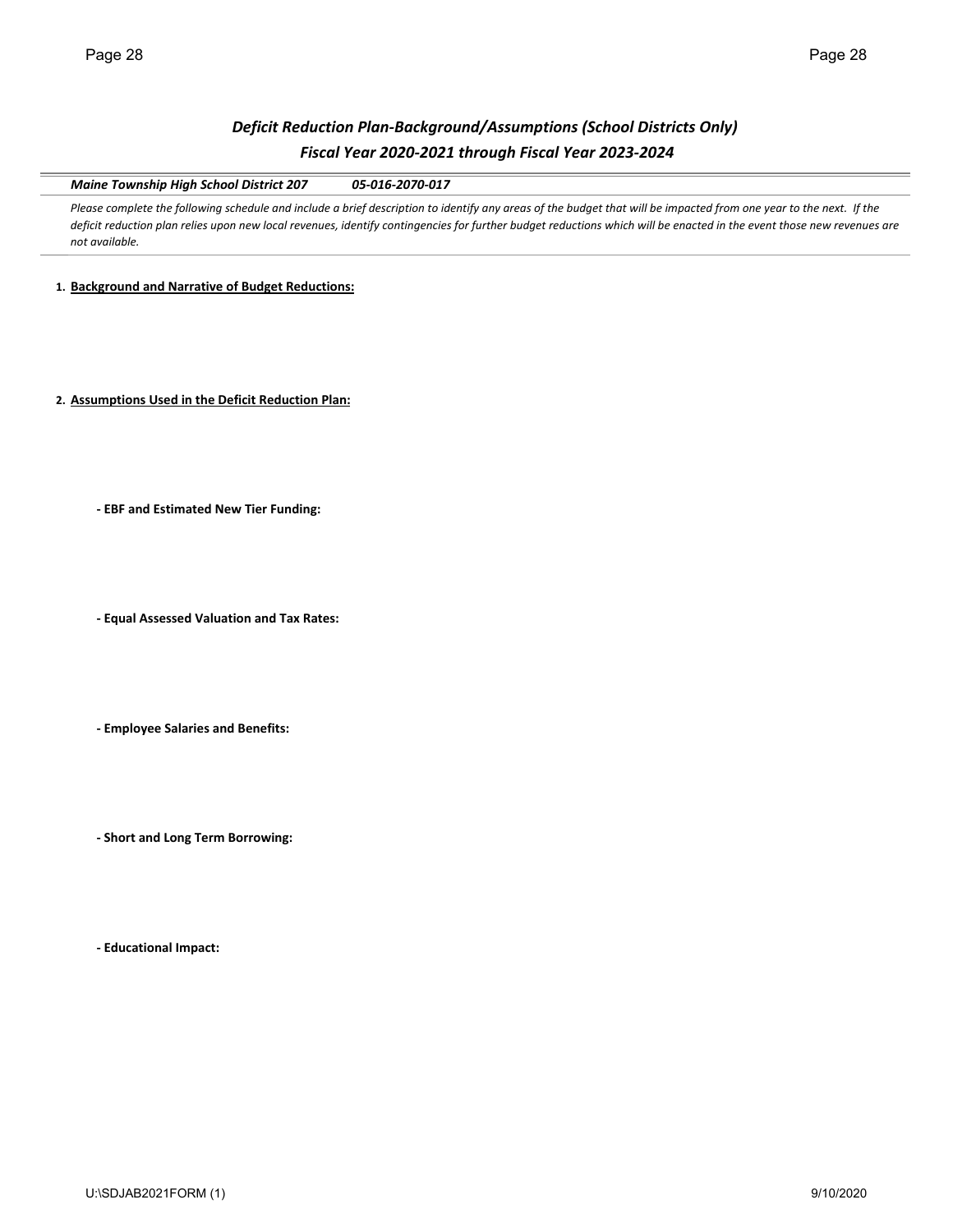**‐ Other Assumptions:**

- Has the district considered shared services or outsourcing (Ex: Transportation, Insurance) If yes please explain: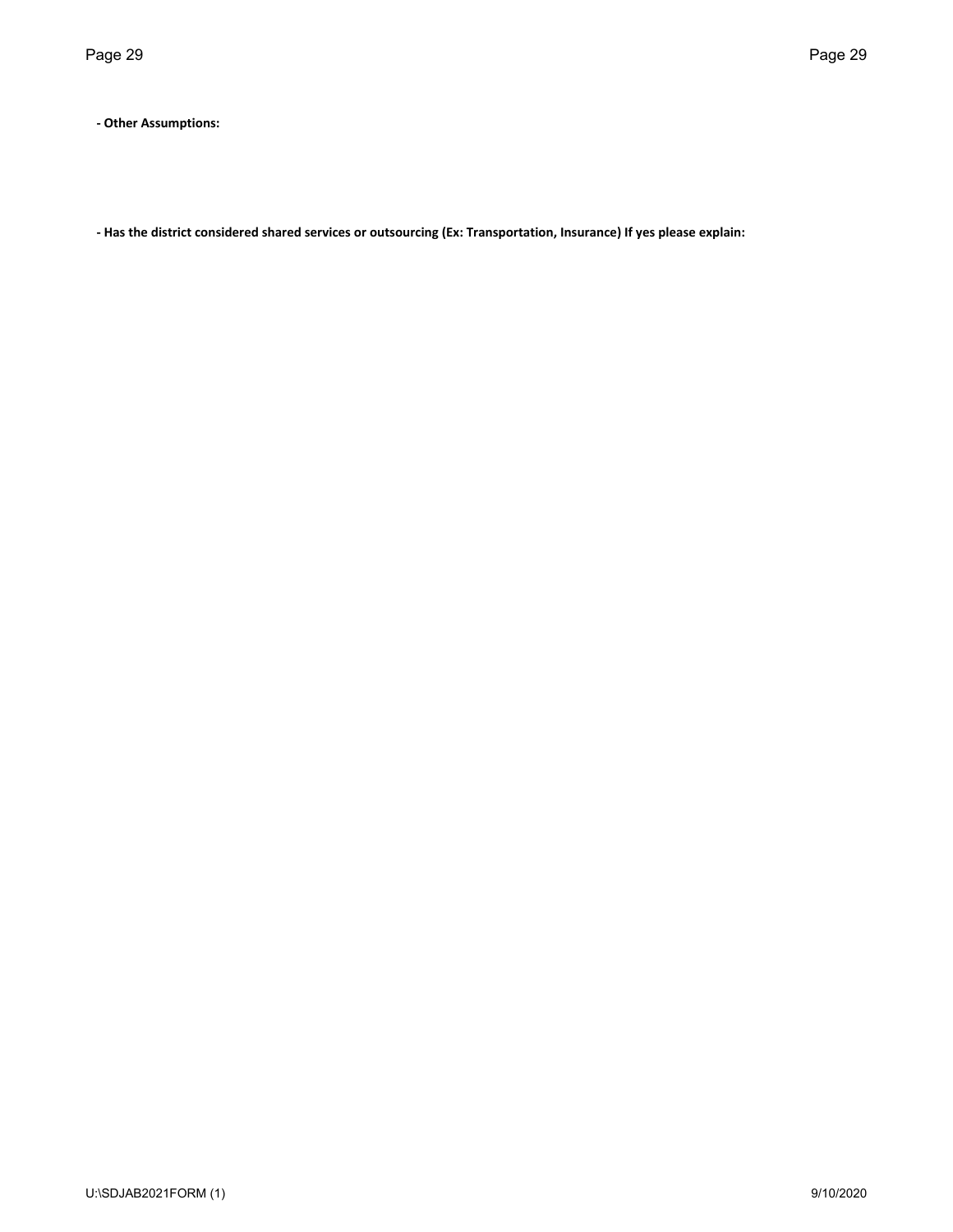## **ESTIMATED LIMITATION OF ADMINISTRATIVE COSTS (School Districts Only)**

*(For Local Use Only)*

#### This is an estimated Limitation of Administrative Costs Worksheet only and <u>will not be accepted for Official Submission of the Limitation of</u> *Administrative Costs Worksheet .*

The worksheet is intended for use during the budgeting process to estimate the district's percent increase of FY2021 budgeted expenditures over FY2020 actual expenditures. Budget information is copied to this page. Insert the prior year estimated actual expenditures to compute the estimated percentage increase (decrease).

*The official Limitation of Administrative Costs Worksheet is attached to the end of the Annual Financial Report (ISBE Form 50‐35) and may be submitted in conjunction with that report.*

Limitation of Administrative Costs *An official Limitation of Administrative Costs Worksheet can also be found on the ISBE website at:*

| <b>ESTIMATED LIMITATION OF ADMINISTRATIVE COSTS WORKSHEET</b> |      |                                                           |                                                    |              | Maine Township High School District 207                                  |                                                    |                  |              |  |
|---------------------------------------------------------------|------|-----------------------------------------------------------|----------------------------------------------------|--------------|--------------------------------------------------------------------------|----------------------------------------------------|------------------|--------------|--|
|                                                               |      |                                                           |                                                    |              | 05-016-2070-017                                                          |                                                    |                  |              |  |
| (Section 17-1.5 of the School Code)                           |      |                                                           |                                                    |              |                                                                          |                                                    |                  |              |  |
|                                                               |      |                                                           |                                                    |              | <b>Budgeted Expenditures, Fiscal Year 2021</b>                           |                                                    |                  |              |  |
|                                                               |      | (10)                                                      | (20)                                               |              | (10)                                                                     | (20)                                               | (80)             |              |  |
| Description<br>(Enter Whole Numbers Only)                     |      | <b>Educational Fund</b>                                   | <b>Operations &amp;</b><br><b>Maintenance Fund</b> | <b>Total</b> | <b>Educational Fund</b>                                                  | <b>Operations &amp;</b><br><b>Maintenance Fund</b> | <b>Tort Fund</b> | Total        |  |
| 1. Executive Administration Services                          | 2320 | 1,181,863                                                 |                                                    | 1,181,863    | 1,245,717                                                                |                                                    | $\mathbf{0}$     | 1,245,717    |  |
| 2. Special Area Administration Services                       | 2330 | 497,417                                                   |                                                    | 497,417      | 543,777                                                                  |                                                    | $\mathbf{0}$     | 543,777      |  |
| 3. Other Support Services - School<br>Administration          | 2490 | 3,629,677                                                 |                                                    | 3,629,677    | 3,713,989                                                                |                                                    | $\Omega$         | 3,713,989    |  |
| 4. Direction of Business Support Services                     | 2510 | 364,653                                                   |                                                    | 364,653      | 381,439                                                                  | $\mathbf{0}$                                       | $\mathbf{0}$     | 381,439      |  |
| 5. Internal Services                                          | 2570 | 412,200                                                   |                                                    | 412,200      | 492,096                                                                  |                                                    | $\Omega$         | 492,096      |  |
| 6. Direction of Central Support Services                      | 2610 |                                                           |                                                    | $\mathbf{0}$ | 0                                                                        |                                                    | $\Omega$         | $\mathbf{0}$ |  |
| required by state law and include above                       |      |                                                           |                                                    |              |                                                                          |                                                    |                  | $\mathbf{0}$ |  |
| Totals<br>8.                                                  |      | 6,085,810                                                 |                                                    | 6,085,810    | 6,377,018                                                                | $\mathbf{0}$                                       | $\mathbf{0}$     | 6,377,018    |  |
| 9. Estimated Percent Increase (Decrease) for FY2021           |      |                                                           |                                                    |              |                                                                          |                                                    |                  | 5%           |  |
| (Budgeted) over FY2020 (Actual)                               |      |                                                           |                                                    |              |                                                                          |                                                    |                  |              |  |
|                                                               |      | 7. Deduct - Early Retirement or other pension obligations | Funct $#$                                          |              | <b>Estimated Actual Expenditures, Fiscal Year 2020</b><br>$\overline{0}$ | School District Name:<br><b>RCDT Number:</b>       |                  |              |  |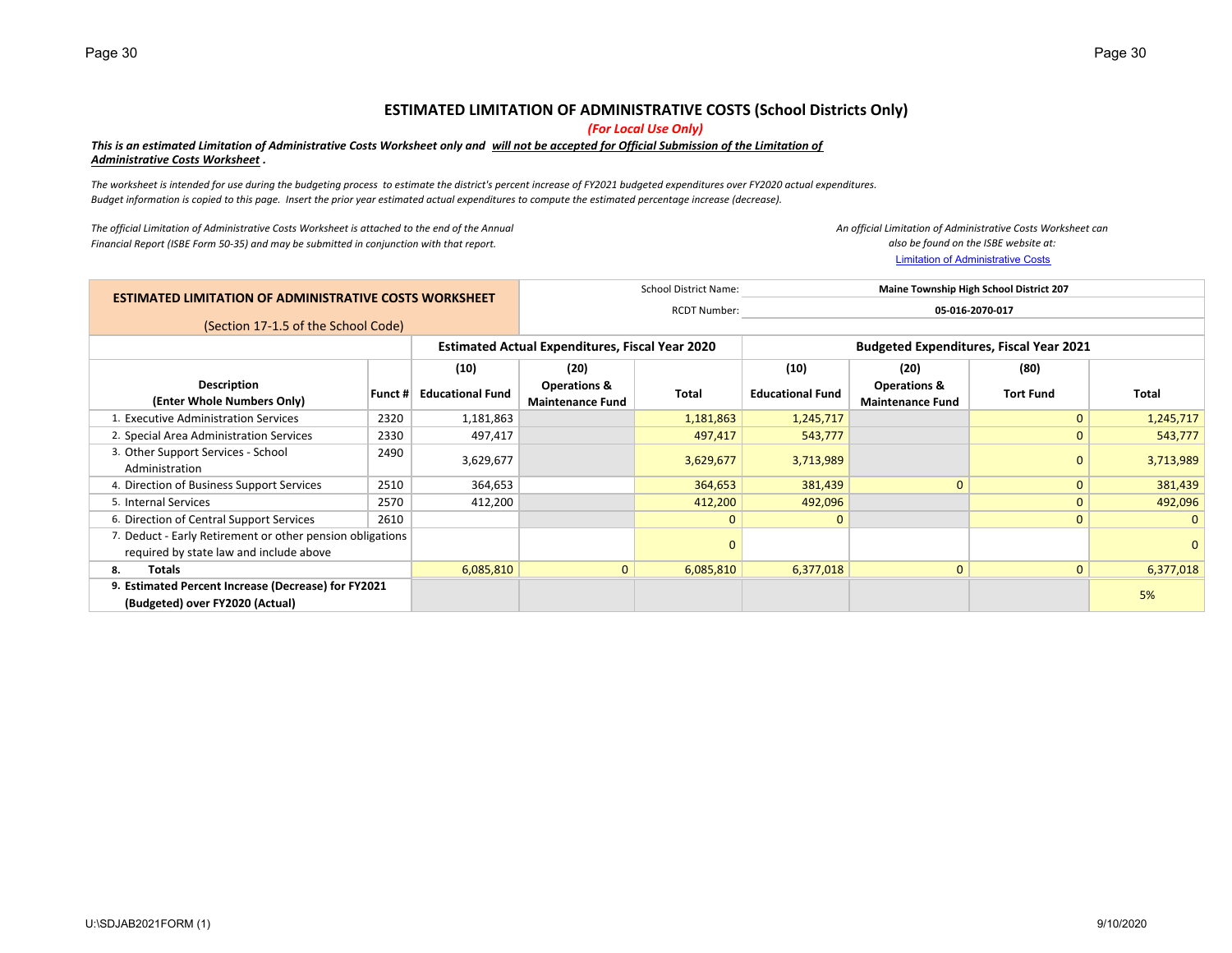## **REPORTING OF PUBLIC VENDOR CONTRACTS OF \$1,000 OR MORE (School Districts Only)**

In accordance with the School Code, Section 10-20.21, all <mark>school districts</mark> are required to file a report listing 'vendor contracts' as an attachment to their budget. In this context, the term "vendor contracts" refers to contracts and agreements that pertain to goods and services that were intended to generate additional revenue and other remunerations for the than the the than destrict in excess of \$1,000, including without limitation ven contracts, sports and other attire, class rings, and photographic services. The report is to list information regarding such contracts for the fiscal year immediately preceding the fiscal year of the budget. All such contr *executed on or after July 1, 2007 must be approved by the school board.*

*See: School Code, Section 10‐20.21 ‐ Contracts*

*(Sheet is unprotected and can be re‐formatted as needed, but must be used for submission)*

| <b>Name of Vendor</b>  | <b>Product or Service Provided</b>    | <b>Net Revenue</b> | Non-Monetary<br>Remuneration    | <b>Purpose of Proceeds</b> | Distribution Method and Recipient of Non-<br><b>Monetary Remunerations Distributed</b> |
|------------------------|---------------------------------------|--------------------|---------------------------------|----------------------------|----------------------------------------------------------------------------------------|
| Nike Elite             | Nike Uniforms and mechandise          |                    | Nike Uniforms and<br>Mechandise | Nike Uniform Agreement     | Football Team and Coaching Staff Maine South                                           |
| The Commencement Group | <b>Graduation Flowers &amp; Gifts</b> | 3,000              |                                 | Commission on Sales        | <b>Student Activities</b>                                                              |
|                        |                                       |                    |                                 |                            |                                                                                        |
|                        |                                       |                    |                                 |                            |                                                                                        |
|                        |                                       |                    |                                 |                            |                                                                                        |
|                        |                                       |                    |                                 |                            |                                                                                        |
|                        |                                       |                    |                                 |                            |                                                                                        |
|                        |                                       |                    |                                 |                            |                                                                                        |
|                        |                                       |                    |                                 |                            |                                                                                        |
|                        |                                       |                    |                                 |                            |                                                                                        |
|                        |                                       |                    |                                 |                            |                                                                                        |
|                        |                                       |                    |                                 |                            |                                                                                        |
|                        |                                       |                    |                                 |                            |                                                                                        |
|                        |                                       |                    |                                 |                            |                                                                                        |
|                        |                                       |                    |                                 |                            |                                                                                        |
|                        |                                       |                    |                                 |                            |                                                                                        |
|                        |                                       |                    |                                 |                            |                                                                                        |
|                        |                                       |                    |                                 |                            |                                                                                        |
|                        |                                       |                    |                                 |                            |                                                                                        |
|                        |                                       |                    |                                 |                            |                                                                                        |
|                        |                                       |                    |                                 |                            |                                                                                        |
|                        |                                       |                    |                                 |                            |                                                                                        |
|                        |                                       |                    |                                 |                            |                                                                                        |
|                        |                                       |                    |                                 |                            |                                                                                        |
|                        |                                       |                    |                                 |                            |                                                                                        |
|                        |                                       |                    |                                 |                            |                                                                                        |